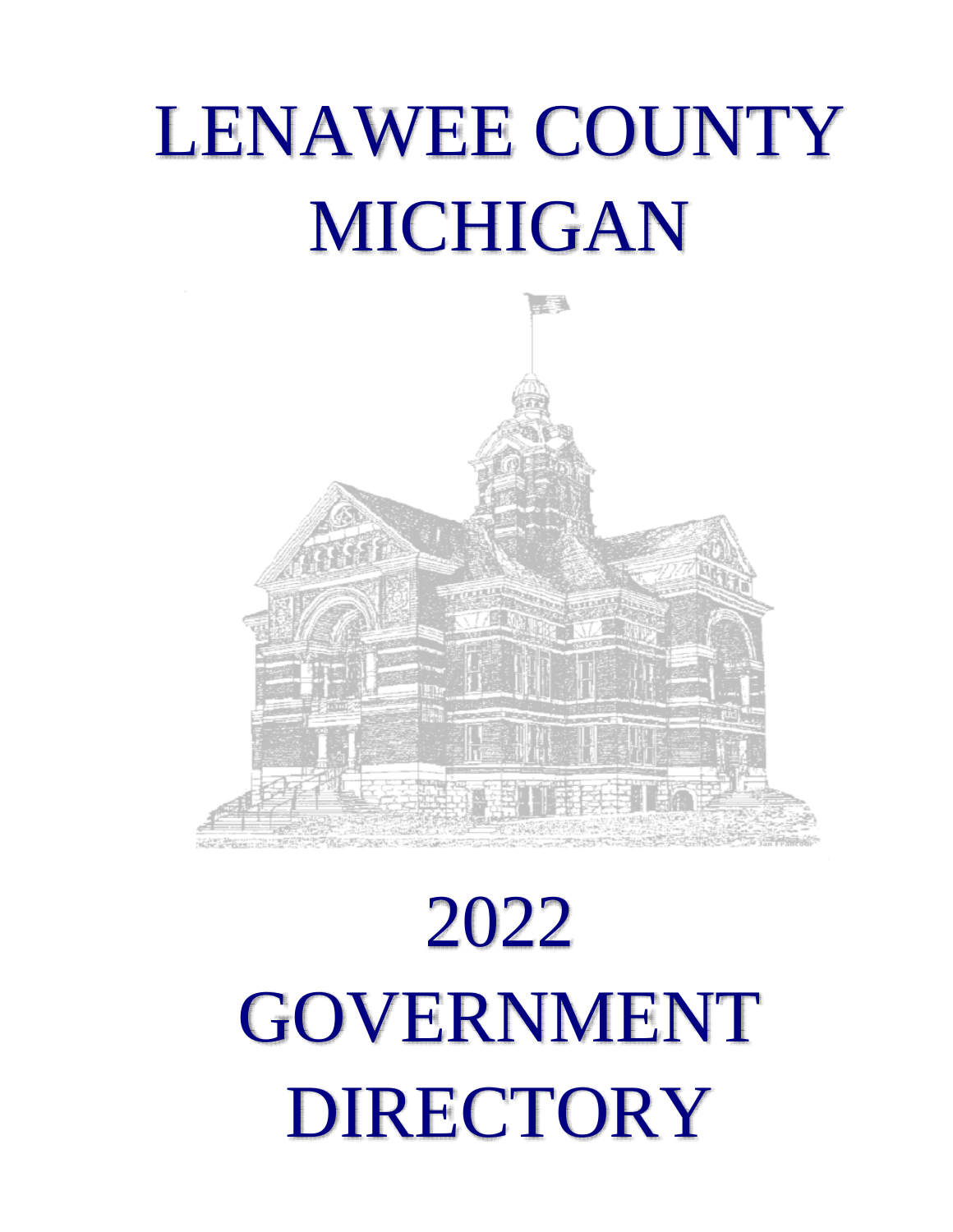Revised February 2022





# **LENAWEE COUNTY OFFICIALS 2022**

#### **Including City, Township, Village, Federal & State Officers**

#### **LENAWEE COUNTY CLERK Roxann Holloway**

Rex B Martin Judicial Building 425 N. Main St., Adrian, MI 49221 Phone: 517-264-4594 FAX: 517-264-4790 Office Hours: 8 A.M. – 4:30 P.M. Closed daily from  $12:00 - 1:00$  P.M. for lunch [www.lenawee.mi.us/county\\_clerk](http://www.lenawee.mi.us/county_clerk)

#### **COUNTY ADMINISTRATOR**

**Martin D. Marshall**  Old County Courthouse 301 N. Main St., Adrian, MI 49221 Phone: 517-264-4508 FAX: 517-264-4512 Office Hours: 8 A.M. – 4:30 P.M. [www.lenawee.mi.us/county\\_administor's\\_office](http://www.lenawee.mi.us/county_administor%E2%80%99s_office)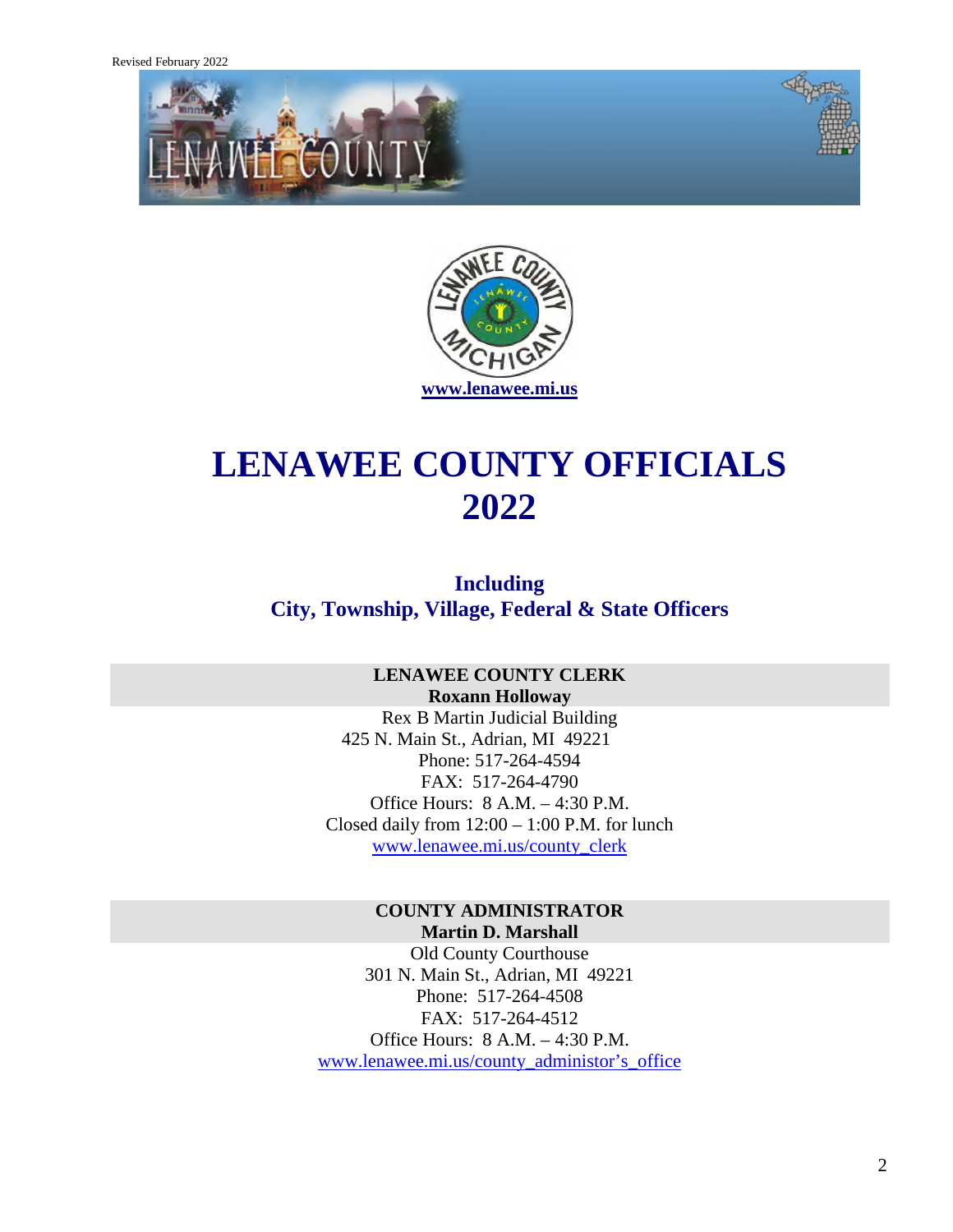#### **2022 LENAWEE COUNTY BOARD of COMMISSIONERS**

**Lenawee County Administrator** 

**301 N. Main St., Adrian, MI 49221** 

**517-264-4508 517-264-4512** 

[www.lenawee.mi.us](http://www.lenawee.mi.us/)

**District 1 David Stimpson (R)**  City of Tecumseh, Tecumseh Township 517-423-0999 comm.stimpson@lenawee.mi.us

**District 3 Nancy Jenkins-Arno (R)**  Hudson, Medina & Rollin Townships, Cities of Hudson & Morenci 517-605-4050 comm.jenkins-arno@lenawee.mi.us

**District 5 Karol "KZ" Bolton (D)**  Eastside City of Adrian (Precincts 1, 2 & 3) 517-265-5376 [comm.bolton@lenawee.mi.us](mailto:comm.bolton@lenawee.mi.us)

#### **District 7 James Goetz (R)**  Blissfield, Deerfield, Ogden, Palmyra, Ridgeway & Riga Townships 517-403-5646 [comm.goetz@lenawee.mi.us](mailto:comm.goetz@lenawee.mi.us)

Westside Adrian Township (except the City),

517-456-7322 [comm.wittenbach@lenawee.mi.us](mailto:comm.wittenbach@lenawee.mi.us)

Clinton, Franklin & Macon Townships

**Chair:** David Stimpson **Clerk:** Roxann Holloway **Vice-Chair:** Terry Collins **Administrator:** Martin D. Marshall

> **District 2 Dustin Krasny (R)** Cambridge, Rome & Woodstock Townships 734-249-9226 comm.lapham@lenawee.mi.us

**District 4 Dawn Bales (R)**  Charter Twp. of Madison, Dover, Fairfield, Seneca Townships (except City of Morenci) 517-215-3417 comm.bales@lenawee.mi.us

**District 6 Terry Collins (R)** Westside City of Adrian (Precincts 4, 5 & 6) 517-265-8546 [comm.collins@lenawee.mi.us](mailto:comm.collins@lenawee.mi.us)

**District 8**

**Ralph Tillotson (R)**  Eastside of Adrian Township (except the City) and Raisin Township 517-263-1804 FAX 517-263-2945 c/o [rebecca.borton@lenawee.mi.us](mailto:rebecca.borton@lenawee.mi.us)

> **(R) Republican (D) Democratic**

**Republican Party 517-263-8770 Democratic Party 517-215-2794**

#### **Regular Meeting Dates for 2022 – 2nd Wednesday of the month at 1:30 P.M.**

**District 9** 

**Chris Wittenbach (R)** 

January 12 May 11 September 14 February 9 June 8 Corober 12 March 9 **July 13** November 9 April 13 August 10 December 14

**As Necessitated/Call of the Chair – Fourth Thursday** 

*\*Note: Meeting dates and time are subject to change due to holidays, scheduling conflicts, etc. Agendas are posted on the County website [www.lenawee.mi.us](http://www.lenawee.mi.us/)*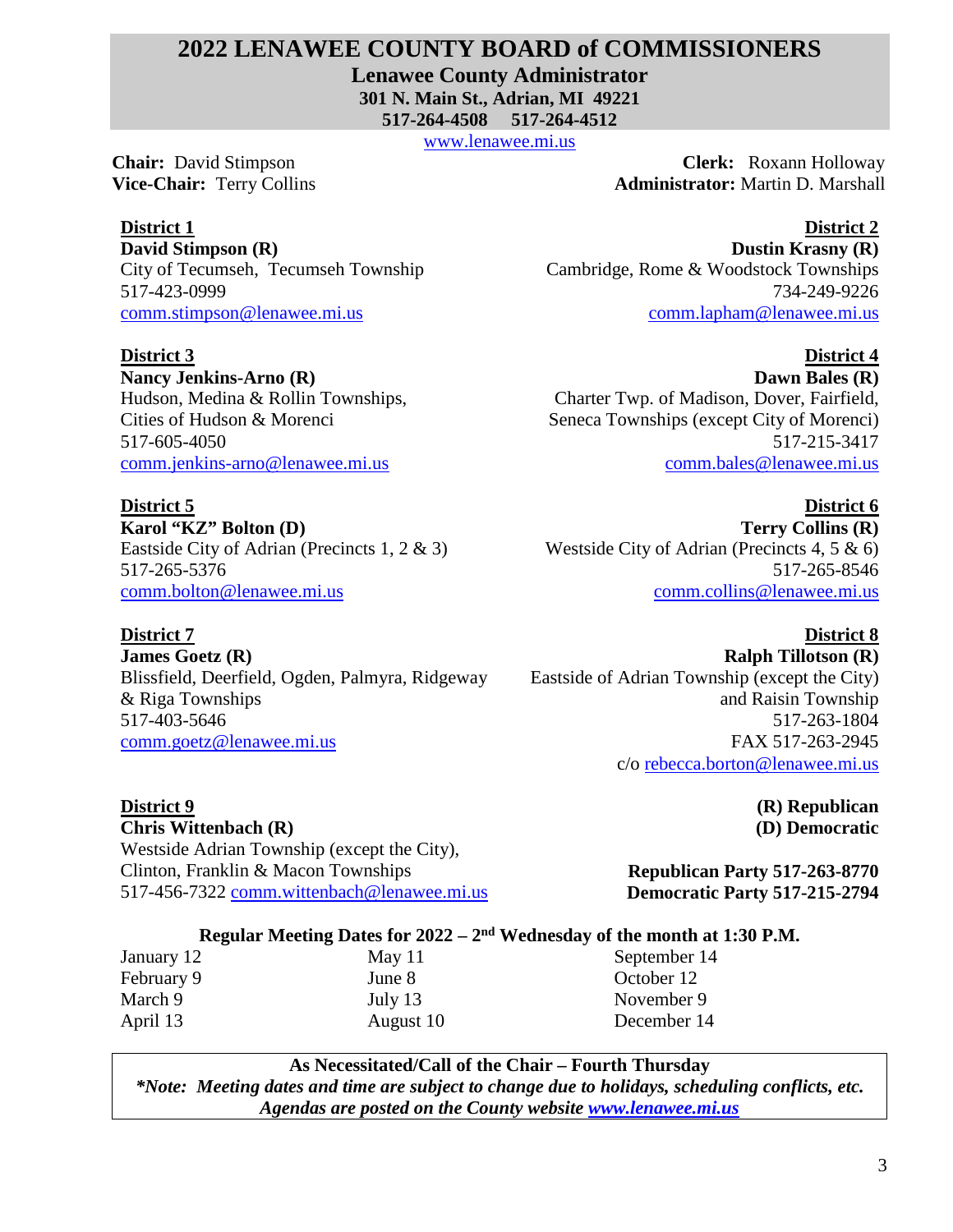#### **LENAWEE COUNTY BOARD OF COMMISSIONERS 2022 STANDING COMMITTEES & MEETINGS**

**Board of Commissioners Criminal Justice Committee David Stimpson, Chair Terry Collins, Chair** Terry Collins, Chair Terry Collins, Vice-Chair **Karol "KZ" Bolton, Vice-Chair** Karol "KZ" Bolton, Vice-Chair 2<sup>nd</sup> Wed. @1:30 P.M. 4 th Thurs. @ 7:00 P.M. (as necessitated/at the call of the Chair) 1

**Dustin Krasny, Member**  $1<sup>st</sup>$  Thurs. @  $10:00$  A.M.

**Martin Marshall, Secretary** 

**Rules and Appointments Committee Personnel/Ways and Means Committee**  Karol "KZ" Bolton, Chair **Ralph Tillotson, Chair** Ralph Tillotson, Chair **James Goetz, Vice-Chair Terry Collins, Vice-Chair Terry Collins, Vice-Chair Martin Marshall, Secretary Committee of the Whole** Committee of the Whole  $\qquad \qquad$  Tues. before  $2^{nd}$  Wed. @ 10:00 A.M. Tues. before  $2<sup>nd</sup>$ . Wed. @ 10:00 A.M. or following Rules and Appointments

**Ralph Tillotson, Chair**  $1<sup>st</sup>$  Mon. @ 10:00 A.M.

**Physical Resources Committee 1986 1997 12:00 13:00 13:00 14:00 14:00 14:00 14:00 14:00 14:00 14:00 14:00 14:00 14:00 14:00 14:00 14:00 14:00 14:00 14:00 14:00 14:00 14:00 14:00 14:00 14:00 14:00 14:00 14:00 14:00 14:00 14 Dawn Bales, Vice-Chair Mancy Jenkins-Arno, Vice-Chair** *Nancy Jenkins-Arno, Vice-Chair* **Dustin Krasny, Member James Goetz, Member** Tues. before  $2<sup>nd</sup>$  Wed. @ 10:00 A.M.

**Information Technology/Equalization Committee Accounts Payable Committee Chris Wittenbach, Chair David Stimpson, Board Chair Dawn Bales, Vice-Chair Ralph Tillotson, Personnel/Ways & Means Chair Ralph Tillotson, Personnel/Ways & Means Chair Dustin Krasny, Member Martin Marshall, County Administrator**  $1<sup>st</sup>$  Thurs. @  $1:30$  P.M.

Meets every other Thurs. @ 10:00 A.M. or following Criminal Justice Committee

**Policy & Procedures Committee Dawn Bales, Chair Nancy Jenkins-Arno, Vice-Chair James Goetz, Member**  At the call of the chair

> **Please call or see agenda for meeting location**  Agenda/Minutes are available online @ [lenawee.mi.us/AgendaCenter](http://www.lenawee.mi.us/agendacenter)

> Sign up to receive notices of upcoming meetings through [NOTIFY ME](http://www.lenawee.mi.us/list.aspx)

*\*Note: Meeting dates and time are subject to change due to holidays, scheduling conflicts, etc.*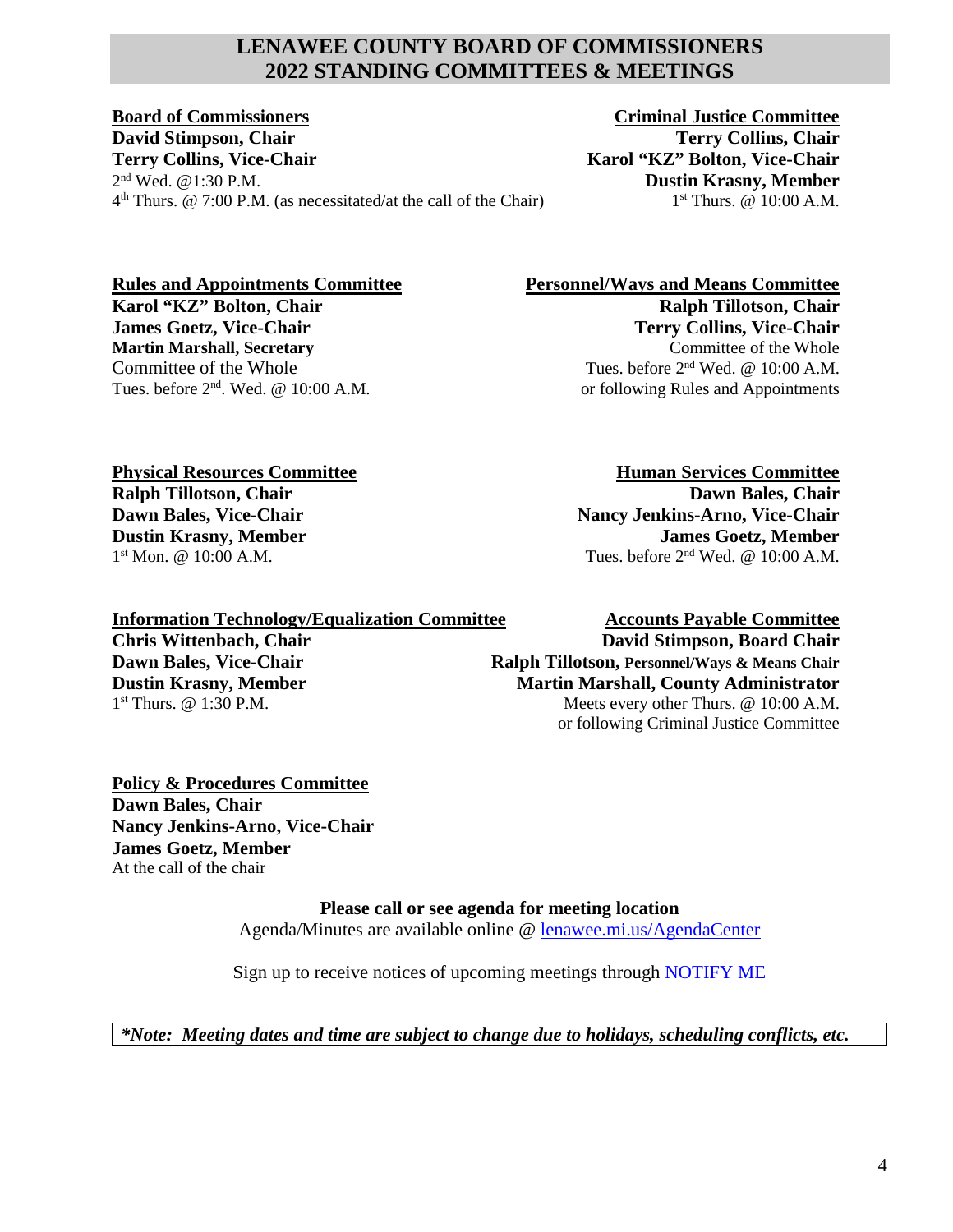### **ELECTED OFFICIALS**

| $*$ <sup>*</sup> $Vacant$ <sup>**</sup> |  |
|-----------------------------------------|--|
|                                         |  |
|                                         |  |
|                                         |  |
|                                         |  |
|                                         |  |
| <b>Stanley Wilson</b>                   |  |
| Mike Slusarski                          |  |
| <b>Troy Bevier</b>                      |  |
|                                         |  |
|                                         |  |
|                                         |  |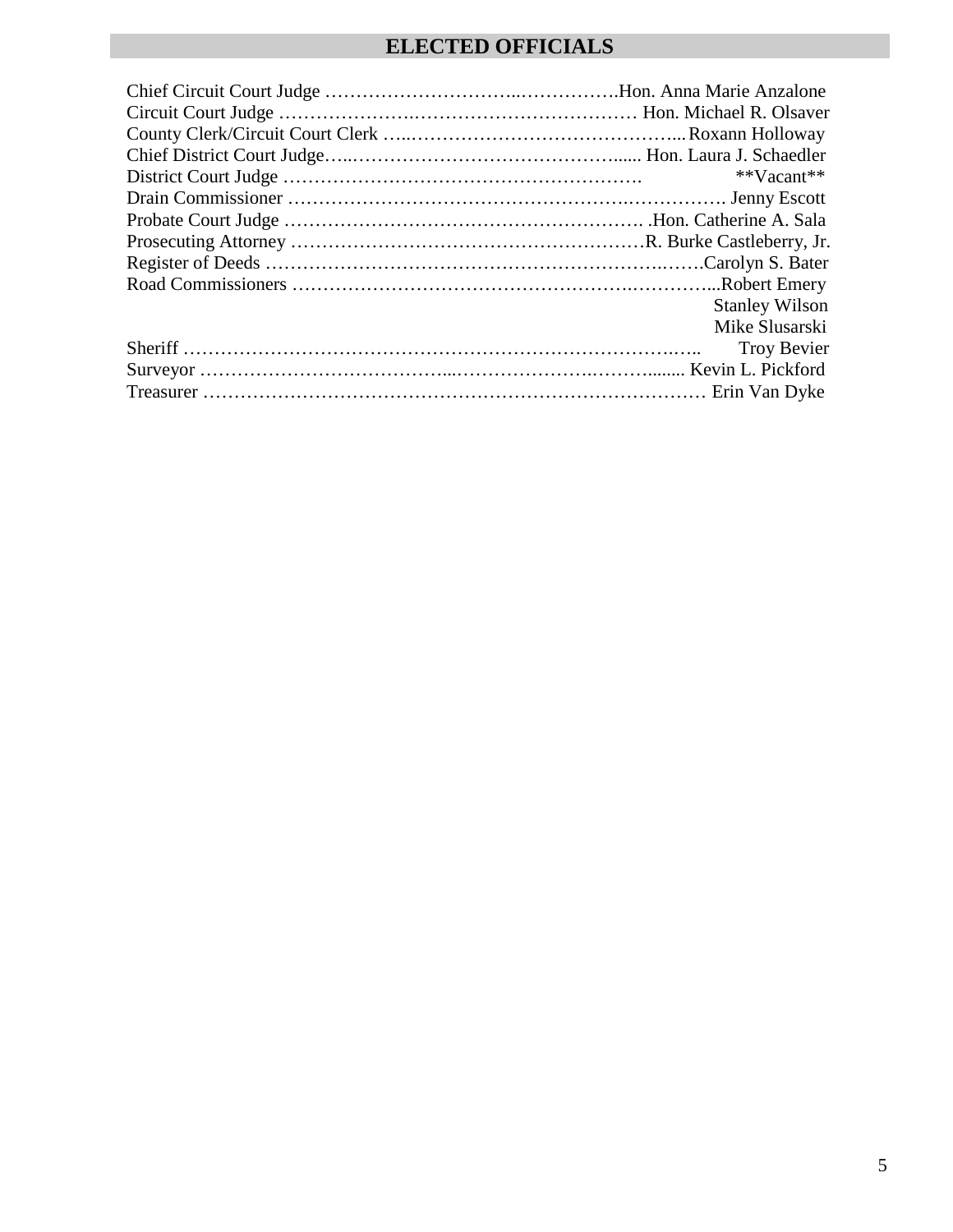#### **DEPARTMENT HEADS**

| Administrator                                    | <b>Martin Marshall</b>    | 517-264-4520 |
|--------------------------------------------------|---------------------------|--------------|
| Deputy Administrator                             | Kim Murphy                | 517-264-4513 |
| Airport                                          | Thomas Kendziora          | 517-264-2956 |
| <b>Circuit Court Probation/Parole Supervisor</b> | <b>Larry Patton</b>       | 517-264-4580 |
| Circuit Court Clerk/County Clerk                 | Roxann Holloway           | 517-264-4594 |
| <b>Circuit Court Chief Deputy Clerk</b>          | Phyllis Escott            | 517-264-4596 |
| <b>Community Mental Health</b>                   | Kathryn Szewczuk          | 517-263-8905 |
| Department of Health & Human Services            | Linda Needham             | 517-264-6300 |
| Director                                         |                           |              |
| Department on Aging                              | Cari Rebottaro            | 517-264-5280 |
| <b>District Court Administrator</b>              | Heidi Cannon              | 517-264-4675 |
| Chief Deputy Ct Admin/DC Prob                    | Darrin Kost               | 517-264-4681 |
| <b>Drain Commissioner</b>                        | Jennifer Escott           | 517-264-4693 |
| Deputy Drain Commissioner                        | Ed Scheffler              | 517-264-4692 |
| Deputy Drain Commissioner                        | Joe Brezvai               | 517-264-4701 |
| <b>Emergency Management</b>                      | Craig Tanis               | 517-264-4756 |
| <b>Equalization Director</b>                     | <b>Shelly Delong</b>      | 517-264-4526 |
| <b>Assistant Equalization Director</b>           |                           |              |
| Friend of the Court/Circuit Court                | Kristi Drake              | 517-264-4708 |
| Administrator                                    |                           |              |
| <b>Assistant Friend of the Court</b>             | Marshonnie Brinkman       | 517-264-4708 |
| <b>Health Officer</b>                            | Martha Hall               | 517-264-5205 |
| <b>Environment Health Director</b>               |                           |              |
| <b>Nursing Director</b>                          | Deidre Reed               | 517-264-5233 |
| Director of Finance                              | Monica Hunt               | 517-264-5206 |
| <b>Information Technology Department</b>         | <b>Matt Richardson</b>    | 517-264-4788 |
| Maintenance Superintendent                       | Tim Mehan                 | 517-264-4737 |
| Deputy Maintenance Superintendent                | Robert VanNieuwenhze      | 517-264-4738 |
| <b>Maurice Spear Campus Director</b>             | <b>Rodney Weaver</b>      | 517-265-5171 |
| <b>Medical Care Facility Director</b>            | Erin Tuckey               | 517-263-6794 |
| <b>Medical Examiner</b>                          | Dr. Bader Cassin          | 517-264-4760 |
| <b>MSU Extension Director</b>                    | <b>Matt Shane</b>         | 517-264-5300 |
| Printing/Purchasing Director                     | Kim Cramer                | 517-264-4561 |
| Deputy Printing/Purchasing Director              | Deb Ahrens                | 517-264-4562 |
| <b>Probate Court Administrator</b>               |                           | 517-264-4632 |
| Asst. Probate Ct Admin./Juvenile Dir.            |                           | 517-264-4627 |
| <b>Prosecuting Attorney</b>                      | R. Burke Castleberry, Jr. | 517-264-4640 |
| <b>Chief Asst. Prosecuting Attorney</b>          | Jacqueline Wyse           | 517-264-4640 |
| <b>Public Defender</b>                           | John T. Glaser            | 517-264-5352 |
| Deputy Public Defender                           | Dawn R. VanDusen          | 517-264-5352 |
| <b>Register of Deeds</b>                         | Carolyn Bater             | 517-264-4545 |
| Deputy Register of Deeds                         | Wanda Suydam              | 517-264-4538 |
| <b>Road Commission Managing Director</b>         | <b>Scott Merillat</b>     | 517-265-6971 |
| Sheriff                                          | <b>Troy Bevier</b>        | 517-264-5371 |
| Undersheriff                                     | Jeff Ewald                | 517-264-5372 |
| Solid Waste Coordinator                          | Rebecca Borton            | 517-264-4511 |
| <b>Transportation Coordinator</b>                | <b>Kate Daisher</b>       | 517-264-4849 |
| Treasurer                                        | Erin Van Dyke             | 517-264-4552 |
| <b>Deputy Treasurer</b>                          | <b>Brittany Kurutz</b>    | 517-264-4548 |
| Veteran's Affairs Director                       | <b>Tammy Sheldon</b>      | 517-264-5335 |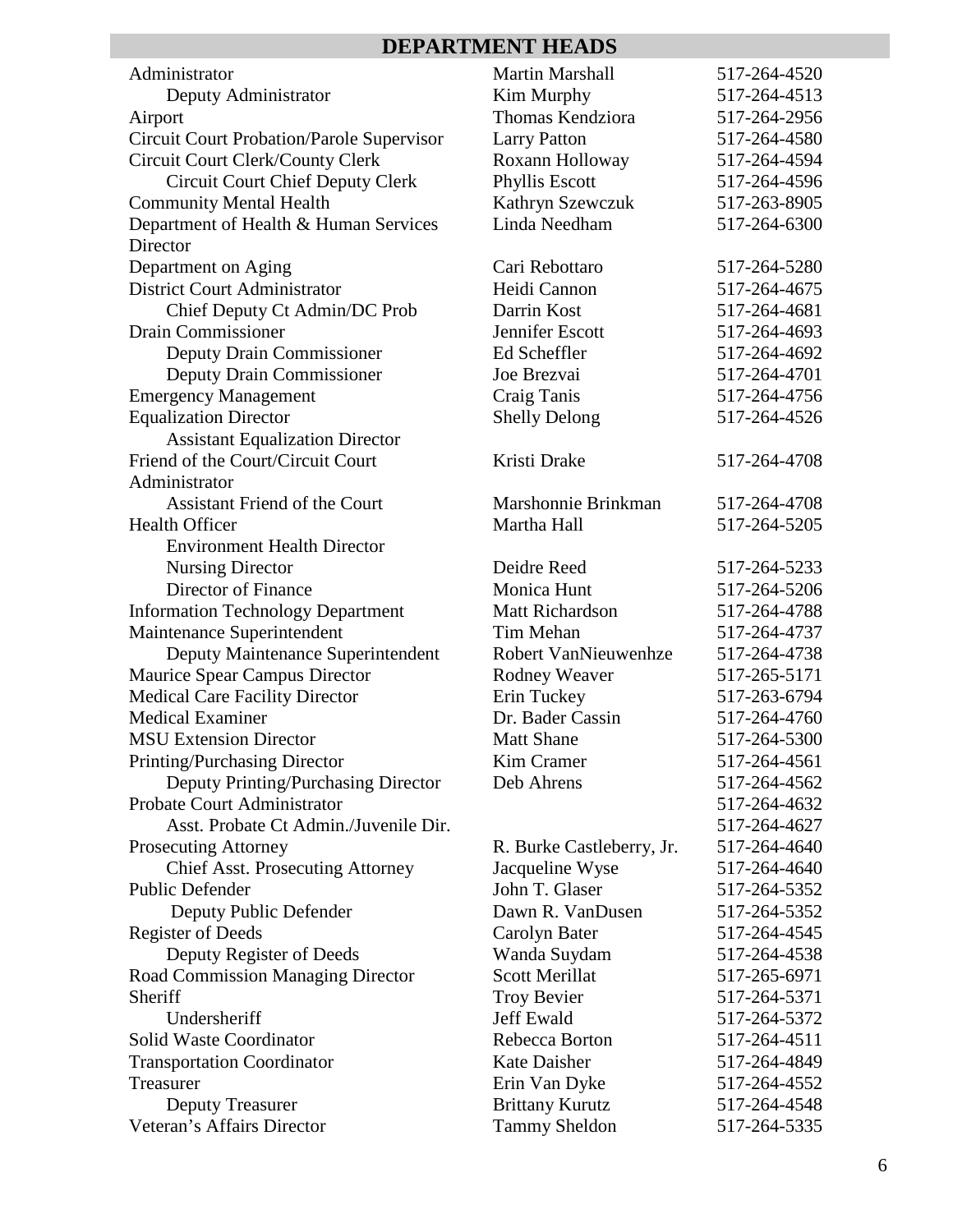# **CITY OFFICIALS**

#### **CITY OF ADRIAN**

**Adrian City Hall, 135 E. Maumee Street, Adrian, MI 49221 Office Hours: 8:00 A.M. to 4:30 P.M. Meetings: 1st and 3rd Mondays at 7:00 P.M. at City Chambers Bldg., 159 E. Maumee St.** 

**[www.adriancity.com](http://www.adriancity.com/)**

#### **Phone Numbers**

City Hall:517-263-2161 Police Department: 517-264-4808 Fire Department:517-264-4856

#### **ELECTED OFFICIALS**

**Commissioners**

#### **Mayor**

Angela Heath [aheath@adrianmi.gov](mailto:aheath@adrianmi.gov) 

Douglas Miller dmiller@adrianmi.gov

#### Mary Roberts mroberts@adrianmi.gov

Lad Strayer [lstrayer@adrianmi.gov](mailto:lstrayer@adrianmi.gov)

#### **DEPARTMENT HEADS**

**City Administrator** Greg Elliott 517-264-4815 [gelliott@adrianmi.gov](mailto:gelliott@adrianmi.gov) 

#### **Human Resources Director**

Heather Lasky 517-264-4883 [hlasky@adrianmi.gov](mailto:hlasky@adrianmi.gov)

#### **Fire Chief**

Aric Massingill 517-264-4879 [amassingill@adrianmi.gov](mailto:amassingill@adrianmi.gov)

**Police Chief** Vince Emrick 517-264-4848 [vemrick@adrianmi.gov](mailto:vemrick@adrianmi.gov)

**Utilities Director** Will Sadler 517-264-4825 [wsadler@adrianmi.gov](mailto:wsadler@adrianmi.gov)

**Finance Director** Nathan Owen 517-264-4842 [nowen@adrianmi.gov](mailto:nowen@adrianmi.gov) 

Kelly Castleberry [kcastleberry@adrianmi.gov](mailto:kcastleberry@adrianmi.gov)

> Allen Heldt [aheldt@adrianmi.gov](mailto:aheldt@adrianmi.gov)

Gordon Gauss [ggauss@adrianmi.gov](mailto:ggauss@adrianmi.gov) 

**Clerk** Robin Connor 517-264-4866 [rconnor@adrianmi.gov](mailto:rconnor@adrianmi.gov)

**Interim City Attorney** John Gillooly Garan Lucow Miller P.C. 1155 Brewery Park Blvd. Ste. 200 Detroit, MI 48207-2641 313-446-1530 [thenagan@adrianmi.gov](mailto:sosburn@adrianmi.gov)

**Engineering Services Director** Matt Tomaszewski 517-264-4829 [mtomaszewski@adrianmi.gov](mailto:mtomaszewski@adrianmi.gov)

**Parks & Recreation Director** Jeremiah Davies 517-264-4807 [jdavies@adrianmi.gov](mailto:jdavies@adrianmi.gov)

**Building Official** Tony Nicholas 517-264-4869 [tnicholas@adrianmi.gov](mailto:tnicholas@adrianmi.gov)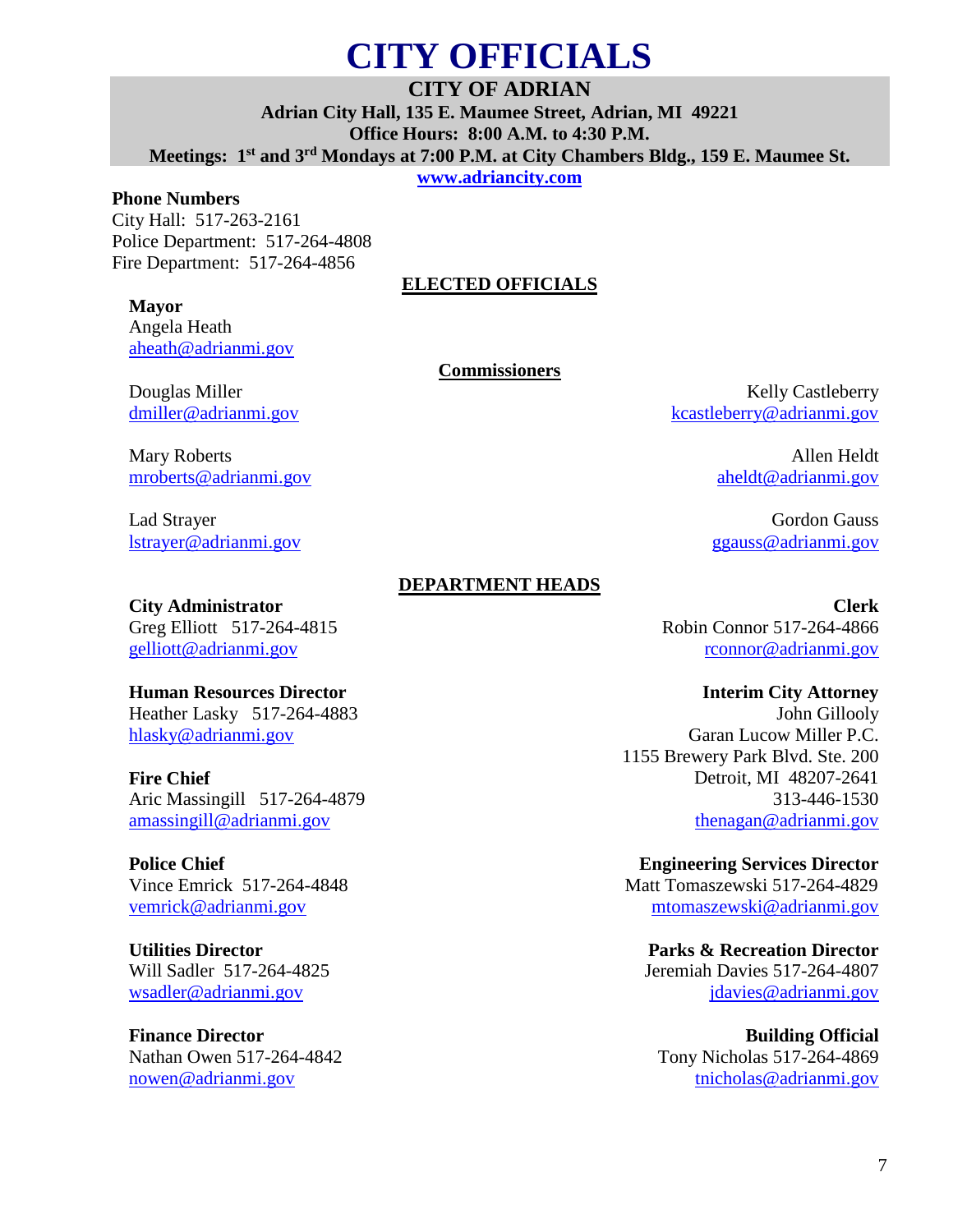#### **CITY OF HUDSON Hudson City Hall, 121 N. Church Street, Hudson, MI 49247 Office Hours: 8:00 A.M. to 5:00 P.M. Meetings: 1st and 3rd Tuesday at 7:00 P.M. at Hudson City Hall**

**[www.ci.hudson.mi.us](http://www.cihudson.mi.us/)**

#### **Phone Numbers Fax Numbers Fax Numbers Fax Numbers**

City Hall:517-448-8983 517-448-7339 Fire Department: 517-448-2231 517-448-5878 Ambulance: 517-448-8001 Police Department: 517-448-8129 517-448-8888

**Treasurer** Linda J. Cross

#### **ELECTED OFFICIALS**

#### **Mayor**

Carmel Camp 517-448-7475 209 Lafayette St., Hudson, MI 49247

Natalie Loop 517-448-2340 Pamela Ely 517-306-3057

Carl Sword 517-306-3575

**Mayor Pro Tem** Lee Daugherty 517-260-7018 769 N. Maple Grove Ave., Hudson, MI 49247

**Council Members**

Lee Ann Minton 517-448-6091 Richard Moreno 517-448-3322

#### **APPOINTED OFFICIALS**

#### **City Clerk**

Jeaniene McClellan [clerk@ci.hudson.mi.us](mailto:clerk@ci.hudson.mi.us)

#### **DEPARTMENT HEADS**

**City Manager** 

Charles A. Weir 517- 448-8983 [cweir@ci.hudson.mi.us](mailto:cweir@ci.hudson.mi.us)

#### **Police Chief**

Ronald Keck, Jr. 517-448-8129 or 448-3333 [rkeckr@ci.hudson.mi.us](mailto:rkeckr@ci.hudson.mi.us)

**WWTP Superintendent** Ted Hutchison 517-448-4701

**Ambulance Supervisor** Jim Stevens 517-448-8001

**Library Director**

**Assessor** 517-448-8983 Hours: Tues 8:00 A.M. to 4:00 P.M.

> **Building Inspector** Hillsdale County Inspection 517-437-4130

treasurer@ci.hudson.mi.us

**DPW Superintendent** Jay Best 517-448-6101 **Fire Chief** Jerry Tanner, Jr. 517- 448-2231 [firedept@ci.hudson.mi.us](mailto:firedept@ci.hudson.mi.us)

> **Engineers** Jones & Henry Fleis & VandenBrink

## Joann Crater 517-448-3801

#### **PLANNING COMMISSION**

#### **Planning Commission meetings are held on the 4th Monday of each month at 6:30 P.M.**

Daniel Schudel 517-902-2506

Sue Minton 517-448-7403 Rob Hall 517-448-8800 Watson Clark 517-448-8860 Brad Vande Zande 517-425-0469 Joseph Yeider 517-306-3215 Jack Donaldson 517-206-6630 Sean Williams 517-448-7605 Will Terrill 517-448-8782

8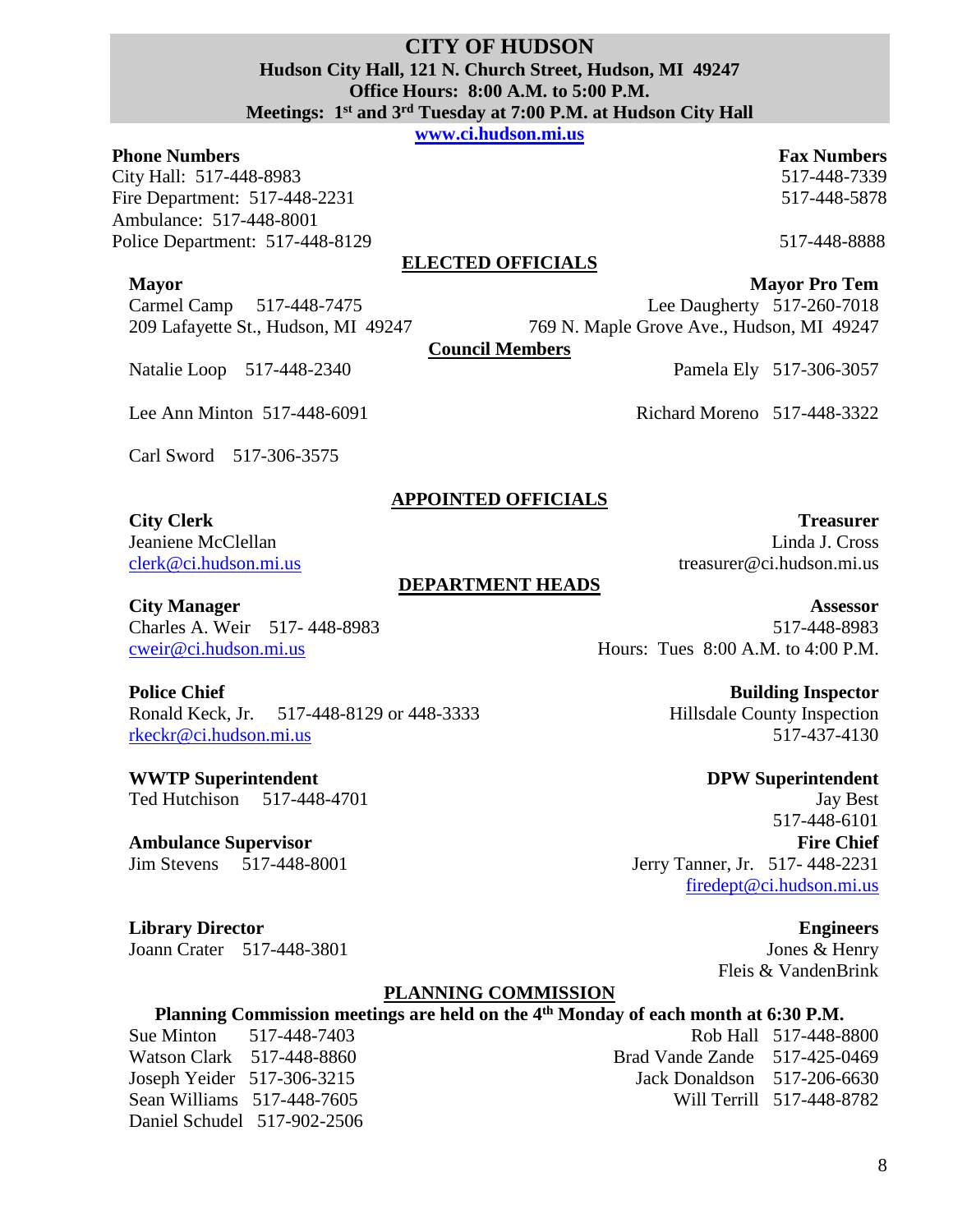**CITY OF MORENCI Morenci City Hall, 118 Orchard Street, Morenci, MI 49256 Office Hours: 8:00 A.M. to 6:00 P.M., Mon – Thur., Closed Friday Meetings: 2nd and 4th Monday at 7:30 P.M. at Morenci City Hall** 

**[www.cityofmorenci.org](http://www.hudsonmich.com/)**

#### **Phone Numbers Fax Numbers Fax Numbers Fax Numbers**

City Hall: 517-458-6828 517-458-2390 Police Department: 517-458-7104 Fire Department: 517-458-2301

#### **ELECTED OFFICIALS**

#### **Mayor**

Sean Seger

**Council Members**

Diane Moliterno Jeffrey Lampson

Jerome Bussell Dave Lonis

Sandra Emmons Kandi Jarrell

#### **APPOINTED OFFICIALS**

#### **Administrator/Clerk/PIO**  Michael S. Sessions 517-610-3896

[michael.sessions@cityofmorenci.org](mailto:michael.sessions@cityofmorenci.org) 

**Chief Deputy Clerk** Ashley Ables 517-759-9666 517-458-6828 ext. 104

**DEPARTMENT HEADS** 

**Utility Billing** Ashley Ables

#### **Police Chief**

Donald Thompson 517-458-7104

#### **EMS Director**

Chad Corbin 517-458-7098

#### **Code & Zoning Administrator**

Benjamin Oram 517-458-6828

#### **Library Director** Colleen Leddy

517-458-6510

**PLANNING COMMISSION**

Sean Seger Jeffrey D. Bell Kathy Schiermyer Art Erbskorn

**Building Inspector** Hillsdale County Building Department Ray Taylor 517-437-4130

**City Attorney**

Fred Lucas Lucas Law, PC 517-467-4000

Chipper Connin

[megan.thompson@cityofmorenci.org](mailto:megan.thompson@cityofmorenci.org)

**Cemetery Sexton** Eric Emmons

#### **Fire Chief** Brad Lonis 517-458-2301

**Public Works** Timothy Schisler

**Treasurer** Megan Thompson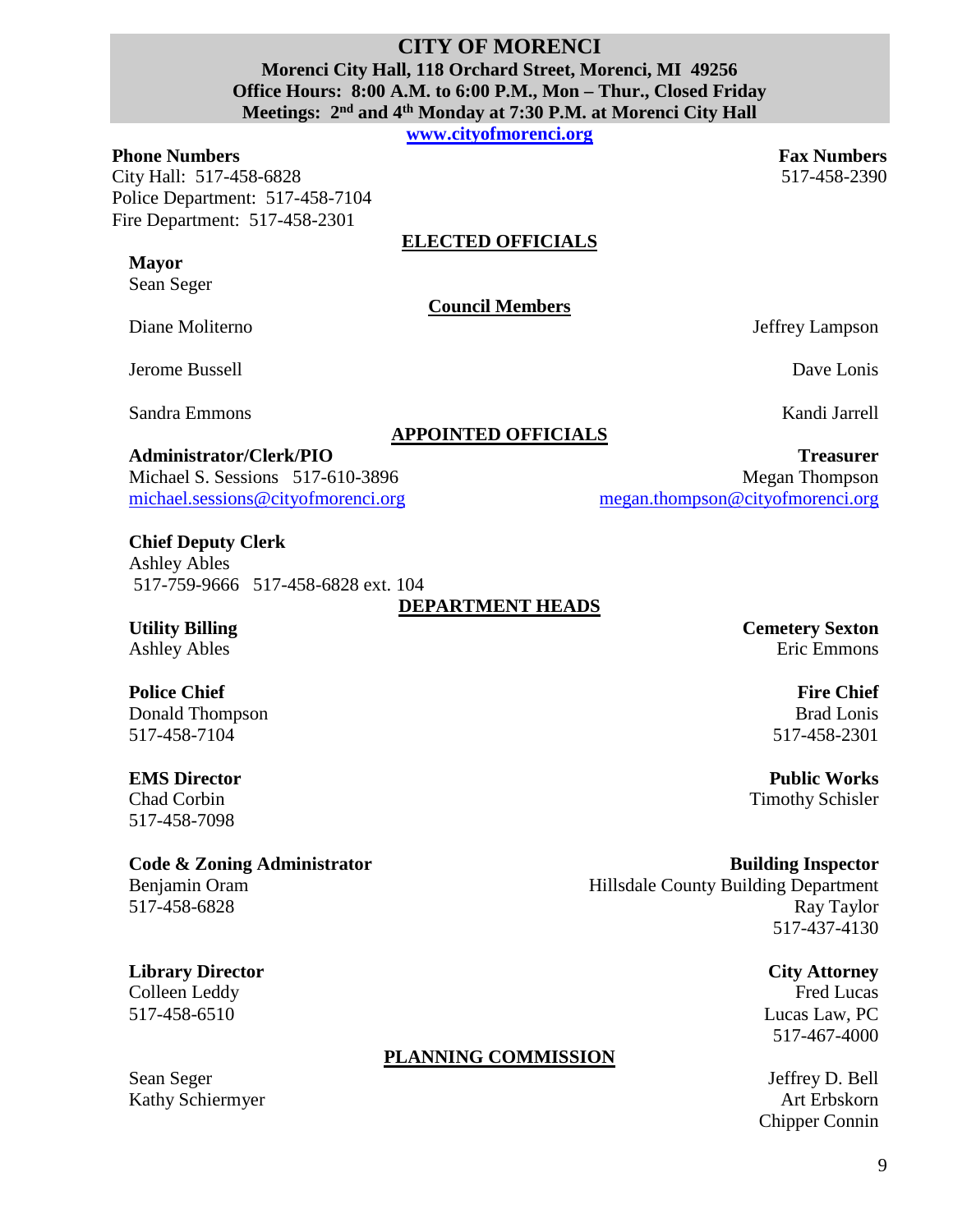#### **CITY OF TECUMSEH Tecumseh City Hall, 309 E. Chicago Blvd., Tecumseh, MI 49286 Office Hours: Monday – Thursday 7:00 A.M. to 6:00 P.M. Meetings: 1st and 3rd Monday at 7:30 P.M. at Tecumseh City Hall**

**[www.tecumseh.mi.us](http://www.tecumseh.mi.us/)** 

#### **Phone Numbers Fax Numbers Fax Numbers Fax Numbers**

City Hall: **517-423-2107** 517-423-3610 Emergency Department: 517-423-4545 517-423-5535 Police Department: 517-423-7494 517-423-1820

#### **ELECTED OFFICIALS**

#### **Mayor**

Jack Baker [jbaker@tecumseh.mi.us](mailto:jbaker@tecumseh.mi.us)

#### **Council Members**

Brian Radant [bradant@tecumseh.mi.us](mailto:bradant@tecumseh.mi.us)

Vicki Riddle [vriddle@tecumseh.mi.us](mailto:vriddle@tecumseh.mi.us)

Ronald Wimple [rwimple@tecumseh.mi.us](mailto:rwimple@tecumseh.mi.us)

#### **DEPARTMENT HEADS**

**City Manager** Dan Swallow [dswallow@tecumseh.mi.us](mailto:dswallow@tecumseh.mi.us)

**Clerk** Tonya Miller [tmiller@tecumseh.mi.us](mailto:tmiller@tecumseh.mi.us) 

#### **Administrative Services Manager** Angie Gwilt [agwilt@tecumseh.mi.us](mailto:agwilt@tecumseh.mi.us)

**Parks & Recreation Director** Sarah Gilmore [sgilmore@tecumseh.mi.us](mailto:sgilmore@tecumseh.mi.us)

**Utilities Supervisor** Todd Knepper [tknepper@tecumseh.mi.us](mailto:tknepper@tecumseh.mi.us)

**Development Services** Brad Raymond [braymond@tecumseh.mi.us](mailto:braymond@tecumseh.mi.us)

**Tecumseh Center for the Arts** Kelly Jo Gilmore [kgilmore@tecumseh.mi.us](mailto:kgilmore@tecumseh.mi.us) 

**Mayor Pro Tem**

Vicki Riddle [vriddle@tecumseh.mi.us](mailto:vriddle@tecumseh.mi.us)

Gary Naugle [gnaugle@tecumseh.mi.us](mailto:gnaugle@tecumseh.mi.us)

> Austin See [asee@tecumseh.mi.us](mailto:asee@tecumseh.mi.us)

 **Police Chief**  Brett Coker [bcoker@tecumseh.mi.us](mailto:bcoker@tecumseh.mi.us)

**Treasurer** Rachel Peters [rpeters@tecumseh.mi.us](mailto:rpeters@tecumseh.mi.us)

**Economic Development** Jessica Sattler [jsattler@tecumseh.mi.us](mailto:jsattler@tecumseh.mi.us)

**Fire Chief** Joseph Tuckey [jtuckey@tecumseh.mi.us](mailto:jtuckey@tecumseh.mi.us)

**Assessor** Amanda Lacelle [alacelle@tecumseh.mi.us](mailto:assessor@tecumseh.mi.us)

**Department of Public Works** Troy Rohrbach [trohrbach@tecumseh.mi.us](mailto:trohrbach@tecumseh.mi.us)

> **Cemetery Superintendent** Tracey Roberts [troberts@tecumseh.mi.us](mailto:troberts@tecumseh.mi.us)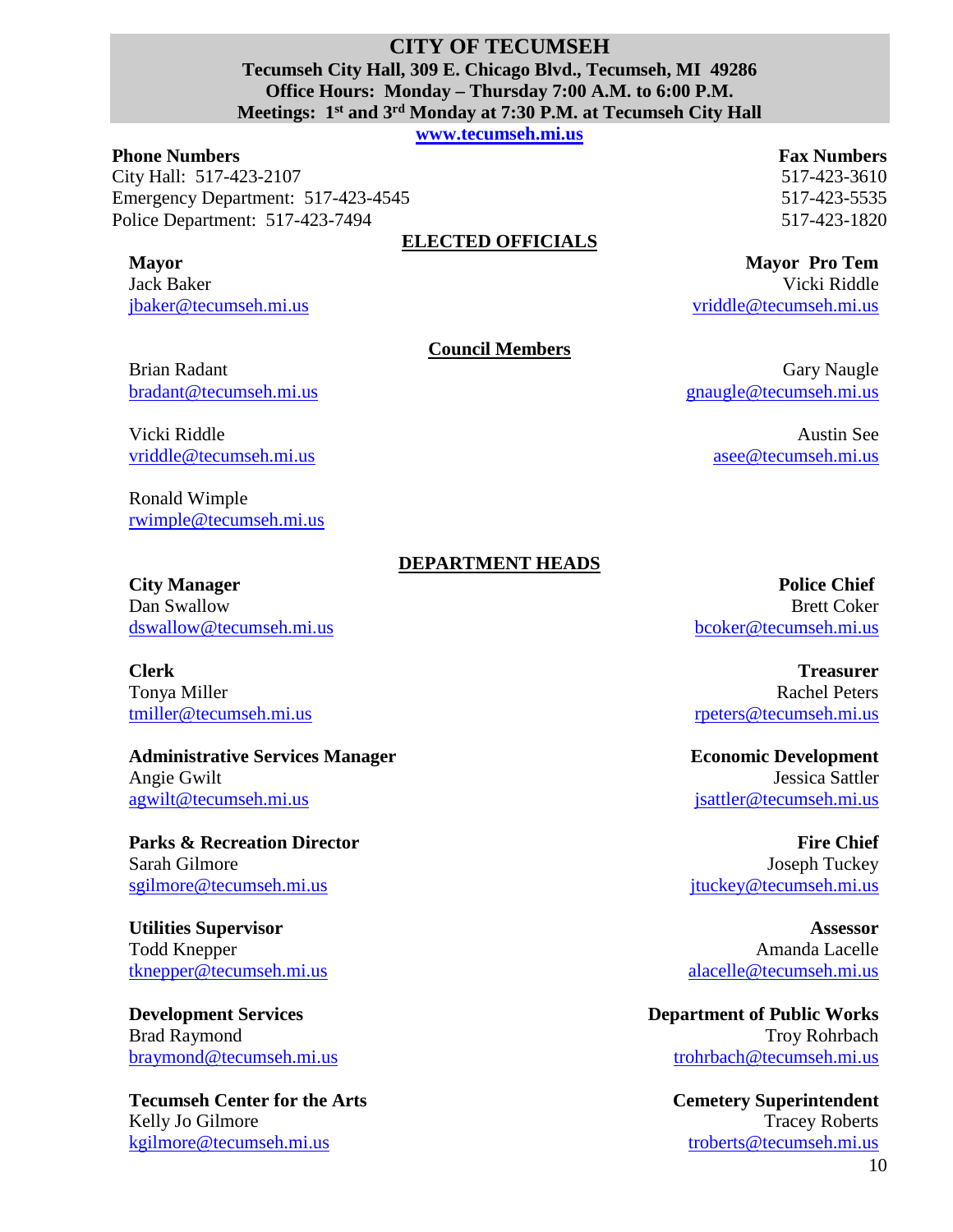# **TOWNSHIP OFFICIALS**

**CHARTER TOWNSHIP OF ADRIAN** 

**Adrian Township Hall, 2907 Tipton Hwy., Adrian, MI 49221 Office Hours: Mon/Thurs 8:00 A.M. to 4:30 P.M. & Friday 8:00 A.M. to 1:00 P.M. Meetings: 2nd Monday at 7:00 P.M.** 

**[www.adriantownship.com](http://www.adriantownship.com/)** 

#### **Phone Numbers Fax Numbers Fax Numbers Fax Numbers**

Township Hall: 517-263-7920 517-263-4162 Police Department: 517-264-1000 Fire Department: 517-265-1314

#### **ELECTED OFFICIALS**

**Supervisor** Jim Koehn [jkoehn@adriantownship.com](mailto:jkoehn@adriantownship.com) 

**Clerk**  Rob Hosken 2907 Tipton Hwy. Adrian, MI 49221 [rhosken@adriantownship.com](mailto:rhosken@adriantownship.com)  517-263-7920

# **Trustees**

[treasurer@adriantownship.com](mailto:treasurer@adriantownship.com)

Mike Herr Ben Ruesink

**Treasurer** James Malarney

Steve May Raymond Thompson

**APPOINTED OFFICIALS**

**Deputy Clerk**

**Police Chief** Gary Hanselman

**Mechanical & Plumbing Inspector** Donald Olszewski

419-466-7238

**Building Inspector**  David Rincon 517-442-3080

**Fire Chief** Tim Bartenslager

**Electrical Inspector** Bill Patteuw 517-263-7920 517-902-4205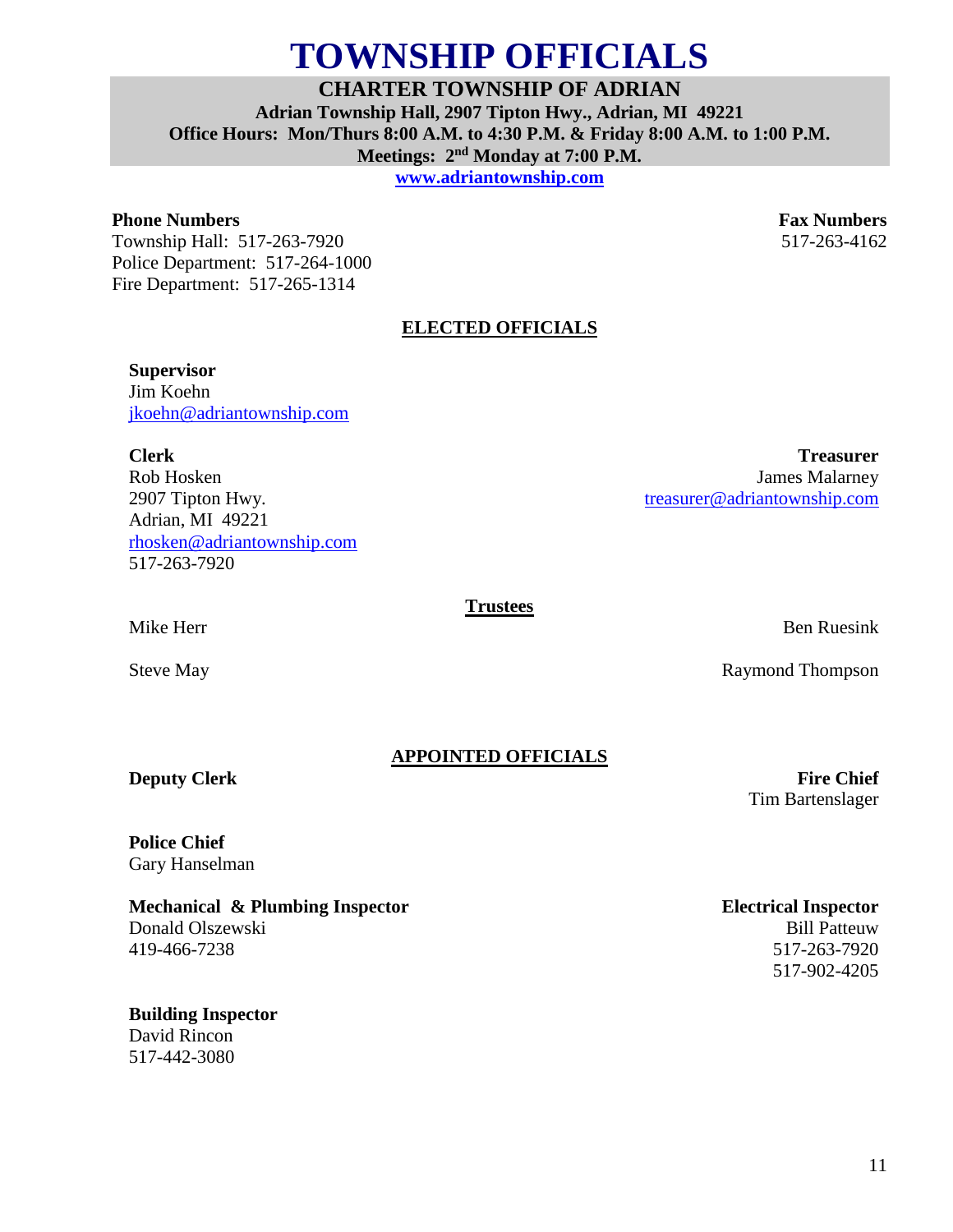**BLISSFIELD TOWNSHIP** 

**Blissfield Township Office, 120 S. Lane St., Blissfield, MI 49228 Mailing Address: PO Box 58, 120 S. Lane St., Blissfield, MI 49228 Office Hours: Mon – Fri 9:00 A.M. to 12:00 Noon, Closed Wednesday Meetings: 2nd Tuesday at 7:00 P.M.** 

#### **Phone Numbers Fax Numbers Fax Numbers Fax Numbers**

Township Hall: 517-486-2626 517-486-2482 Fire Department: 517-486-3978

#### **ELECTED OFFICIALS**

#### **Supervisor**

Adolio Q Navarro, Jr. PO Box 58 Blissfield, MI 49228 [blisstwpsupervisor@gmail.com](mailto:blisstwpsupervisor@gmail.com)  517-442-3410

#### **Clerk**

Diann Paul-Warner PO Box 58, 120 S. Lane St. Blissfield, MI 49228 517-673-1986 [blisstwpclerk@gmail.com](mailto:blisstwpclerk@gmail.com) 

#### **Trustees**

Roger W. Gritzmaker PO Box 58 Blissfield, MI 49228 517-486-2626 [blisstwptrusteez@gmail.com](mailto:blisstwptrusteez@gmail.com)

#### **APPOINTED OFFICIALS**

**Attorney** Phillip Schaedler 517-263-2832 [adratty@comcast.net](mailto:adratty@comcast.net) 

#### **State Electrical Inspector**  Bill Fox 517-241-9320

**State Mechanical Inspector** Paul Hunter 517-241-9351

#### **Fire Chief Blissfield Township**  Dale Fruchey 517-486-2626 [dalefruchey@gmail.com](mailto:dalefruchey@gmail.com)

**Treasurer** Tammy Wynn PO Box 58, 120 S. Lane St. Blissfield, MI 49228 [blisstwptreasurer22@yahoo.com](mailto:blisstwptreasurer22@yahoo.com)

> Steven Wilson PO Box 58, 120 S. Lane St. Blissfield, MI 49228 517-486-2626 [sew19577590@gmail.com](mailto:sew19577590@gmail.com)

> > **Building Inspector** Todd Roach 517-937-9050

#### **State Plumbing Inspector** Mr. Fuller 517-665-3148

**Assessor** Chris Renius 517-486-2626 [rrassessing@gmail.com](mailto:rrassessing@gmail.com)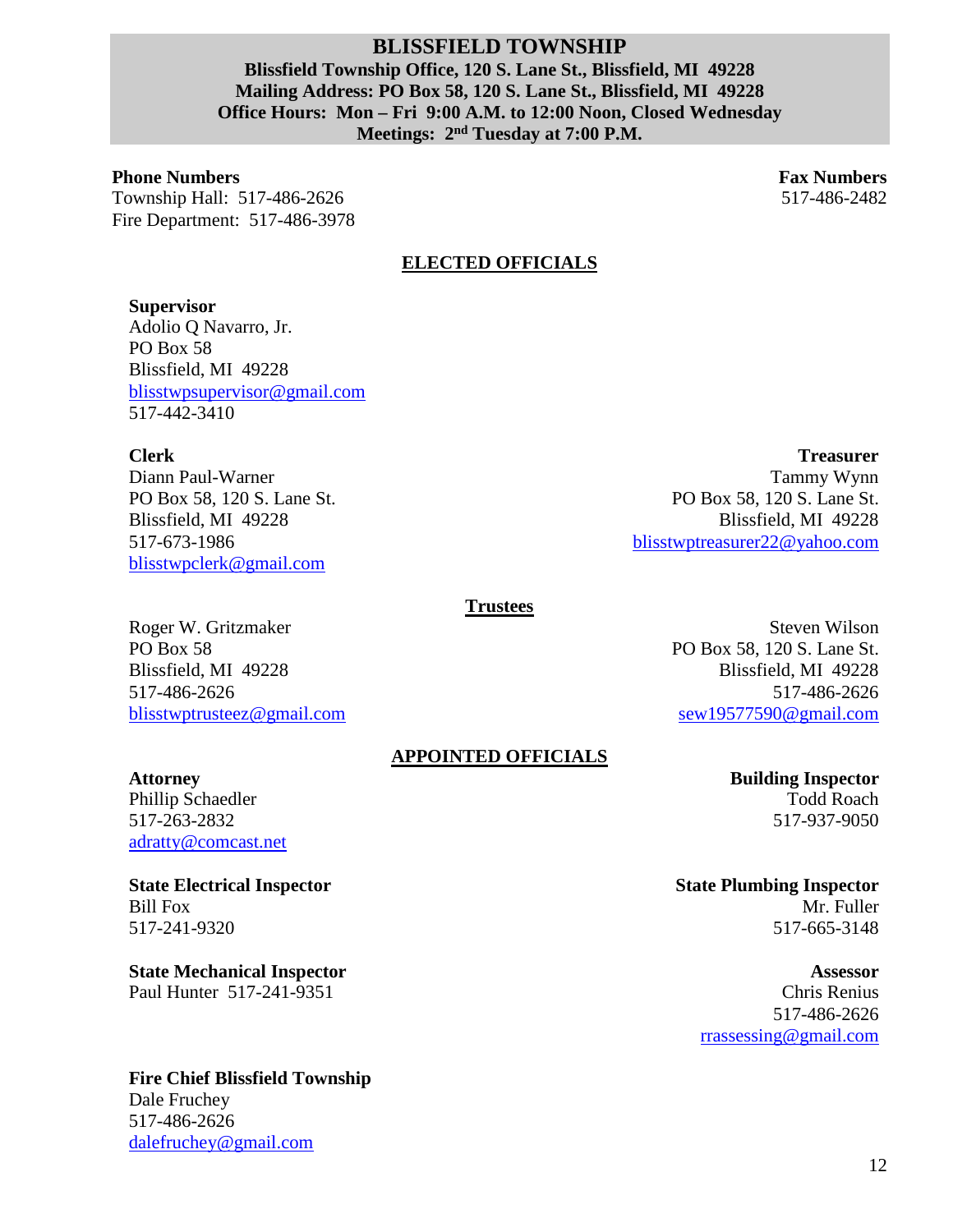#### **CAMBRIDGE TOWNSHIP Cambridge Township Office, 9990 W. M-50, Onsted, MI 49265 Office Hours: 8:00 A.M. – Noon & 1:00 P.M. - 5:00 P.M., Monday thru Friday (except holidays) Meetings: 2nd Wednesday at 7:00 P.M.**

**[www.cambridgetownship.net](http://www.cambridgetownship.net/)** 

#### **Phone Numbers Fax Numbers Fax Numbers Fax Numbers**

Township Hall: 517-467-2104 517-467-4823 Police Department: 517-467-4737 Fire Department: 517-467-2128

#### **ELECTED OFFICIALS**

#### **Supervisor**

Bill Gentner 620 Egan Hwy. Brooklyn, MI 49230 [bill@cambridgetownship.net](mailto:bill@cambridgetownship.net)  734-320-2611

#### **Clerk**

Annette Roesch 318 Parkside Onsted, MI 49265 [annette@cambridgetownship.net](mailto:annette@cambridgetownship.net) 517-442-6999

**Treasurer** Shawna Rohrbach 253 Normandy Dr, Onsted, MI 49265 [shawna@cambridgetownship.net](mailto:shawna@cambridgetownship.net) 517-605-2653

#### **Trustees**

Otis Garrison 8751 Springville Hwy. Onsted, MI 49265 517-392-0770

Norm Gentner 210 Pine St. Brooklyn, MI 49230 517-270-2010

#### **APPOINTED OFFICIALS**

#### **Police Chief**

Jeff Paterson 517-467-4737, 517-673-2521

#### **Electrical Inspector** Brian Lewis

517-902-3852

#### **Building Inspector**

Bruce Nickel 517-467-7874 517-902-8131

#### **Plumbing Inspector**

Thomas Trudeau 517-206-9005

**Attorney** Phillip Schaedler 517-263-2832

**Zoning Inspector** Rick Arnold 517-917-6801

#### **Fire Chief** Scott Damon 517-467-2128

#### **Mechanical Inspector**

James Wiech 517-937-2813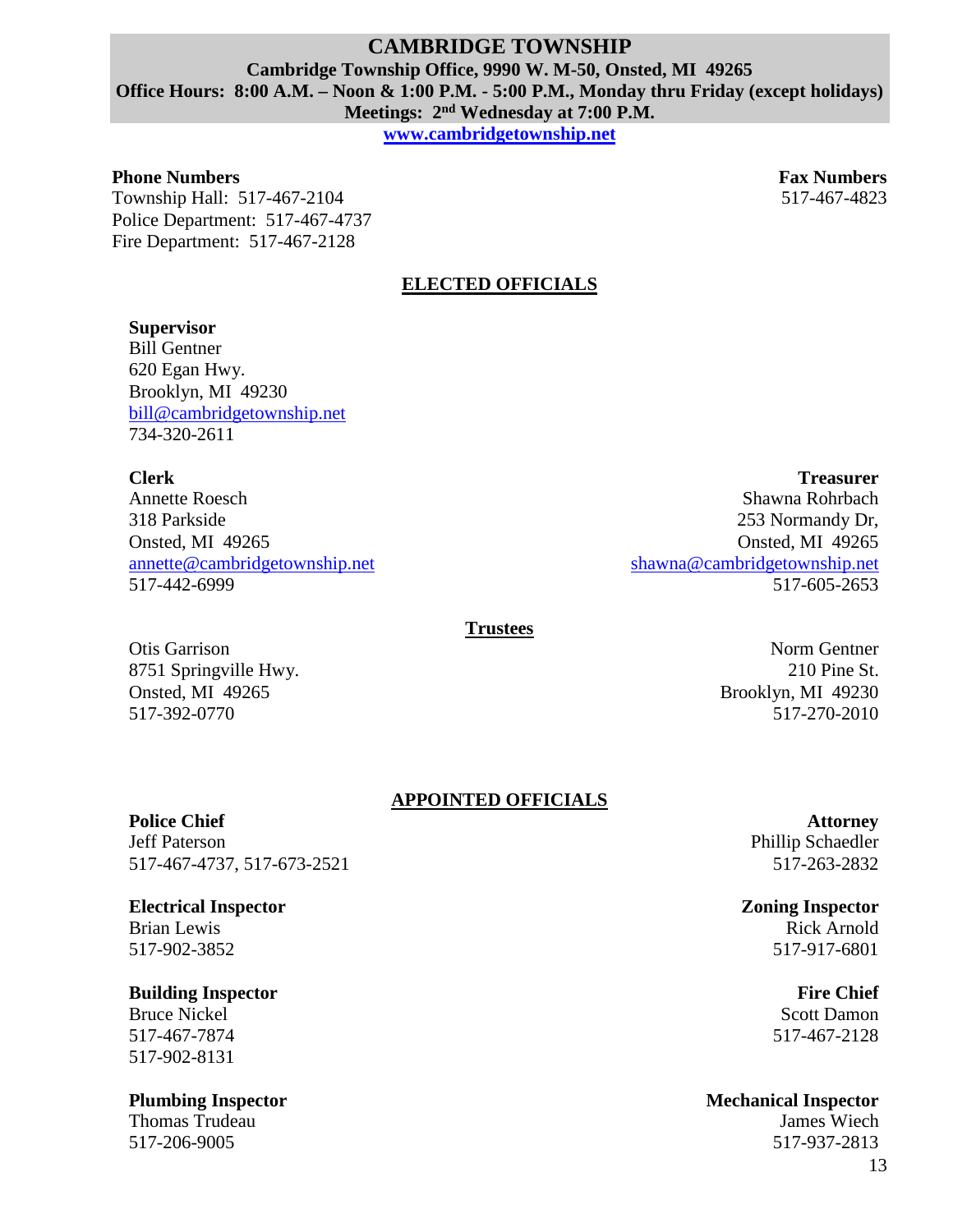#### **CLINTON TOWNSHIP Clinton Township Hall, PO Box G, 172 W. Michigan Avenue, Clinton, MI 49236 Office Hours: Mon, Wed, & Fri 9:00 A.M. - Noon Meetings: 2nd Monday at 7:00 P.M.**

**[www.twpofclinton.com](http://www.twpofclinton.com/)** 

#### **Phone Numbers Fax Numbers Fax Numbers Fax Numbers**

Township Hall/Treasurer:517-456-4837 517-456-4608 Supervisor/Clerk: 517-456-6701

**ELECTED OFFICIALS** 

#### **Supervisor**

Basil Greenleaf 4505 Pennington Rd., Clinton, MI 49236 [supervisor@twpofclinton.com](mailto:supervisor@twpofclinton.com) 

#### **Clerk**

Joann Steffens 11265 N. Adrian Hwy., Clinton, MI 49236 [clerk@twpofclinton.com](mailto:clerk@twpofclinton.com)

**Treasurer** Joanna Thompson 11240 Village Lane, Clinton, MI 49236 [thompsonj1255@outlook.com](mailto:thompsonj1255@outlook.com)

11264 Village Lane, Clinton, MI 49236

#### **Trustees**

Gary Couture 706 Joseph Kies Rd., Clinton, MI 49236

#### **APPOINTED OFFICIALS**

**Deputy Clerk** Barbara Merritt 2730 Burwyn Hills Dr., Tecumseh, MI 49286

**Attorney** Fred Lucas 7517 US Hwy. 12, Suite A, Onsted, MI 49265

#### **Building Inspector**

Ed Engle 734-657-4353

#### **Plumbing & Mechanical Inspector**

DonOlszewski 419-466-7238 Fax: 734-224-7941 [olszewski4u@yahoo.com](mailto:olszewski4u@yahoo.com)

**Cemetery Manager** Brad Bouchie 734-274-7422

**Deputy Treasurer** Gary Couture 706 Joseph Kies, Clinton, MI 49236

> **Building Dept. Administrator** Gary Couture [building@twpofclinton.com](mailto:building@twpofclinton.com)

> > **Electrical Inspector**  Brian Lewis 517-902-3852 [blewis.home@gmail.com](mailto:blewis.home@gmail.com)

**Assessor** Shelly Delong [shelly.delong@lenawee.mi.us](mailto:shelly.delong@lenawee.mi.us) 517-264-4526

#### **Planning Commission meetings are held on the 4th Monday of each month at 7:00 P.M. in the Township Hall**

Steve Adams, Chair Charles Alar Joann Steffens, Secretary Marsha Kershner Lynn Smith Terry Calhoun Mike Steffens

Jamie Murphy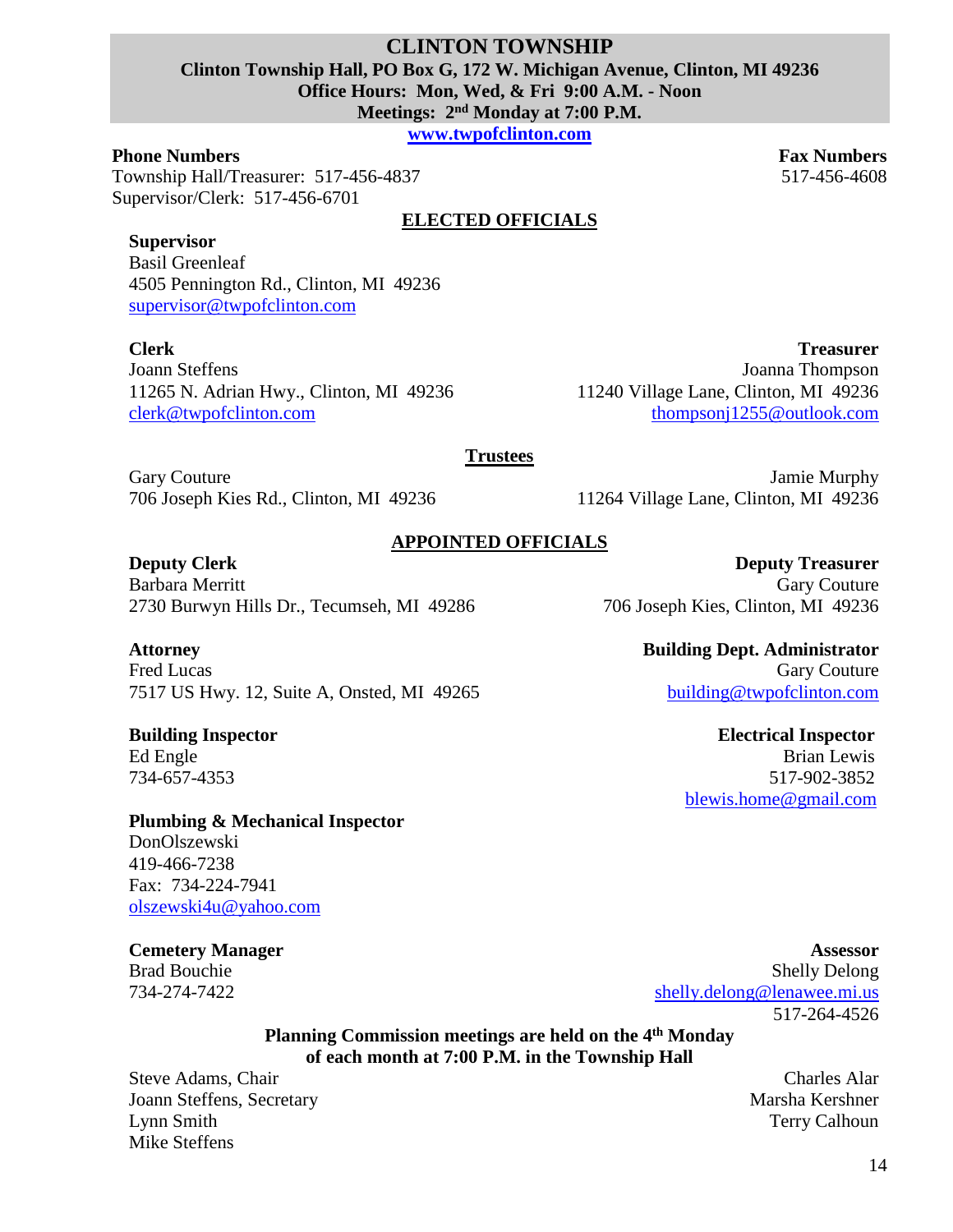#### **DEERFIELD TOWNSHIP Deerfield Township Hall, 468 Carey St., Deerfield, MI 49238 Meetings: 2nd Monday at 7:00 P.M.**

**Phone Numbers Fax Numbers** Township Hall:517-447-4162

**Treasurer** Pam Witt

530 W. River St. Deerfield, MI 49238

517-447-3509

#### **ELECTED OFFICIALS**

#### **Supervisor**

Ronald J Cousino 392 E. River St Deerfield, MI 49238 517-447-3295

#### **Clerk**

Shirley Soldwish 14791 McMahon Rd. Deerfield, MI 49238 517-605-9863

#### **Trustees**

Daniel Witt 2352 Stearns Rd. Deerfield, MI 49238 517-447-3962

Randy Dusseau 1888 Bucholtz Hwy. Deerfield, MI 49238 517-206-6256

#### **APPOINTED OFFICIALS**

**Assessor**

Christopher Renius PO Box 176 Deerfield, MI 49238 734-347-8109

**Building Inspector** Todd Roach 517-937-9050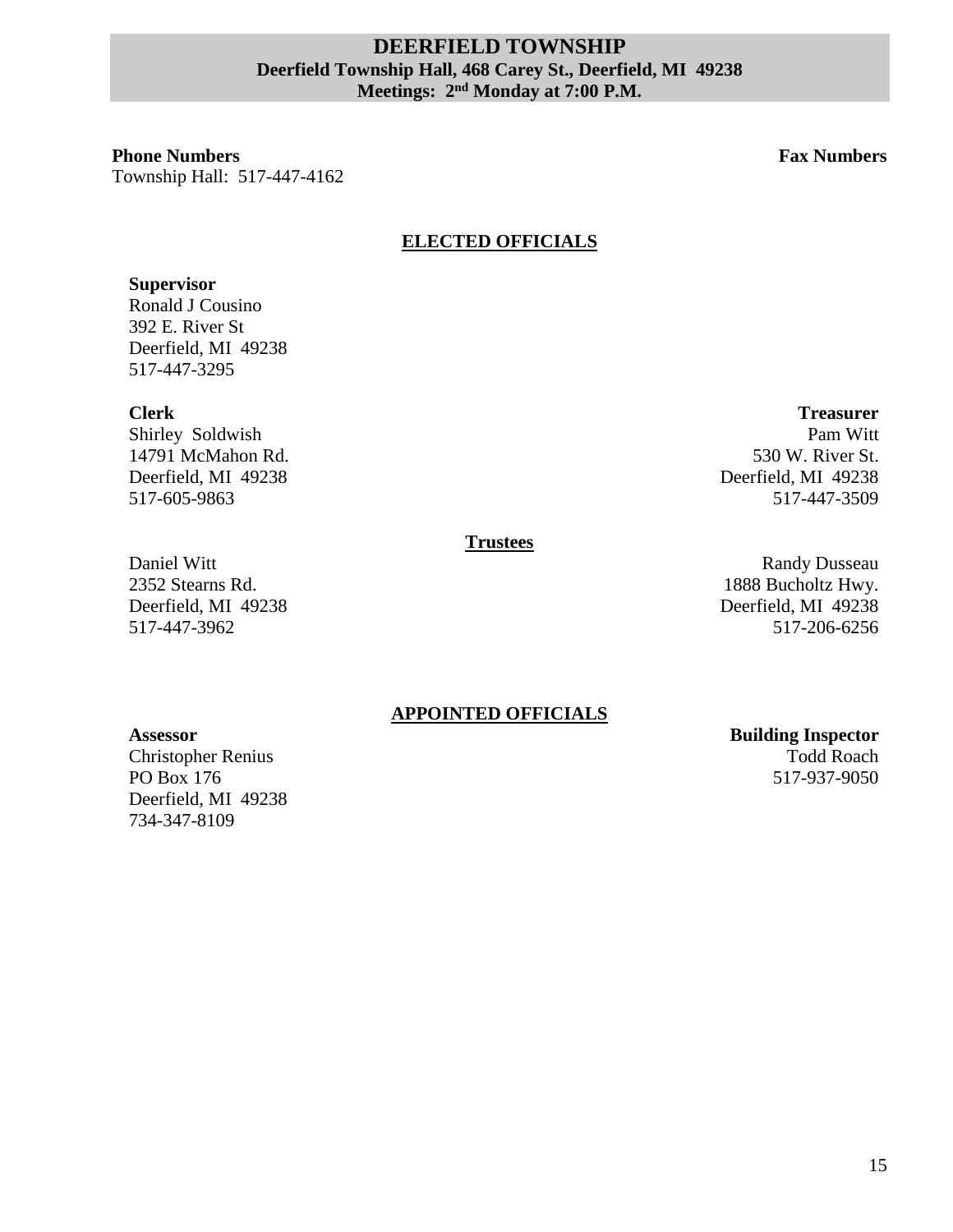#### **DOVER TOWNSHIP Dover Township Hall, 7712 W. Carleton Rd., Clayton, MI 49235 Meetings: 2nd Tuesday at 7:00 P.M.**

#### **Phone Numbers Fax Numbers**

Township Hall:517-445-2412 c/o Township Clerk

#### **ELECTED OFFICIALS**

#### **Supervisor**

Daniel Borck 4715 Morey Hwy. Clayton, MI 49235 517-445-2770

#### **Clerk**

Amber Swander 4315 Whaley Hwy. Clayton, MI 49235 517-673-3211

**Treasurer** Donna Baker 10960 Cadmus Rd. Clayton, MI 49235 517-266-2228 or FAX: 517-263-0540

#### **Trustees**

Mike Birdsell 9870 Tomer Rd. Clayton, MI 49235 517-403-6158

#### Randy Swander 9392 W. Carleton Rd. Clayton, MI 49235 517-260-9359

#### **APPOINTED OFFICIALS**

#### **Building Inspector**

Paul Rob, State of Michigan 517-242-9438

#### **Electrical Inspector**

William Fox, State of Michigan 517-315-7344

#### **Auditor**

Shea Tax Consulting, Inc. 133 W. Main St. Morenci, MI 49256 517-458-2274

**Assessor** Carol Garcia 517-423-6511

**Attorney** David Lacasse 517-263-2832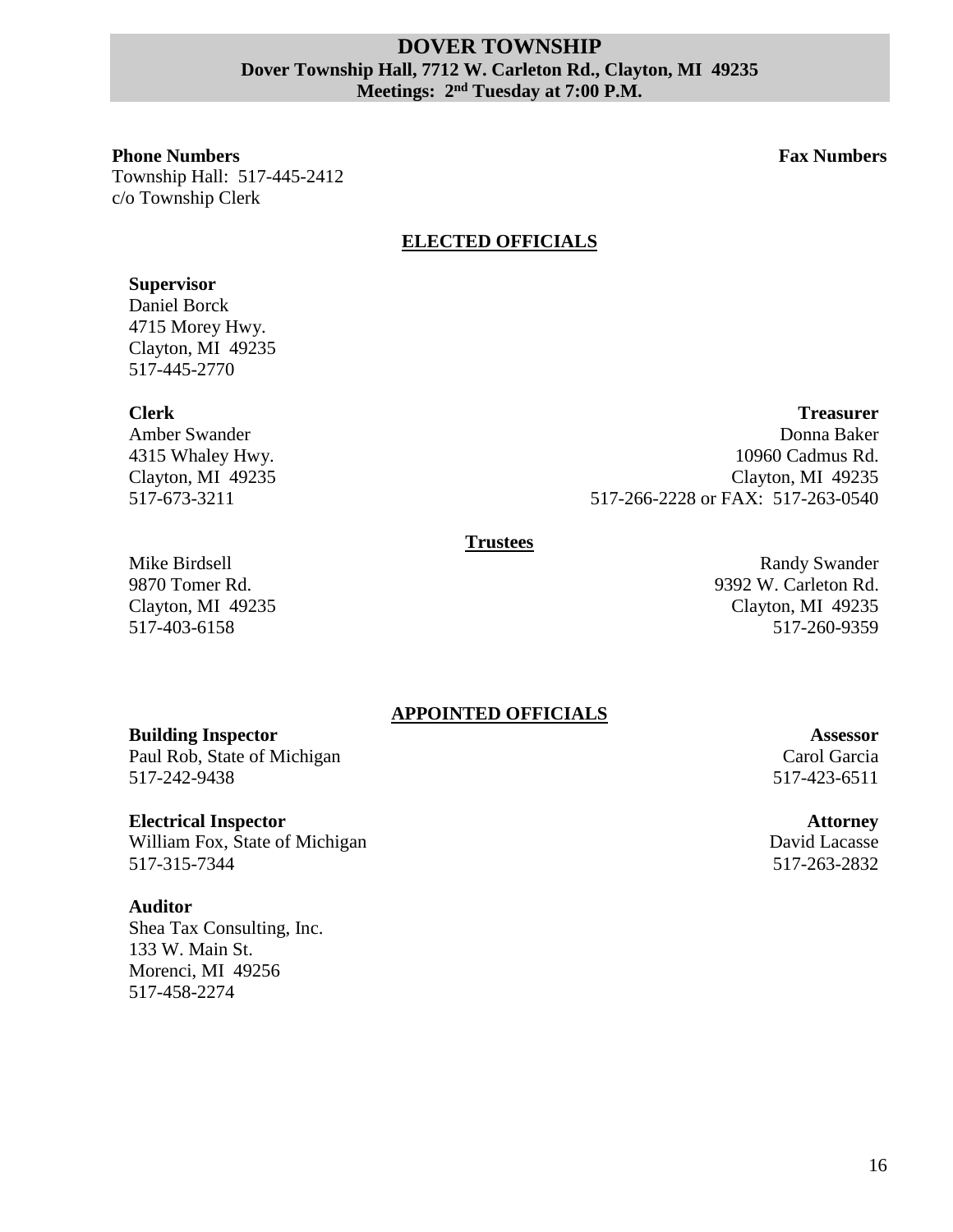#### **FAIRFIELD TOWNSHIP Fairfield Township Hall, 1023 Pine St., Jasper, MI 49248 Office Hours by appointment Meetings: 2nd Monday at 7:00 P.M.**

**[www.fairfieldtownship.net](http://www.fairfieldtownship.net/) [www.facebook.com/fairfieldtownship](http://www.facebook.com/fairfieldtownship)** 

#### **Phone Numbers Fax Numbers Fax Numbers Fax Numbers**

Township Hall: 517-436-6400 517-436-6399 Fire Department: 517-436-6400

#### **ELECTED OFFICIALS**

#### **Supervisor**

Christopher McCallister 7679 Baker Hwy. Jasper, MI 49248 [fairfieldtwpsup@gmail.com](mailto:fairfieldtwpsup@gmail.com) 517-526-3851

#### **Clerk**

Debra Keller 1975 W. Weston Rd. Jasper, MI 49248 [fairfieldtownshipclerk.mi@gmail.com](mailto:fairfieldtownshipclerk.mi@gmail.com) 517-436-6248

**Trustees**

Bonnie Zenk 12507 Sand Creek Hwy. Sand Creek, MI 49279 [zenkbd@gmail.com](mailto:zenkbd@gmail.com) 517-436-3248

**Treasurer** Dawn Comar 3855 W. Mulberry Rd. Sand Creek, MI 49279 [fairfieldmitreasurer@gmail.com](mailto:fairfieldmitreasurer@gmail.com) 517-605-1023

> Paul Green 7413 Sand Creek Hwy. Sand Creek, MI 49279 [psgreen46@gmail.com](mailto:psgreen46@gmail.com) 517-436-3322

#### **APPOINTED OFFICIALS**

**Building Inspector** Kevin Arquette 517-673-0004

#### **Electrical Inspector**

Bill Patteuw 517-902-4205

#### **Assessor**

Renius & Renius 734-347-8109

**Attorney** Jeff Juby 517-486-6209

**Mechanical/Plumbing Inspector** Don Olszewski 417-466-7238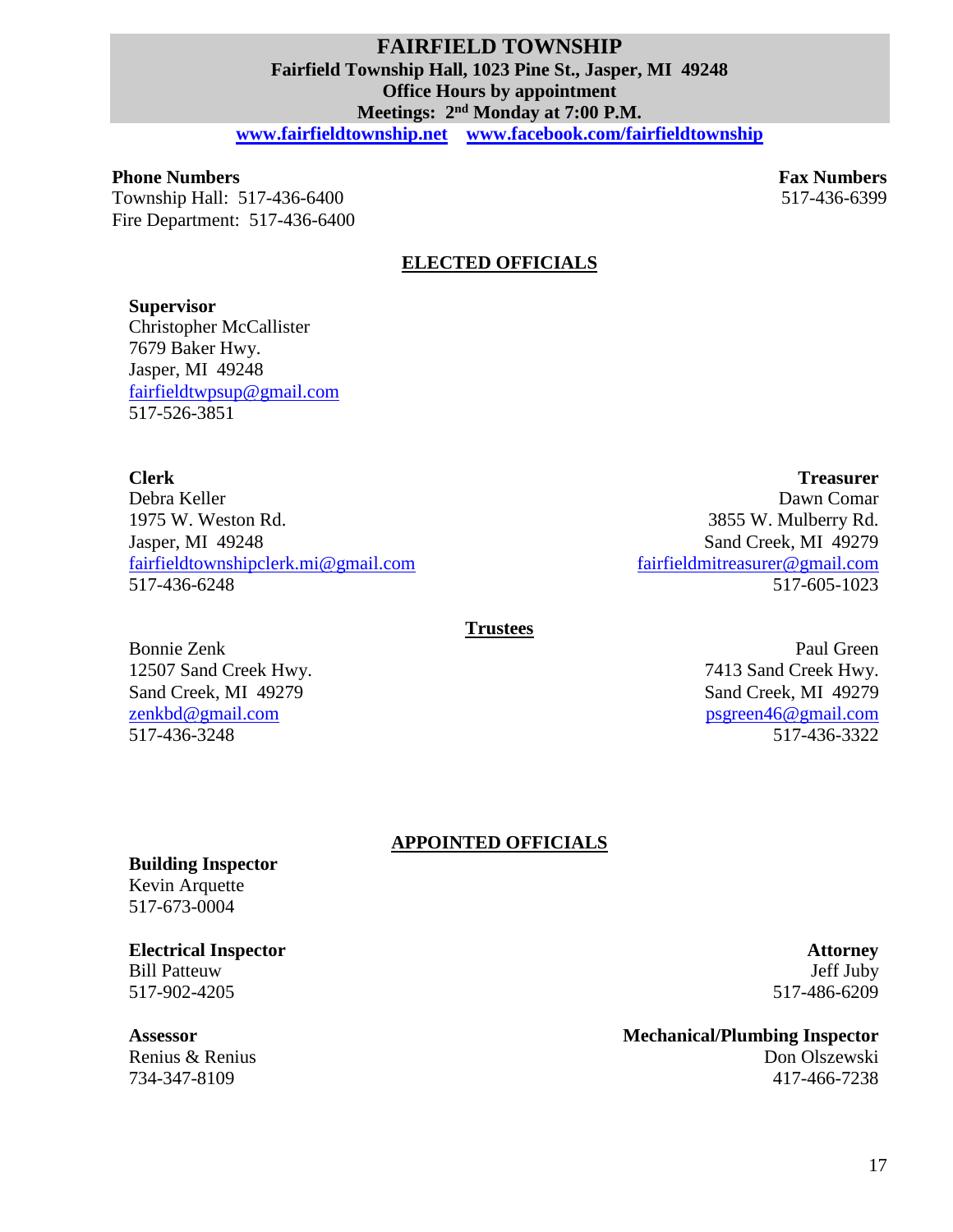#### **FRANKLIN TOWNSHIP**

**Franklin Township Hall, 3922 Monroe Rd., PO Box 101, Tipton, MI 49287** 

**Office Hours: Mon. 9:00 A.M. – 5:00 P.M., Tues. 9:00 A.M. – Noon, Wed. 9:00 A.M. – 6:00 P.M.** 

**Meetings: 2nd Tuesday at 7:00 P.M.** 

**[www.franklintownship.net](http://www.franklintownship.net/)** 

Township Hall: **517-431-2320** 517-431-2320 Sand Lake Fire Department: 517-431-2800 517-431-2849

**ELECTED OFFICIALS** 

#### **Supervisor**

Daniel VanValkenburg 7720 N. Adrian Hwy. Tecumseh, MI 49286 517-260-3068 [dan@franklintownship.net](mailto:dan@franklintownship.net) 

#### **Clerk**

Susan Whitehead 7935 Beebe Hwy. Tipton, MI 49287 517-431-2848 [sue@franklintownship.net](mailto:sue@franklintownship.net) 

#### **Trustees**

Gordie Whelan 4221 Whelan Rd. Tipton, MI 49287 [gordonwhelan@gmail.com](mailto:gordonwhelan@gmail.com) 517-403-7471

#### **APPOINTED OFFICIALS**

#### **Building Inspector/Zoning Officer**

Bruce Nickel 517-467-7874 [bruce@franklintownship.net](mailto:bruce@franklintownship.net) 

#### **Fire Chief, Sand Lake**

Howard Knapp 517-431-2800

#### **Cemetery Sexton**  Scott Hunt

517-605-0359

#### **Mechanical Inspector** Jim Wiech 517-937-2813 [mechanical@franklintownship.net](mailto:mechanical@franklintownship.net)

**Phone Numbers Fax Numbers Fax Numbers Fax Numbers** 

**Constable** Larry K. Wibbeler

**Treasurer**

Terri Moore 7754 Tipton Hwy. Tipton, MI 49287 517-431-2839 [terri@franklintownship.net](mailto:terri@franklintownship.net)

Michael C. Kelley 5863 Feller Rd. Tipton, MI 49287 517-206-5677 [mike@franklintownship.net](mailto:mike@franklintownship.net)

### **Electrical Inspector**

Brian Lewis 517-423-9659 [blewis.home@gmail.com](mailto:blewis.home@gmail.com)

#### **Assessor**

SunRise Assessing LLC Brandon Murphy 1-989-313-7902 [assessor@franklintownship.net](mailto:assessor@franklintownship.net)

#### **Attorney**

Fred Lucas 467-4000

**Plumbing Inspector** Tom Trudeau 517-206-9005 [plumbing@franklintownship.net](mailto:plumbing@franklintownship.net)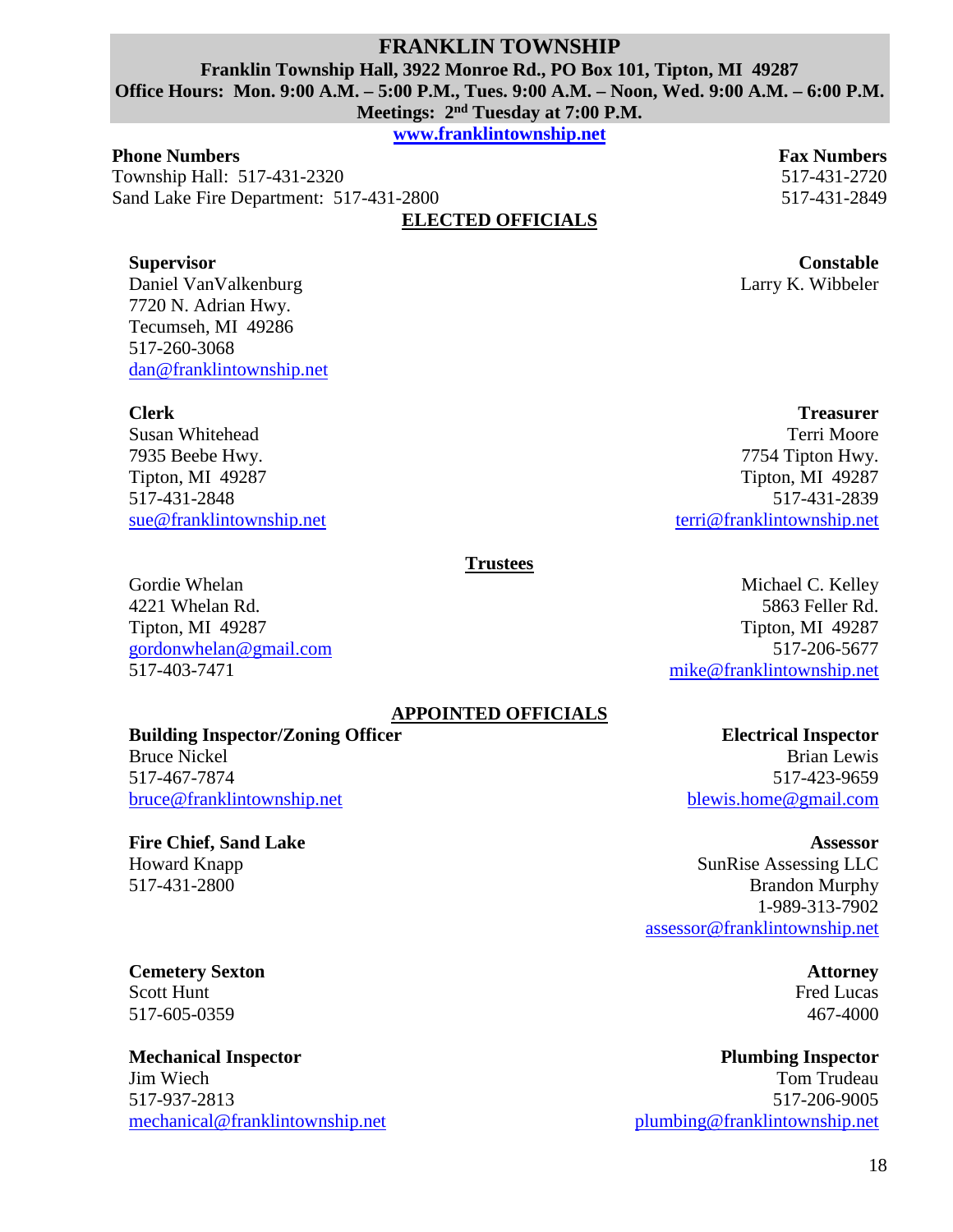#### **HUDSON TOWNSHIP Hudson Grange Hall, M-34, Hudson, MI 49247 Mailing Address: @ Hudson Township Clerk Office Hours: By appointment Meetings: 2nd Monday at 7:00 P.M.**

**Phone Numbers Fax Numbers Fax Numbers Fax Numbers** Township Hall:517-448-3115

#### **ELECTED OFFICIALS**

#### **Supervisor**

Matthew Smith 16610 Lowe Rd. Hudson, MI 49247 517-448-8150

#### **Clerk**

Marcy Griffin 3433 Dowling Hwy. Hudson, MI 49247 [hudsontwpclerk@tc3net.com](mailto:hudsontwpclerk@tc3net.com) 517-270-4070

#### **Treasurer** Cathy Henning 13858 Beecher Rd. Hudson, MI 49247 [hudtwptreas@gmail.com](mailto:hudtwptreas@gmail.com) 517-445-2230

#### **Trustees**

Barry Anderson 1350 S. Rollin Hwy. Hudson, MI 49247 [barrytownship@yahoo.com](mailto:barrytownship@yahoo.com) 

Doug Cook 2250 Hughes Hwy. Hudson, MI 49247 Mdcook50@yahoo.com

#### **APPOINTED OFFICIALS**

**Deputy Clerk** Tommy Grubb

#### **Building Inspector**

Hillsdale County Inspection Services 61 McCullum St. Hillsdale, MI 49242 517-437-4130

#### **Electrical & Mechanical Inspector**

Hillsdale County Inspection Services 61 McCullum St. Hillsdale, MI 49242 517-437-4130

Jenna Cleary 11844 W. Carleton Rd. Clayton, MI 49235 [jennahudsontownship@gmail.com](mailto:jennahudsontownship@gmail.com)

> **Deputy Treasurer** Chuck Jacobs

#### **Attorney**

#### **Assessor** G & W Assessing Services, LLC c/o Carol Garcia 6440 Centennial Road Tecumseh, MI 49286 [cgrmm3@aol.com](mailto:cgrmm3@aol.com) 517-759-6228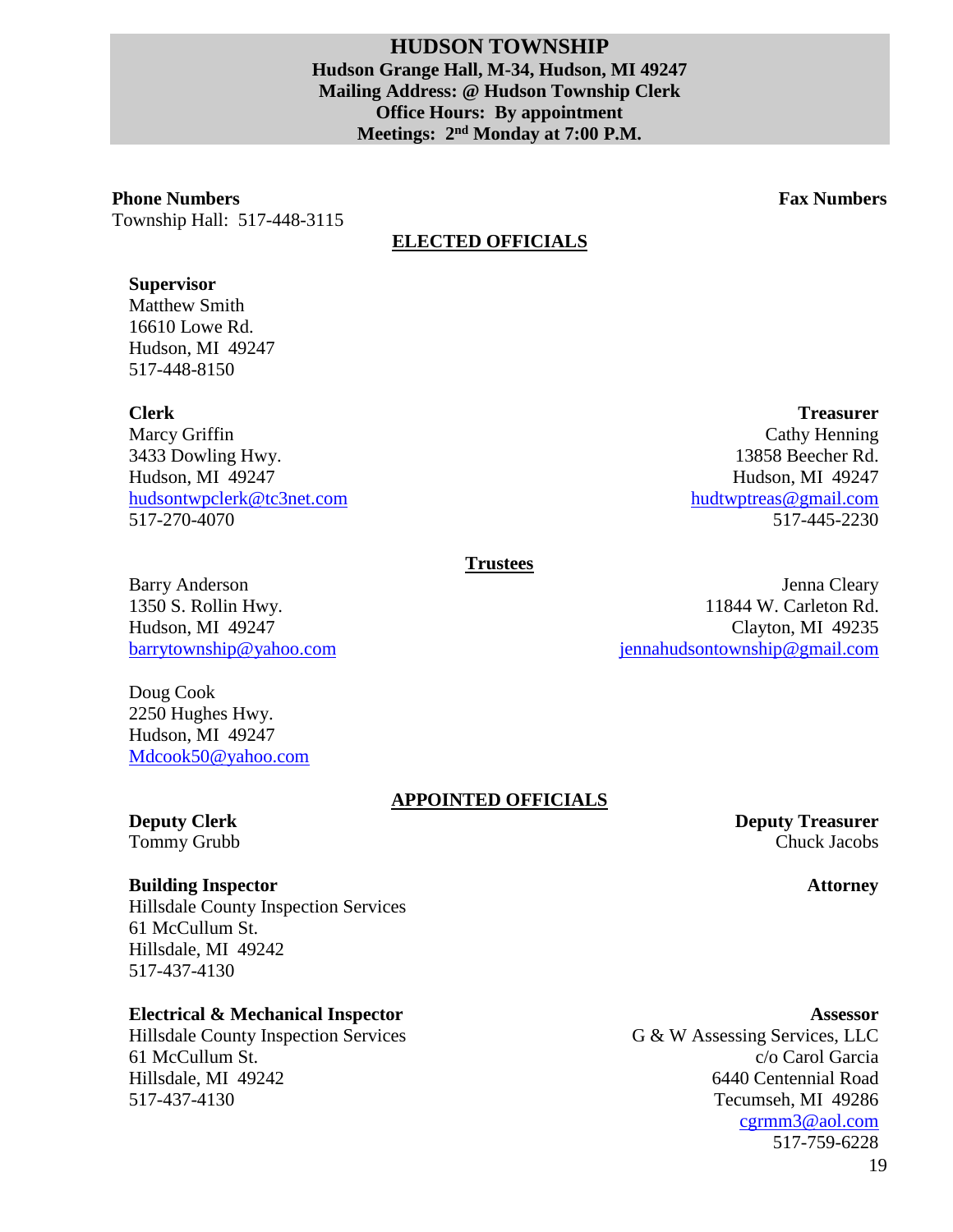20

#### **MACON TOWNSHIP Macon Township Hall, 8320 Clinton-Macon Rd., Clinton, MI Mailing Address: %Macon Township Treasurer or Clerk Meetings: 1st Monday at 7:00 P.M.**

#### **Phone Numbers Fax Numbers**

Township Hall:517-451-8198

#### **ELECTED OFFICIALS**

#### **Supervisor**

Lee Wagner 11891 Macon Hwy. Clinton, MI 49236 517-451-8198

**Clerk**  Julia DeJonghe 10711 Clinton-Macon Rd. Tecumseh, MI 49286 517-451-8074

[macontwpclerk@hotmail.com](mailto:macontwpclerk@hotmail.com) 

#### **Trustees**

Edward Clark 11852 Macon Hwy. Clinton, MI 49236 517-423-4963

734-439-1465

**Electrical Inspector**

Robert Page

Beth Loesch

12435 Ridge Hwy. Britton, MI 49229

### **APPOINTED OFFICIALS**

**Building Inspector** Kevin Arquette (Raisin Twp.) 517-673-0004

## **Attorney**

Frederick Lucas

Richard Holdridge

**Mechanical & Plumbing Inspector**

**Treasurer** Beth DeJonghe 10711 Clinton-Macon Rd. Tecumseh, MI 49286 517-451-8074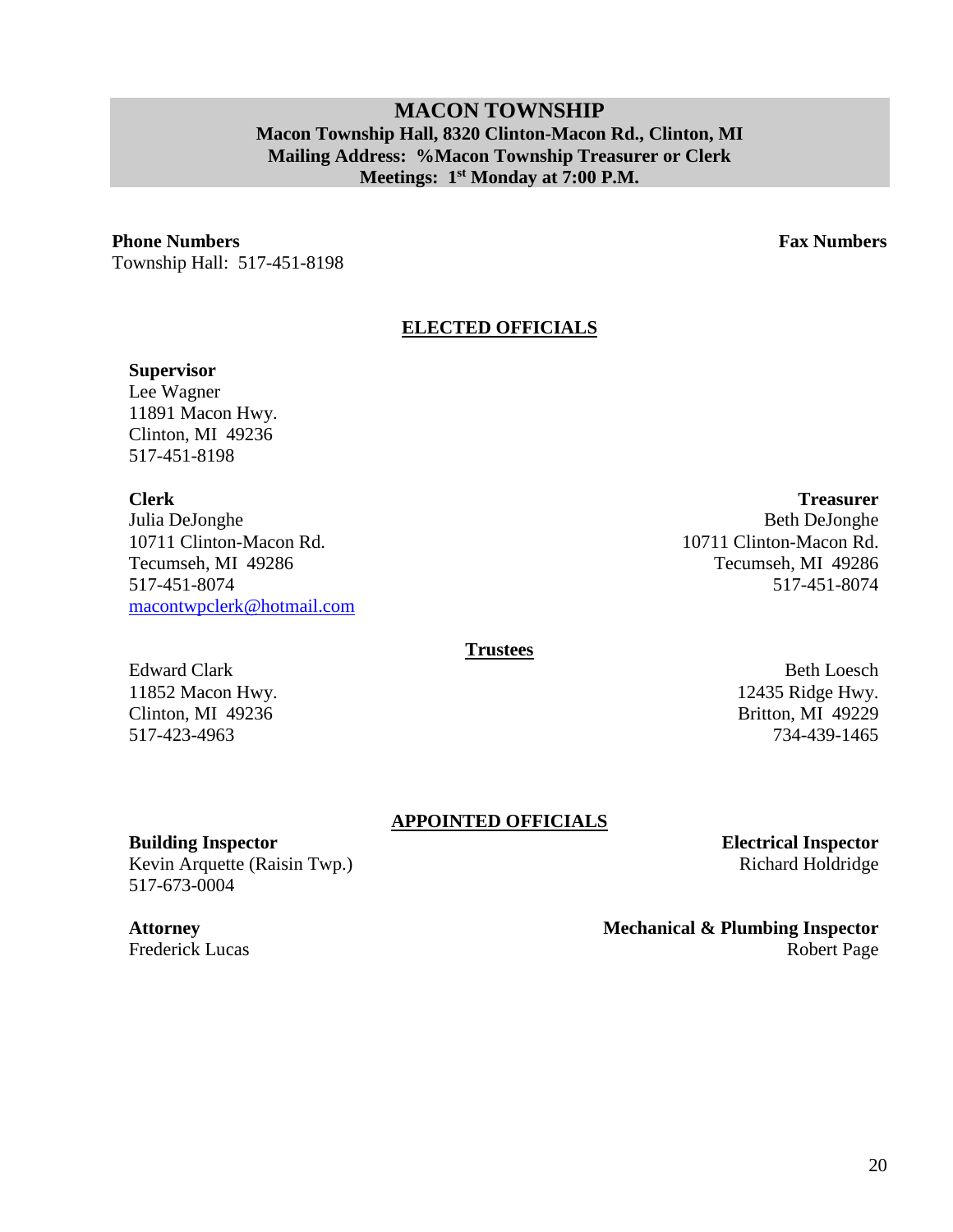**Madison Township Hall, 4008 S. Adrian Hwy., Adrian, MI 49221 Office Hours: Monday through Friday 8:00 A.M. to 4:30 P.M. Closed for lunch daily 12:00 P.M. – 1:00 P.M. Meetings: 2nd Tuesday at 7:00 P.M. [www.madisontwp.com](http://www.madisontwp.com/)** 

**Phone Numbers Fax Numbers Fax Numbers Fax Numbers** 

Township Hall: 517-263-9313 517-263-4569

**Treasurer** Harold Gregg Adrian, MI 49221 517-263-9313 Ext. 312 [treasurer@madisontwp.com](mailto:treasurer@madisontwp.com)

#### **ELECTED OFFICIALS**

**CHARTER TOWNSHIP OF MADISON** 

#### **Supervisor**

Gary Griewahn Adrian, MI 49221 517-263-9313 Ext. 325 [ggriewahn@madisontwp.com](mailto:ggriewahn@madisontwp.com) 

**Clerk**  Janet Moden Adrian, MI 49221

517-263-9313 Ext. 313 [clerk@madisontwp.com](mailto:clerk@madisontwp.com) 

Howard Bales [hbales@madisontwp.com](mailto:hbales@madisontwp.com)

Ralph Benschoter [rbenschoter@madisontwp.com](mailto:rbenschoter@madisontwp.com)

#### **Trustees**

Chad Rodgers [crodgers@madisontwp.com](mailto:crodgers@madisontwp.com)

Matthew Carpenter [mcarpenter@madisontwp.com](mailto:mcarpenter@madisontwp.com)

#### **APPOINTED OFFICIALS**

#### **Police Chief**

Mike Shadbolt 517-263-3130 [mshadbolt@madisontwp.com](mailto:mshadbolt@madisontwp.com) 

**Building/Zoning Official** David Rincon 517-442-3080

**Mechanical/Plumbing Inspector**  Don Olszewski

419-466-7238

**Electrical Inspector** Bill Patteuw 517-902-4205

**Fire Chief** Nic Wilson 517-265-6560 [nwilson@madisontwp.com](mailto:nwilson@madisontwp.com)

> **Township Attorney** Frederick Lucas Lucas Law Firm

**Sewer/Water Dept. Head** Tim Watterson 517-263-9313 [twatterson@madisontwp.com](mailto:twatterson@madisontwp.com) **Deputy Clerk** Terry Henry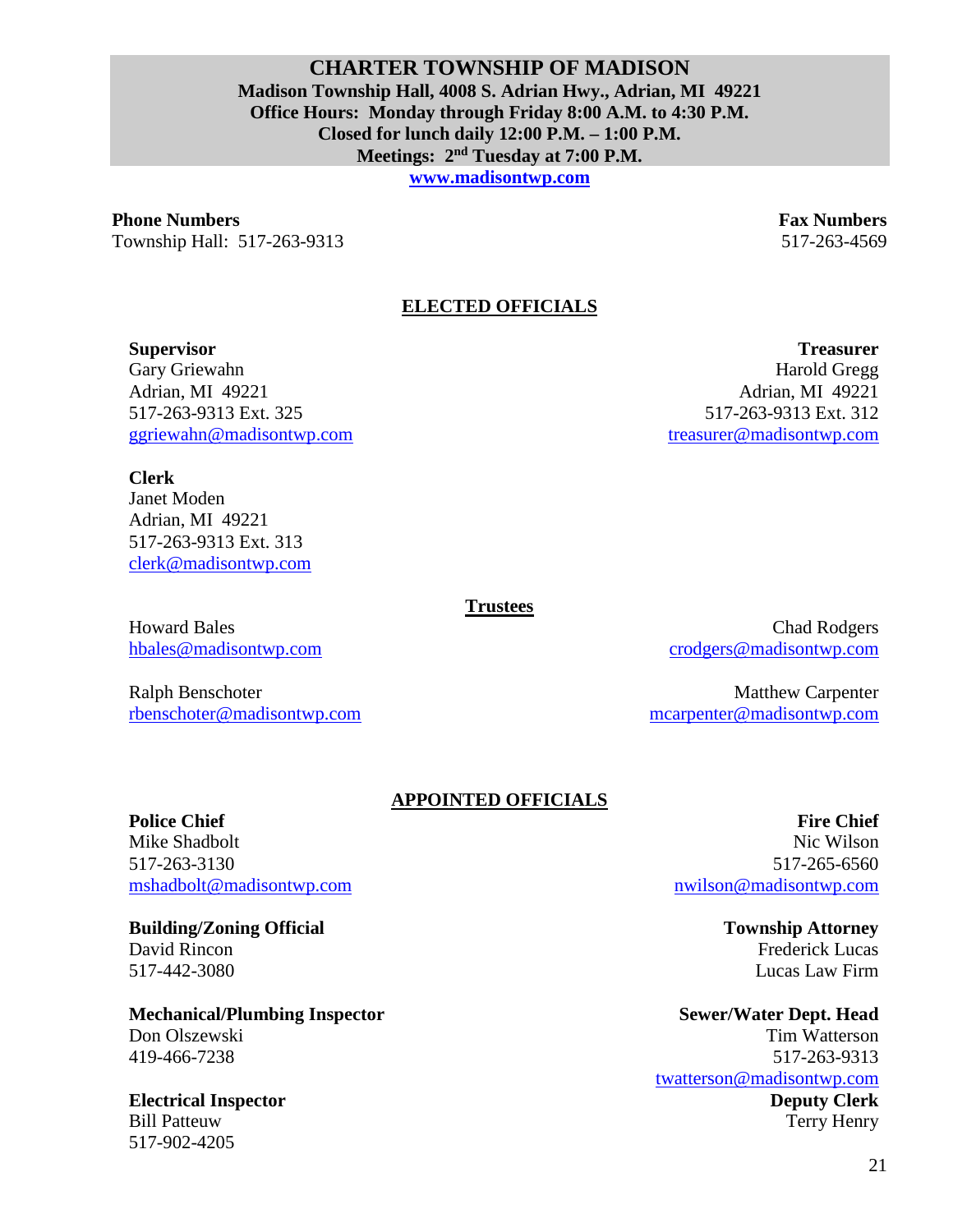#### **MEDINA TOWNSHIP %Medina Township Clerk, 16399 Lime Creek Rd., Hudson, MI 49247 Meetings: 2nd Monday at 7:00 P.M. Website: medinatwp.com**

#### **Phone Numbers Fax Numbers Fax Numbers Fax Numbers**

Township Hall:No Phone, call Clerk

#### **ELECTED OFFICIALS**

**Supervisor** Jason Root 12625 Lime Creek Rd.

Morenci, MI 49256 [medinatwpsupervisor@gmail.com](mailto:medinatwpsupervisor@gmail.com) 517-403-5446

#### **Clerk**

Valerie Sword 16399 Lime Creek Rd. Hudson, MI 49247 517-286-6879 [medinaclerk@gmail.com](mailto:medinaclerk@gmail.com) 

**Treasurer** Ruth Ann Mansfield 12284 Ingall Hwy. Morenci, MI 49256 517-458-2529 [medinatownshiptreasurer@gmail.com](mailto:medinatownshiptreasurer@gmail.com)

#### **Trustees**

Timothy Sword 16399 Lime Creek Rd. Hudson, MI 49247 517-448-0965 [tsword6879@gmail.com](mailto:tsword6879@gmail.com)

#### **APPOINTED OFFICIALS**

#### **Deputy Clerk Planning Commission**

16235 Lime Creek Rd. Hudson, MI 49247 [jeffliby@yahoo.com](mailto:jeffliby@yahoo.com) 517-403-7245

James Craig 12101 Canandaigua Rd. Morenci, MI 49256 517-605-8918

#### **Electrical Inspector**

Brian Lewis 4124 Webster Way Britton, MI 49229 517-902-3852 517-423-9659 [blewis.home@gmail.com](mailto:blewis.home@gmail.com) **Assessor** Ron Hauter 16857 Lime Creek Rd.

Hudson, MI 49247 [medinatwpassessor@gmail.com](mailto:rhauter@wcomco.net) 517-286-6971 517-270-0195 (Cell)

#### **Building Inspector**

Hillsdale Building Inspector 61 McCullum St. Hillsdale, MI 49242 [m.tayor@co.hillsdale.mi.us](mailto:m.tayor@co.hillsdale.mi.us) 517-437-4130

#### **Attorney**

Fred Lucas 517-467-4000

**Deputy Treasurer** Amy Schmidt

22

Jeff Liby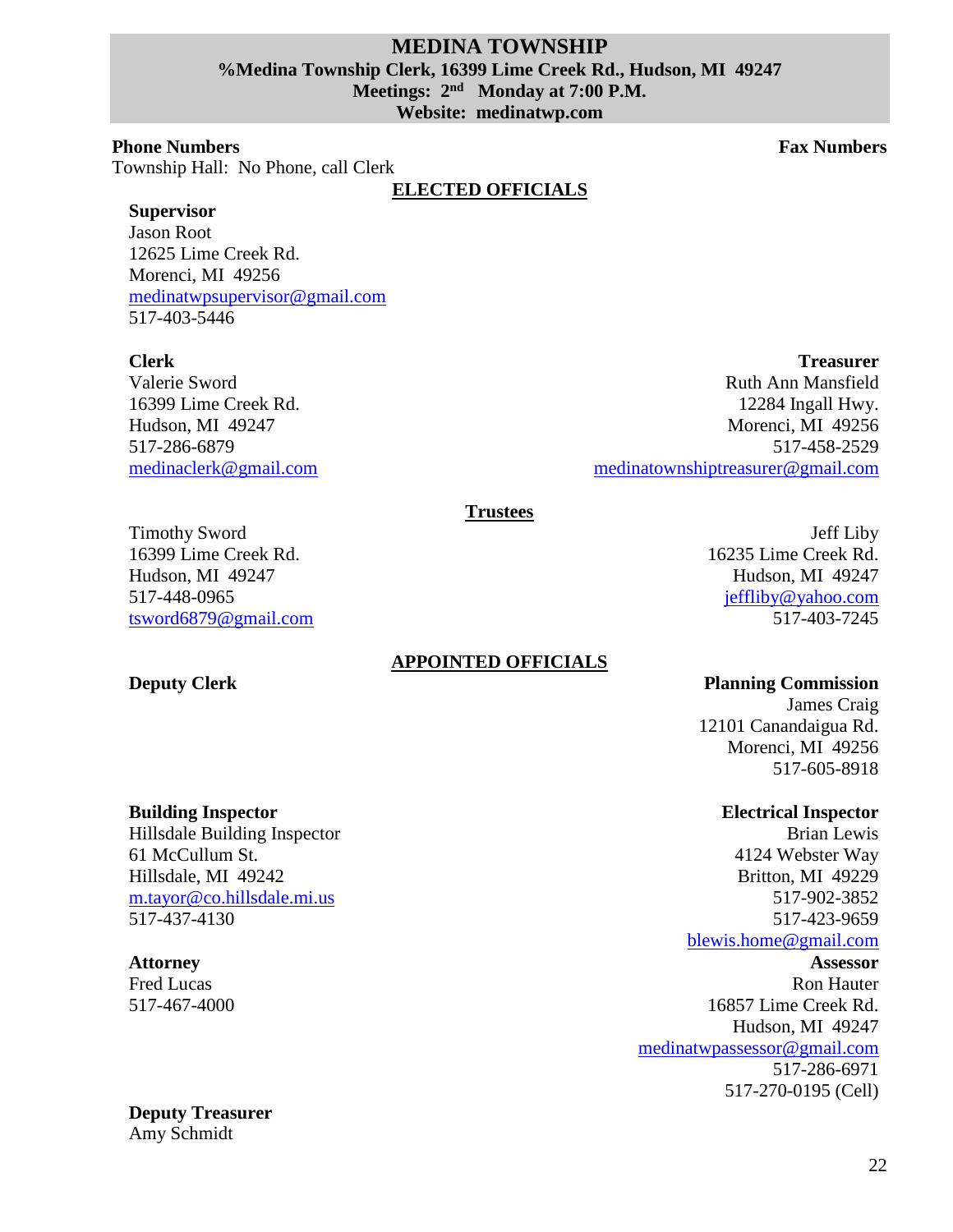#### **OGDEN TOWNSHIP Ogden Township Hall, 10128 Pence Highway, Blissfield, MI 49228 Meetings: 2nd Tuesday at 7:00 P.M.**

**Phone Number Fax Number Fax Number 3.1 All 2003 12:3 The State of Tax Number 5.1 All 2003 12:3 Tax Number 5.1 All 2003 12:3 Tax Number 5.1 All 2003 12:3 Tax Number 5.1 All 2003 12:3 Tax Number 5.1 All 2003 12:3 Tax Number** 517-443-5409 517-443-5406

#### **ELECTED OFFICIALS**

**Supervisor**  Richard Marks 10526 Pence Hwy. Blissfield, MI 49228 517-443-5976 [ogdensupervisor@ogdentel.net](mailto:ogdensupervisor@ogdentel.net)

**Clerk** 

Ashley Vandenbusche 4394 E. Horton Rd. Blissfield, MI 49228 517-673-5685 [ogdenclerk@ogdentel.net](mailto:ogdenclerk@ogdentel.net)

**Treasurer** Rick Dennison 6324 Ridgeville Rd. Blissfield, MI 49228 [ogdentreasurer@ogdentel.net](mailto:ogdentreasurer@ogdentel.net)

**Trustees**

Joshua VanCamp 3883 Fike Rd. Jasper, MI 49248 [ogdentrustee2@ogdentel.net](mailto:ogdentrustee2@ogdentel.net) 

Mark Vandenbusche 6672 E. Weston Rd. Blissfield, MI 49228 [ogdentrustee1@ogdentel.net](mailto:ogdentrustee1@ogdentel.net)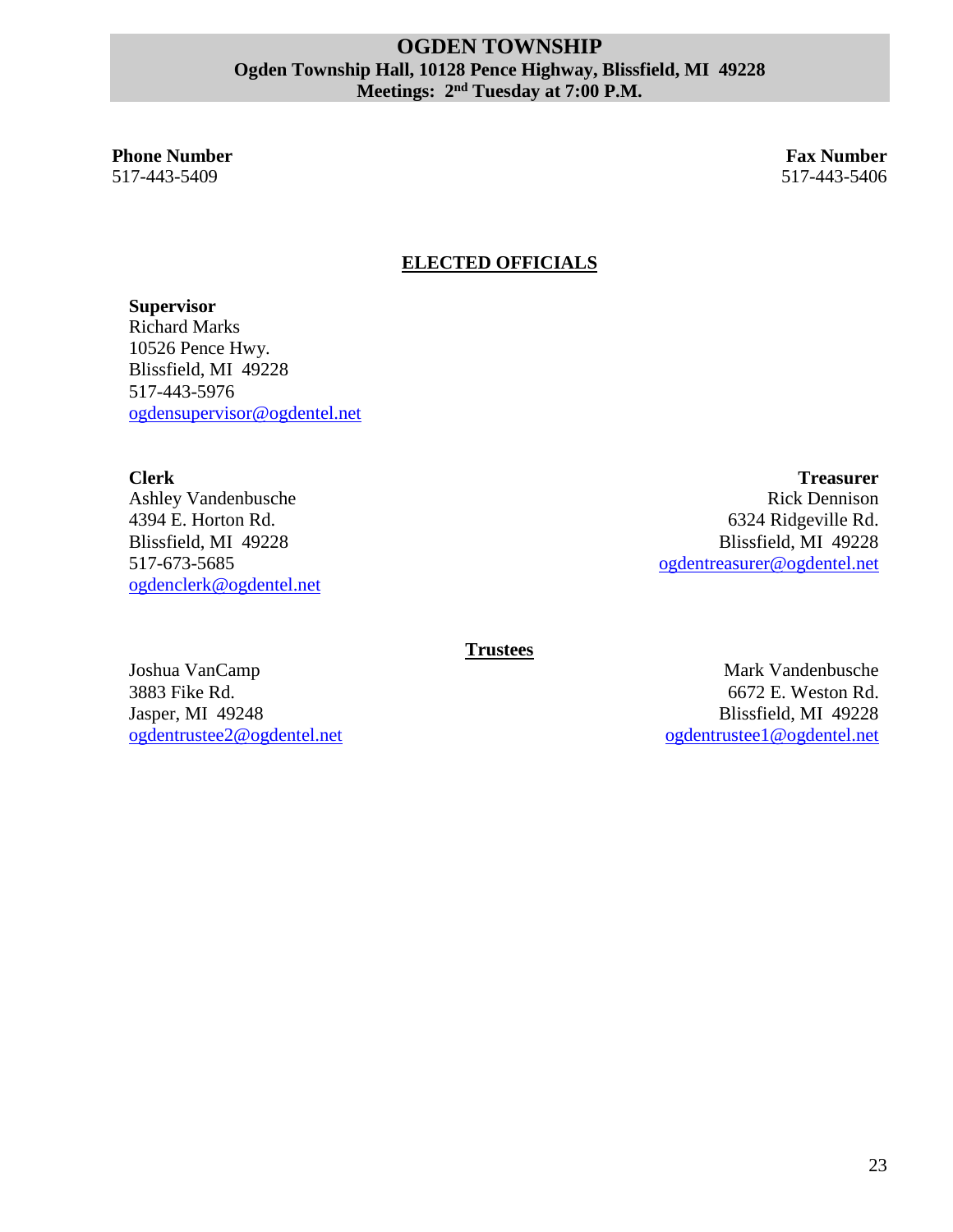#### **PALMYRA TOWNSHIP Palmyra Township Hall, 6490 Palmyra Road, Palmyra, MI 49268 Meetings: 2nd Thursday of each month at 7:00 P.M. [www.palmyratownship.net](http://www.palmyratownship.net/)**

#### **Phone Numbers Fax Numbers**

#### **ELECTED OFFICIALS**

#### **Supervisor**

Dave Pixley 6490 Palmyra Rd. Palmyra, MI 49267 517-605-1121 [palmyratownshipsupervisor@gmail.com](mailto:palmyratownshipsupervisor@gmail.com) 

#### **Clerk**

Christine Whited 6490 Palmyra Rd. Palmyra, MI 49268 517-260-8628 [palmyratownshipclerk@gmail.com](mailto:palmyratownshipclerk@yahoo.com)

**Treasurer** Matt Koester 6490 Palmyra Rd. Palmyra, MI 49268 517-673-6780 [palmyratownshiptreasurer@gmail.com](mailto:palmyratownshiptreasurer@gmail.com)

#### **Trustees**

Steve Papenhagen 6490 Palmyra Rd. Palmyra, MI 49268 517-206-2345 [stevepap70@gmail.com](mailto:stevepap70@gmail.com) 

#### **APPOINTED OFFICIALS**

#### **Zoning & Building Inspector** Todd Roach 517-937-9050 [troach@cass.net](mailto:troach@cass.net)

#### **Mechanical and Plumbing Inspector**

Donald Olszewski 1-419-466-7238

#### **Fire Chief**

Paul Rohlan 517-605-4158

#### **Burning Permit** Paul Rohlan

517-605-4158

**Electrical Inspector** Heath Platt 517-403-5663

[1953ahaz@gmail.com](mailto:1953ahaz@gmail.com)

#### **Assessor**

Mark Crane

6490 Palmyra Rd. Palmyra, MI 49267 734-219-9157

Chris Renius 6490 Palmyra Rd. Palmyra, MI 49268 734-347-8109 [rrassessing@gmail.com](mailto:rrassessing@gmail.com)

**Code Enforcement Officer** Alex Perdue 517-270-6445

> **Township Attorney** Jeff Juby 517-486-6209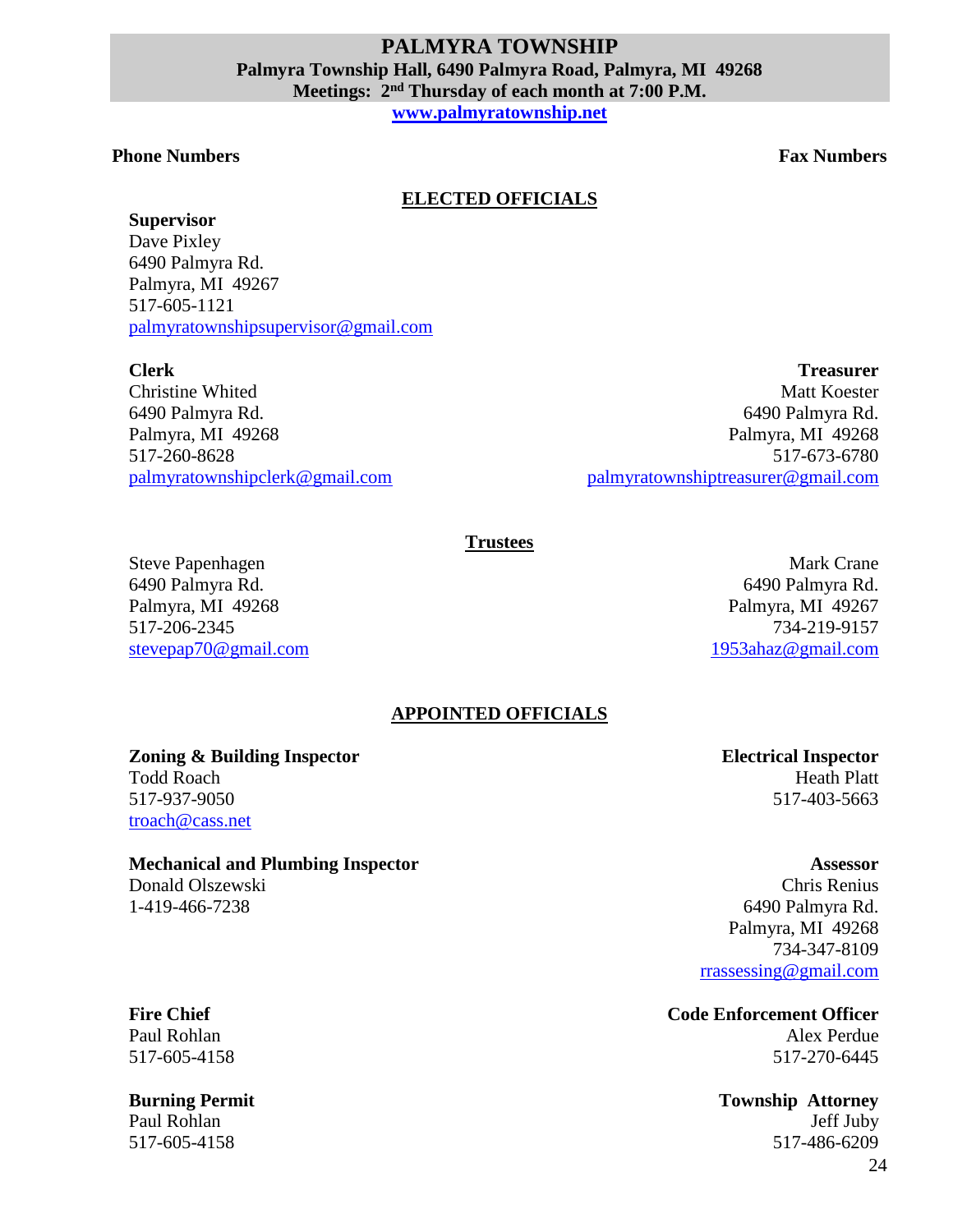#### **CHARTER TOWNSHIP OF RAISIN Raisin Township Hall, 5525 Occidental Hwy., Tecumseh, MI 49286 Office Hours: Mon - Thurs 8:00 A.M. – 4:00 P.M. Meetings: 1st Meeting of Month, 2nd Monday at 6:30 P.M. at Raisin Community Center 2 nd Meeting of Month, 4th Monday at 6:30 P.M. at Raisin Community Center, if necessary [www.raisinchartertownship.com](http://www.raisinchartertownship.com/)**

#### **Phone Numbers Fax Numbers Fax Numbers Fax Numbers**

Township Hall: 517-423-3162 517-423-6732 Police Department: 517-424-4615 Fire Department: 517-423-7811

#### **ELECTED OFFICIALS**

**Supervisor**

Tom Hawkins [supervisor@raisintownship.com](mailto:supervisor@raisintownship.com)

**Clerk**  Christy M. Low [clerk@raisintownship.com](mailto:clerk@raisintownship.com) 

**Treasurer** Dale Witt [treasurer@raisintownship.com](mailto:treasurer@raisintownship.com)

**Trustees**

James Palmer **Deb Brousseau** 

Cheryl Witt Kerry Smith

# **APPOINTED OFFICIALS**

**Deputy Clerk** April Hamann [deputyclerk@raisintownship.com](mailto:deputyclerk@raisintownship.com)

**Building Inspector** Kevin Arquette 517-673-0004 [buildinginspector@raisintownship.com](mailto:buildinginspector@raisintownship.com)

#### **Mechanical & Plumbing Inspector**

Don Olszewski [419-466-7238](mailto:buildinginspector@raisintownship.com)

**Assessor** Lenawee County Equalization 517-264-4568

**Deputy Treasurer** Cheryl Witt [deputytreasurer@raisintownship.com](mailto:deputytreasurer@raisintownship.com)

> **Electrical Inspector** Brian Lewis 517-902-3852

**Fire Chief** James Hannah [jhannah@raisintownship.com](mailto:jhannah@raisintownship.com)

**Police Chief** Kevin Grayer [kgrayer@raisintownship.com](mailto:kgrayer@raisintownship.com)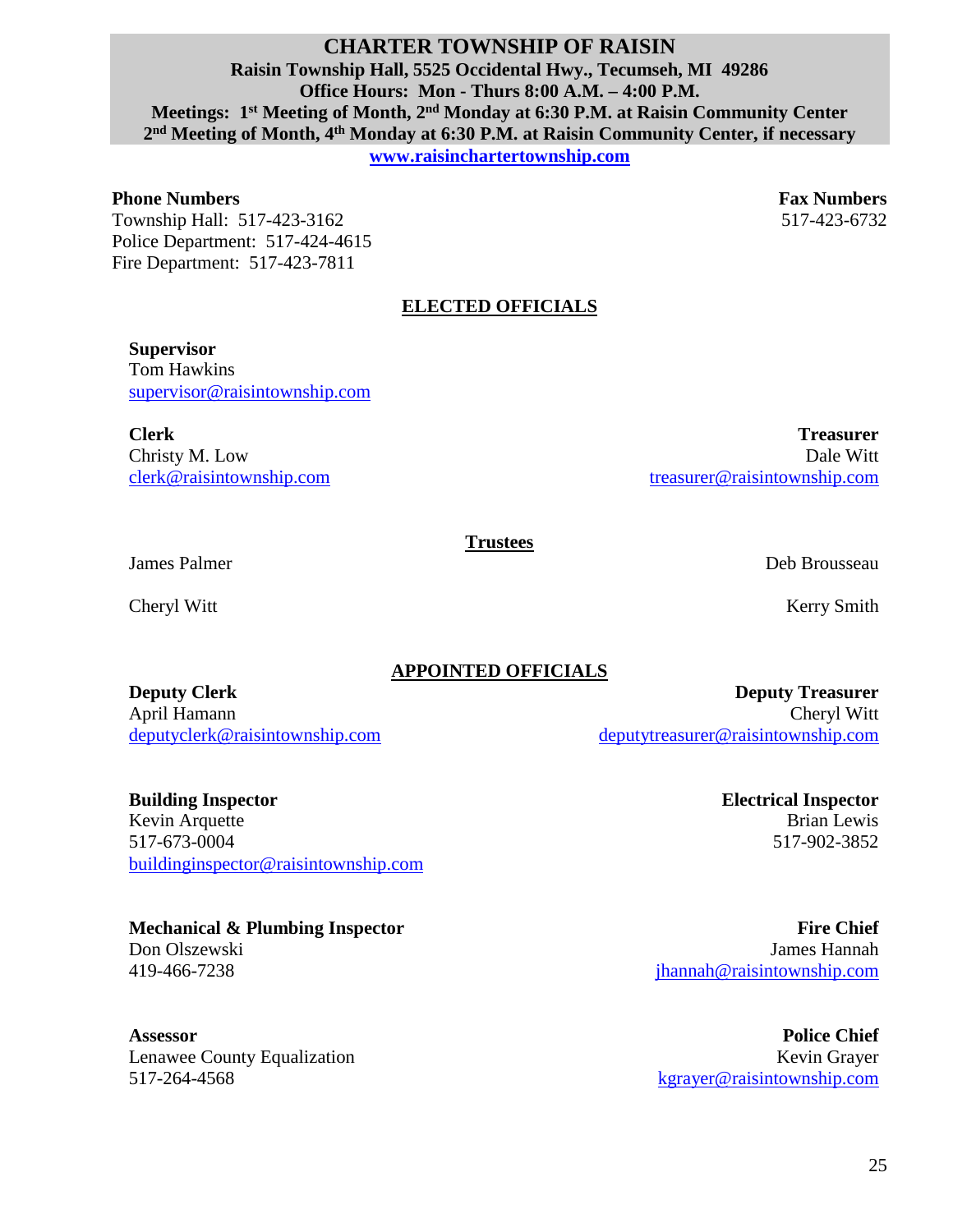#### **RIDGEWAY TOWNSHIP Ridgeway Township Hall, 103 W. Chicago Blvd., PO Box 456, Britton, MI 49229 Meetings: 1st Tuesday of each month**

**Phone Numbers**  Township Hall:517-451-4111 Clerk's Office: 517-451-4111

#### **ELECTED OFFICIALS**

#### **Supervisor**

Robert Downing 6666 N. County Line Hwy. Britton, MI 49229 517-451-8425

#### **Clerk**

Lora Feldkamp 5873 Palmer Hwy. PO Box 426 Britton, MI 49229 Office Phone 571-451-4111 Cell 517-937-7981 [ridgewaytwpclerk@gmail.com](mailto:ridgewaytwpclerk@gmail.com) 

**Treasurer** Deborah Marks 7290 Laberdee Rd. Britton, MI 49229 517-403-5605 [marks\\_deb@yahoo.com](mailto:marks_deb@yahoo.com)

#### **Trustees**

Daniel Prielipp 4651 Downing Rd. Britton, MI 49229 517-451-8393

Marc Brown 7583 Hendershot Hwy. Tecumseh, MI 49286 517-423-5629

#### **APPOINTED OFFICIALS**

#### **Building Inspector** Kevin Arquette 517-673-0004 [buildinginspector@raisintownship.com](mailto:buildinginspector@raisintownship.com)

#### **Attorney**

Lucas Law, P.C. c/o Fred Lucas 517-467-4000

**Fire Chief** Jim Frayer 517-451-2113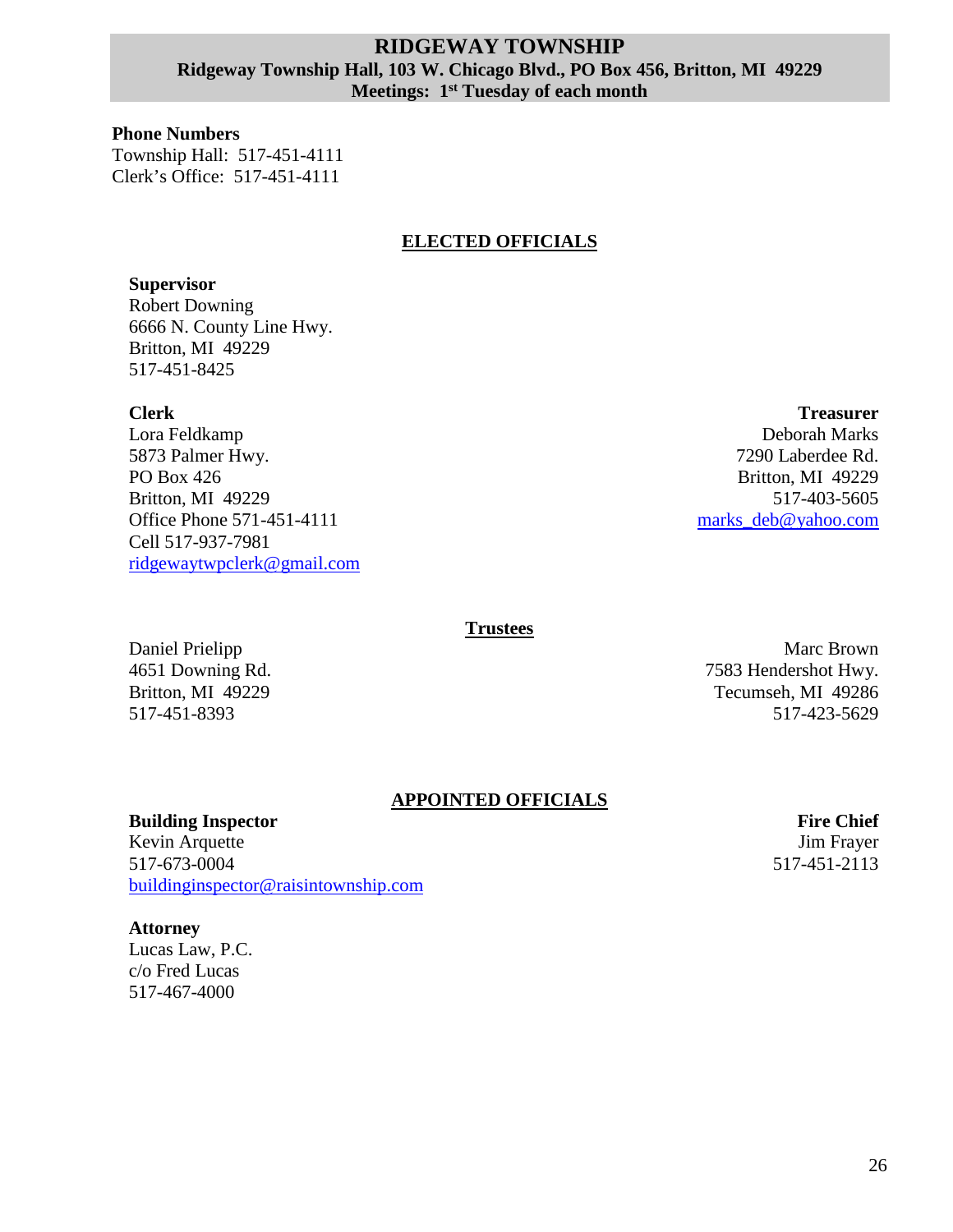#### **RIGA TOWNSHIP Riga Municipal Building, 7817 Riga Hwy., PO Box 25, Riga, MI 49276 Meetings: 2nd Monday at 7:00 P.M.**

**[www.rigatownship.com](http://www.rigatownship.com/)**

#### **Phone Numbers Fax Numbers Fax Numbers Fax Numbers**

Township Hall: 517-486-4260 517-486-4260

#### **ELECTED OFFICIALS**

#### **Supervisor**

Gary Kastel 8159 Rodesiler Hwy. Riga, MI 49276 517-486-2641

#### **Clerk**

Natalie Thompson 10389 E. Ridgeville Rd. Blissfield, MI 49228 419-260-6203 [rigaclerk@gmail.com](mailto:rigaclerk@gmail.com) 

Karlene Goetz 7554 Riga Hwy., Box 116 Riga, MI 49276 517-486-2278

#### **APPOINTED OFFICIALS**

**Trustees**

#### **Building Inspector**

Todd Roach 17866 Lulu Rd. Petersburg, MI 49270 517-937-9050

#### **Electrical Inspector**

John Lucht 582 N. County Line Hwy Deerfield, MI 49238 [Jlucht86@gmail.com](mailto:Jlucht86@gmail.com)

#### **Fire Chief**

Mike Norman 5305 Ogden Hwy. Adrian, MI 49221 517-673-6283

#### **Treasurer** Katy Gust 13708 Yankee Rd. Ottawa Lake, MI 49267 734-347-4109

[rigatreasurer@gmail.com](mailto:rigatreasurer@gmail.com)

Brenda Delgado 13336 Lipp Hwy. Ottawa Lake, MI 49276 517-486-2479

#### **(Sexton) Cemetery** Ron Cambal 517-605-8525

#### **Mechanical & Plumbing Inspector**

Donald Olszewski PO Box 675, 200 Suffield Ct. Erie, MI 48133 Lambertville, MI 48144 419-466-7238 FAX 734-848-8180

#### **Hall Rental**

Connie Loar 517-447-3555

#### **Planning Commission Chairman**

Reg Karg 12164 Riga Hwy. Ottawa Lake, MI 49267 517-486-4079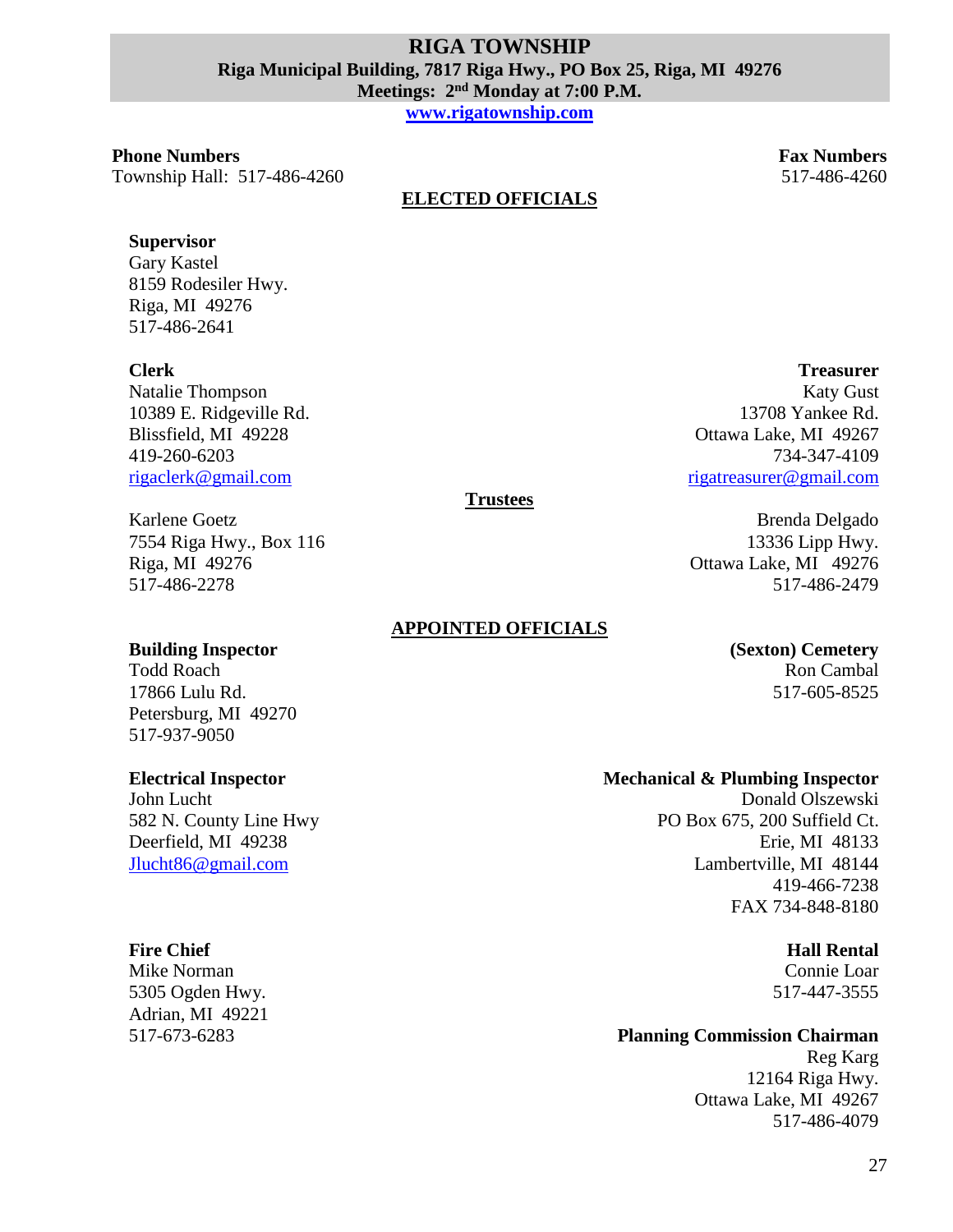#### **ROLLIN TOWNSHIP Rollin Township Hall, 730 Manitou Rd., Box 296, Manitou Beach, MI 49253 Office Hours: Mon thru Fri 10:00 A.M. to 1:00 P.M. (Hours may vary) Meetings: 2nd Wednesday at 6:00 P.M.**

[www.rollintownship.org](http://www.rollintownship.org/)

**Phone Numbers Fax Numbers Fax Numbers Fax Numbers** Township Hall: **517-547-7786** 517-547-4788

#### **ELECTED OFFICIALS**

#### **Supervisor**

Irma David 1250 Round Lake Hwy. Manitou Beach, MI 49253 513-218-1628 [rollinsupervisor@comcast.net](mailto:rollinsupervisor@comcast.net)

#### **Clerk**

Denice Combs 1455 Round Lake Hwy. Manitou Beach, MI 49253 517-605-6171 [rollintownship@comcast.net](mailto:rollintownsip@comcast.net)

#### **Trustees**

Todd Crane 719 Klein Ct. Manitou Beach, MI 49253 517-206-5263

#### **APPOINTED OFFICIALS**

#### **Building Inspector** Bruce Nickel

517-902-8131

#### **Zoning Inspector**

Rick Arnold 517-917-6801

#### **Plumbing Inspector**

Thomas Trudeau 517-206-9005

#### **Assessor**

Max Griffin 586-467-0477

**Treasurer** Marcia Willett 605 Lake St. Addison, MI 49220 517-605-5262 [rollintreasurer@hotmail.com](mailto:rollintreasurer@hotmail.com) 

Olis Burch 5625 Woerner Rd. Manitou Beach, MI 49253 517-547-6255

> **Township Attorney** Fred Lucas

517-467-4000

**Mechanical Inspector** Jim Wiech 517-937-2813

**Electrical Inspector** Brian Lewis 517-902-3852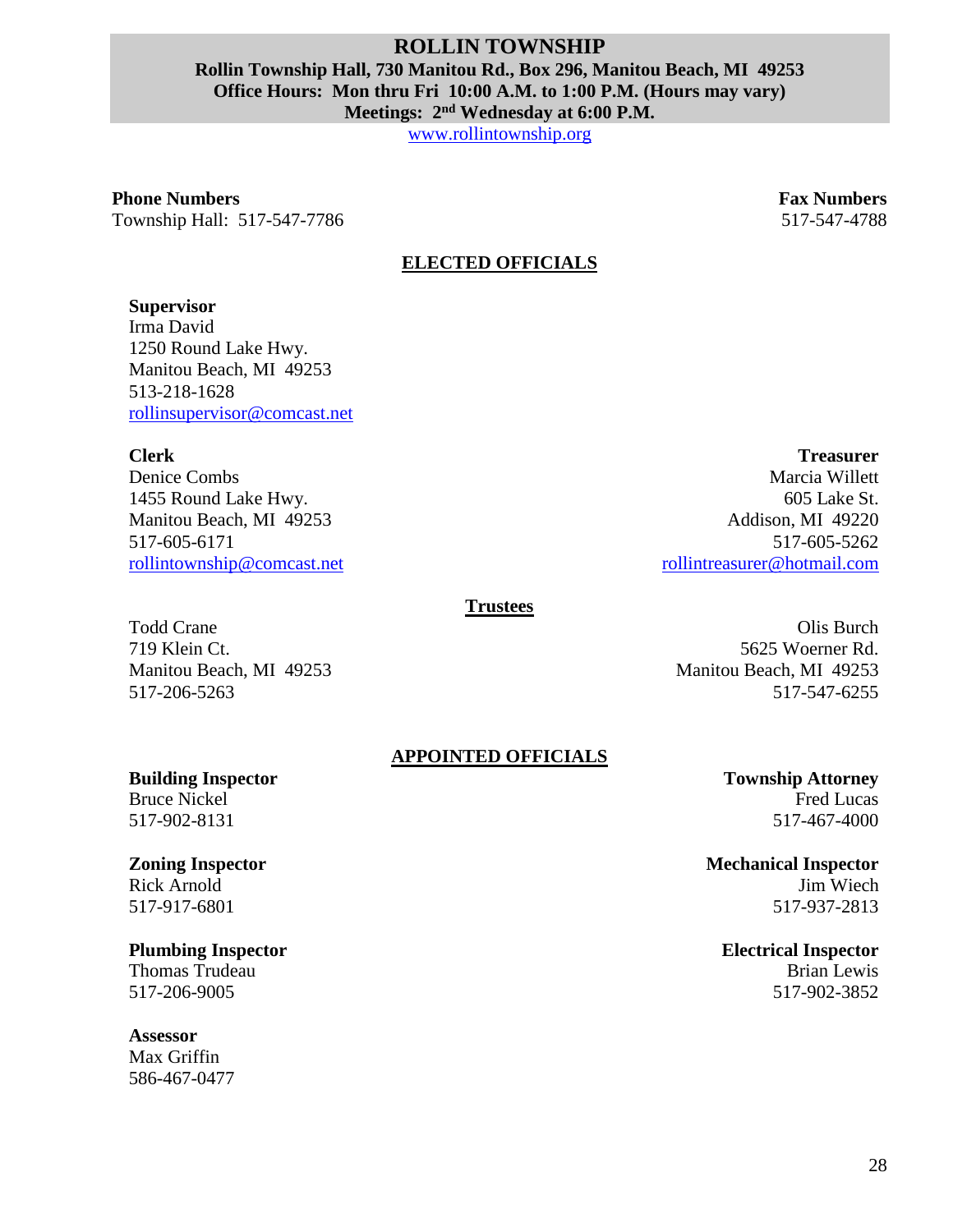#### **ROME TOWNSHIP Rome Township Hall, 9344 Forrister Rd., Adrian, MI 49221 Mailing address: c/o Rome Township Clerk Meetings: 2nd Thursday at 7:00 P.M.**

**[www.rometownship.org](http://www.rometownship.org/)** 

#### **Phone Numbers Fax Numbers**

Township Hall:Call Clerk's Number

#### **ELECTED OFFICIALS**

#### **Supervisor**

Scott Gosselin 2121 Skinner Hwy. Clayton, MI 49235 517-306-0299 [scott.gosselin@outlook.com](mailto:scott.gosselin@outlook.com) 

#### **Clerk**

Robin Robertson 9212 Woerner Rd., Onsted, MI 49265 517-605-5163 [rometownshipclerk@gmail.com](mailto:rometownshipclerk@gmail.com) 

**Treasurer** Roxann Sweet 4040 Onsted Hwy., Adrian, MI 49221 517-918-5967 [sweetroxann@gmail.com](mailto:sweetroxann@gmail.com)

#### **Trustees**

Jeremiah Ruttkofsky 7254 Shepherd Rd., Adrian, MI 49221 517-404-0277

Leo Oswald 10220 Plank Rd., Clayton, MI 49235 517-445-2490

#### **APPOINTED OFFICIALS**

#### **Building Inspector**

Brandon McRoberts 9685 Hoddinott Rd., Adrian, MI 49221 517-605-3662

#### **Mechanical Inspector**

State of Michigan 517-241-9313

**Electrical Inspector** Mark Fish 517-206-6551 [markfish35@msn.com](mailto:markfish35@msn.com)

**Assessor** Lenawee County Equalization 301 N. Main St., Adrian, MI 49221 517-264-4522

#### **Planning Commission - meets the 4th Thursday of each month at 7:00 P.M.**

Matt Minnick 517-918-1143 [duder29@gmail.com](mailto:duder29@gmail.com)

Leo Oswald 517-445-2490 [lvaoswald@gmail.com](mailto:lvaoswald@gmail.com)

Bill Milner [rometwpbill@yahoo.com](mailto:rometwpbill@yahoo.com)

Rob Apoian, MD 561-212-0427 [Rra419@yahoo.com](mailto:Rra419@yahoo.com)

Scott Peters [scphoppa@gmail.com](mailto:scphoppa@gmail.com)

Kevin Fisher 517-265-9787 [klfishfarm@aol.com](mailto:klfishfarm@aol.com)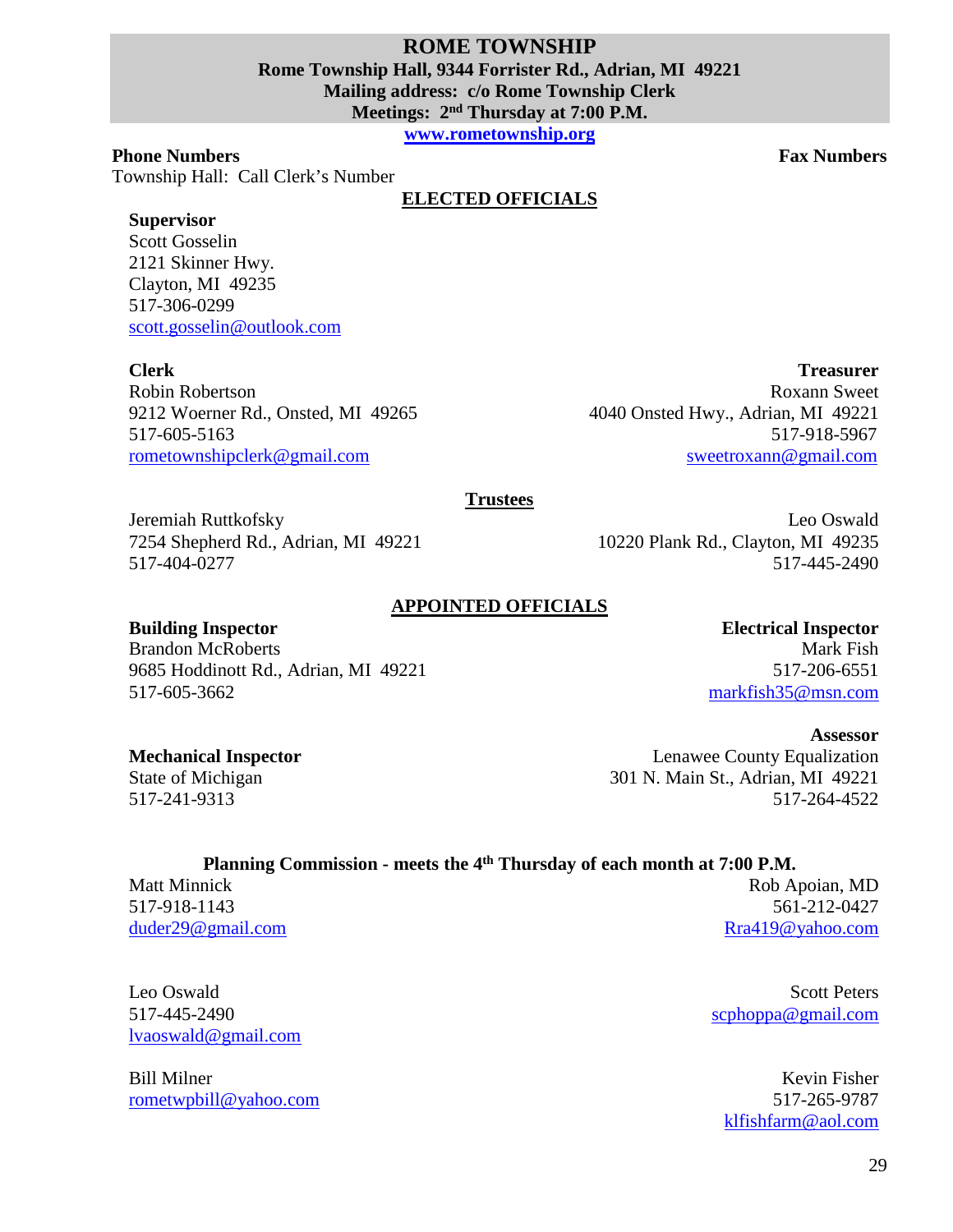#### **SENECA TOWNSHIP Seneca Township Hall, 8709 Seneca Hwy., Seneca, MI 49280 Send mail to: c/o Township Clerk, 5732 W. Ridgeville Rd., Sand Creek, MI 49279 Meetings: 2nd Monday at 7:30 P.M.**

**Phone Numbers Fax Numbers Fax Numbers Fax Numbers** 

Township Hall:517-436-3405 Emergency/Morenci EMS: 517-458-7104

#### **ELECTED OFFICIALS**

#### **Supervisor**

John Gould 6682 W. Weston Rd. Morenci, MI 49256 517-403-7196 [ghseed@metalink.net](mailto:ghseed@metalink.net)

#### **Clerk**

Allison Ott 5732 W. Ridgeville Sand Creek, MI 49279 517-458-7801 [clerkofseneca@gmail.com](mailto:clerkofseneca@gmail.com) 

**Treasurer** Anna Simpkins PO Box 139 Sand Creek, MI 49279 517-436-3524 [anna.simpkins@gmail.com](mailto:anna.simpkins@gmail.com)

#### **Trustees**

David McCowan 517-605-7521

#### **APPOINTED OFFICIALS**

**MAEMS Reps**  John Gould & Marie Meinke

**Cemetery Sexton**  Chris White

**Township Assessor**  Carol Garcia 517-759-6228

#### **Building Inspector** Ed Engel

734-657-4353

#### **Planning Commission**

Raymond Simpkins - Chairman Contract Chairman Contract Chairman Contract Chairman Contract Chairman Contract Chairman David McCowan, - Board Member Pat Spooner David Meckley

#### **Construction Board of Appeals**

Giovanni Stella Keith Walker (Keith Walker (Keith Walker (Keith Walker (Keith Walker (Keith Walker (Keith Walker Russell Swett

**Zoning Board of Appeals**

Raymond Simpkins – Planning Commission

**Board of Review** 

Orville Metcalf

Chris White 517-458-2854

**MTA Representative** John Gould

**Attorney** Bruggeman Law Office

> **Zoning Inspector** Ed Engle 734-657-4353

**Electrical Inspector** Bill Patteuw 517-902-4205

Matt Barrett - Chairman Chris White – Board Member

Kirk Onweller **Jeff Chittenden**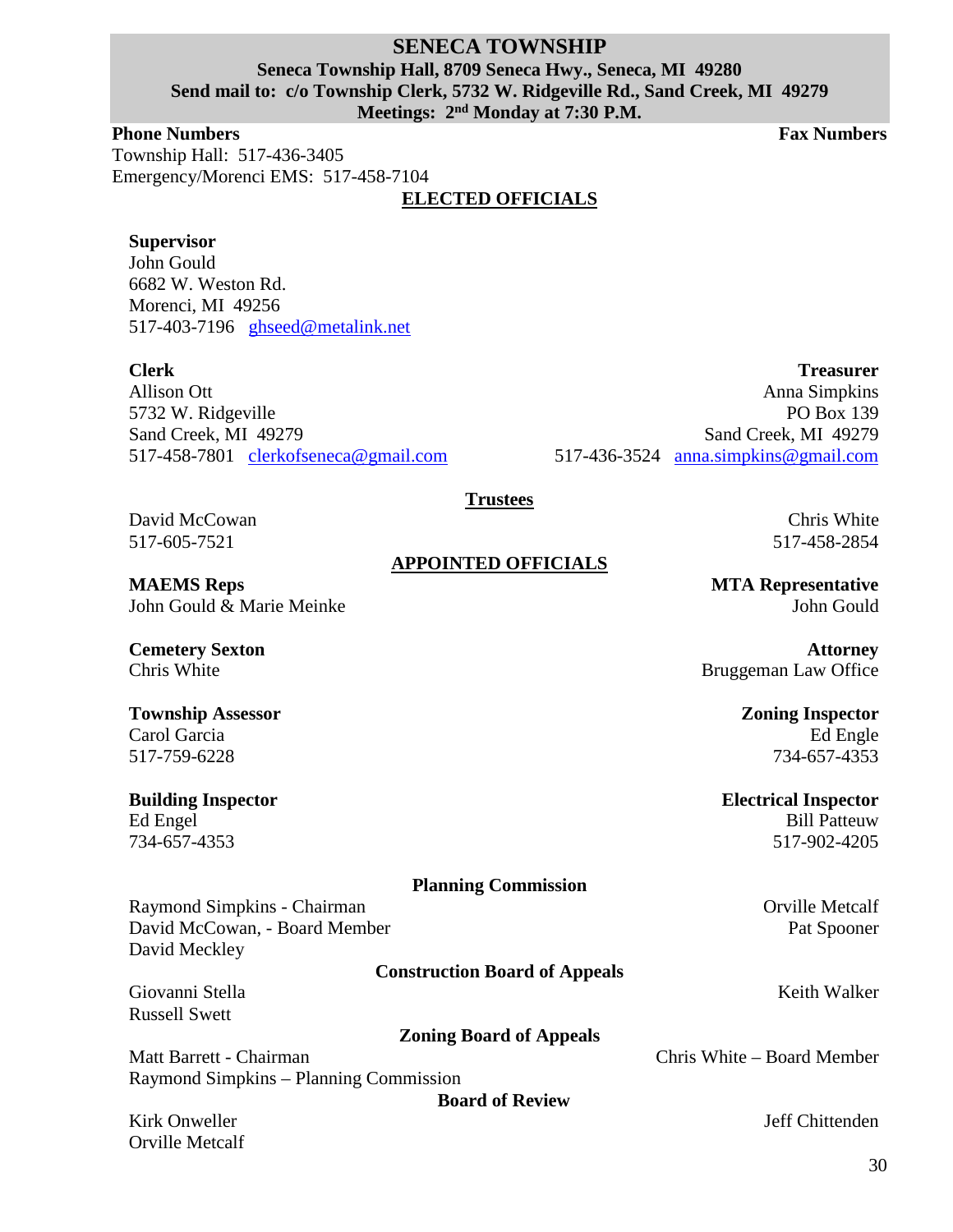#### **Phone Numbers Fax Numbers**

#### **ELECTED OFFICIALS**

**Supervisor**

Curtis Brown 7750 Hendershot Hwy. Tecumseh, MI 49286 517-423-1837 [supervisor@tecumsehtownship.org](mailto:supervisor@tecumsehtownship.org)

#### **Clerk**

Sandra Lewis P.O. Box 158 Tecumseh, MI 49286 517-423-2284 [clerk@tecumsehtownship.org](mailto:clerk@tecumsehtownship.org) 

#### **Trustees**

Michael Feight 1474 W. Russell Rd. Tecumseh, MI 49286 517-423-7550

**Treasurer** Rick Bunch 417 Wildwood Tecumseh, MI 49286 517-424-7072

Gerald Coulter 8823 Hawthorne Dr. Tecumseh, MI 49286

#### **APPOINTED OFFICIALS**

#### **Electrical/Mechanical/ Plumbing Inspector**

Ed Engle 734-657-4353

#### **Attorney**

Michael Brooks 517-423-2797

**Board of Review**

Paul Slovenski Karl Brown (Karl Brown)

**Zoning/Planning Board**

**Assessor** Amanda Lacelle City of Tecumseh 517-423-2107

Greg Lewis

**Jim Lemon** Mark Amstutz Don Ford Ed Clark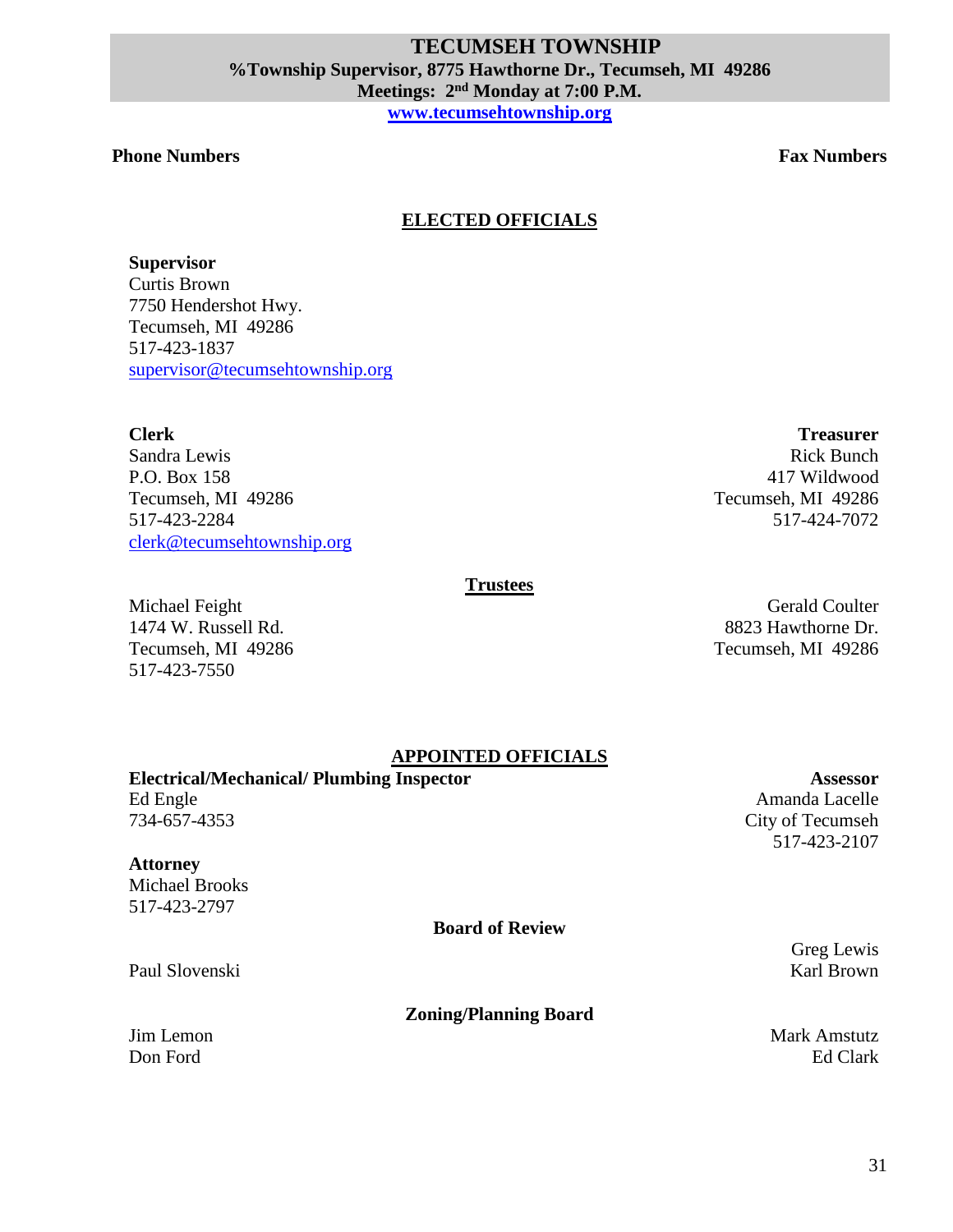#### **WOODSTOCK TOWNSHIP Woodstock Township Hall, 6486 Devils Lake Hwy., Addison, MI 49220 Meetings: 2nd Monday at 7:00 P.M.**

[www.woodstocktownship.com](http://www.woodstocktownship.com/)

**Phone Numbers Fax Numbers Fax Numbers Fax Numbers** Office: 517-547-6598 517-547-6598 517-547-4618

#### **ELECTED OFFICIALS**

**Supervisor**

Matthew SeGraves 200 Willow Lake Addison, MI 49220 517-260-6668 [newlifematt@frontier.com](mailto:newlifematt@frontier.com) 

**Clerk** 

Chari Cure 128 Woodstock St. Cement City, MI 49233 517-914-8232 [woodstocktownshipclerk@gmail.com](mailto:woodstocktownshipclerk@gmail.com) 

**Treasurer** Teresa Votzke 11598 Wheaton Rd. Cement City, MI 49233 517-592-8126 [woodstocktownshiptreasurer@gmail.com](mailto:woodstocktownshiptreasurer@gmail.com)

#### **Trustees**

Randy Kennard 6735 Devils Lake Rd. Manitou Beach, MI 49253 517-826-4582 [kennardrandy@hotmail.com](mailto:kennardrandy@hotmail.com) 

Michael Vischer 13500 Vischer Rd. Brooklyn, MI 49230 517-960-1059 [Vischer467@msn.com](mailto:Vischer467@msn.com)

#### **APPOINTED OFFICIALS**

**Building Inspector**

Martin Taylor 517-425-4886

**Electrical Inspector** Mark Fish 517-206-6551

#### **Mechanical/Plumbing Inspector**

Contact the State of MIchigan

**Assessor** 

Max Griffin Assessment Administration Services 586-467-0477 mgriffin@assessment-llc.com

#### **Zoning Ordinace Administrator**

Jeff Votzke 517-206-0529 [woodstocktownshipzoning@gmail.com](mailto:woodstocktownshipzoning@gmail.com) 

**Board of Appeals** Contact Zoning Ordinance Administrator

**Planning Commission** Contact Zoning Ordinance Administrator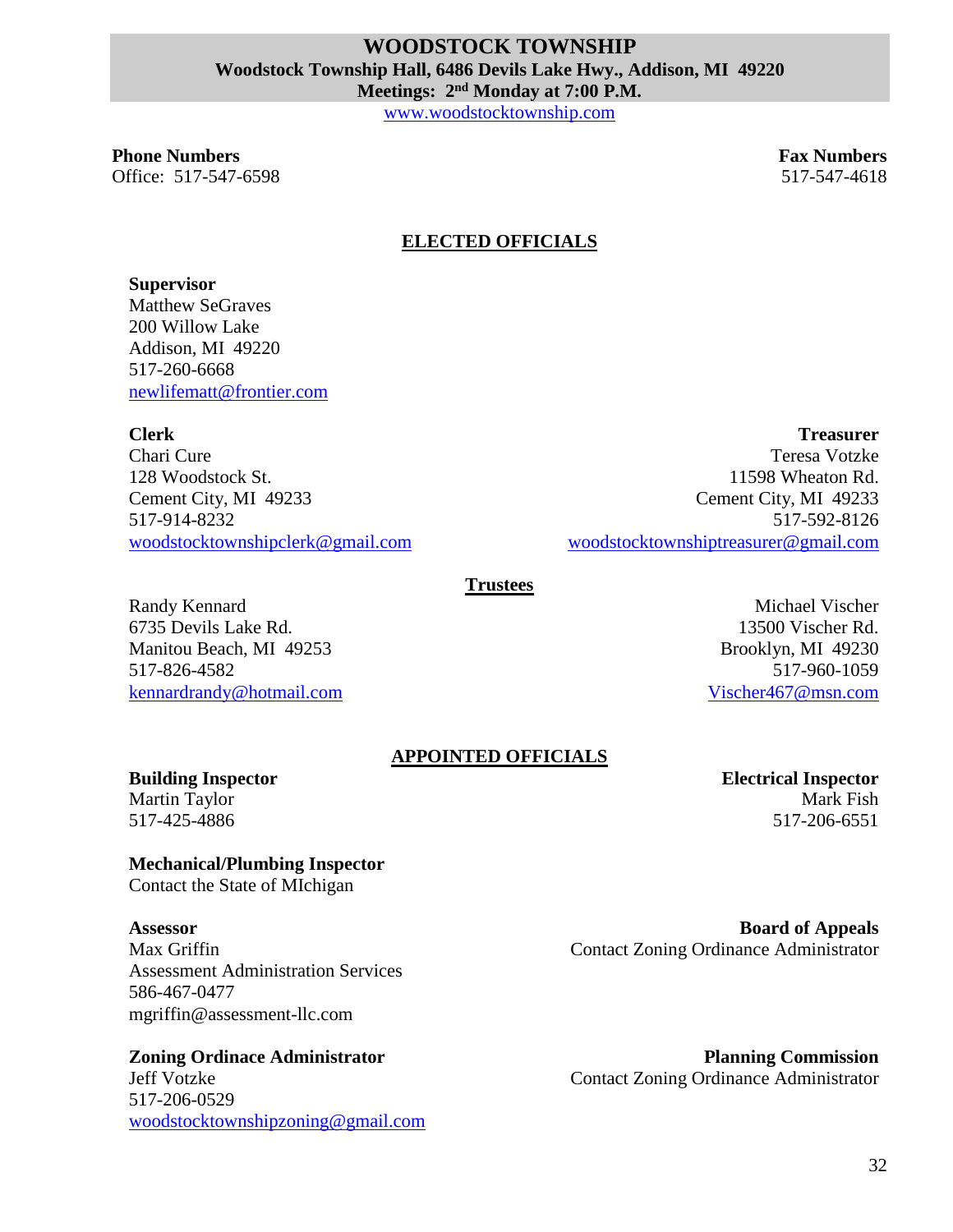**DPW Superintendent**

#### **Fire Chief** Jason Hallenbeck

33

# **VILLAGE OFFICIALS**

**VILLAGE OF ADDISON 103 ½ West Main St., Addison, MI 49220 Meetings: 1st Monday at 7:00 P.M.** 

**Phone Numbers Fax Numbers Fax Numbers Fax Numbers** Office: 517-547-6328 517-547-6328 517-547-6328

#### **ELECTED OFFICIALS**

#### **President**

Mike Votzke 103 ½ W. Main St. Addison, MI 49220

**Trustees**

Dean Bowman Barbara Barnes

Jeff Burke Cary Snyder Milosh

**APPOINTED OFFICIALS** 

**Clerk**  Sara Daniels Addison, MI 49220 [thevillageofaddison@frontier.com](mailto:thevillageofaddison@frontier.com)  517-547-6328

#### **Building Inspector** Martin Taylor

517-425-4886

#### **Attorney**

John Lovinger 517-437-7210

**Treasurer** Marcia Willett 103 ½ W. Main St. Addison, MI 49220 [marciajwillett@gmail.com](mailto:marciajwillett@gmail.com) 517-605-5262

Steve Wilson

**President Pro Tem**

Cary Snyder Milosh 405 2nd St. Addison, MI 49220 517-547-6856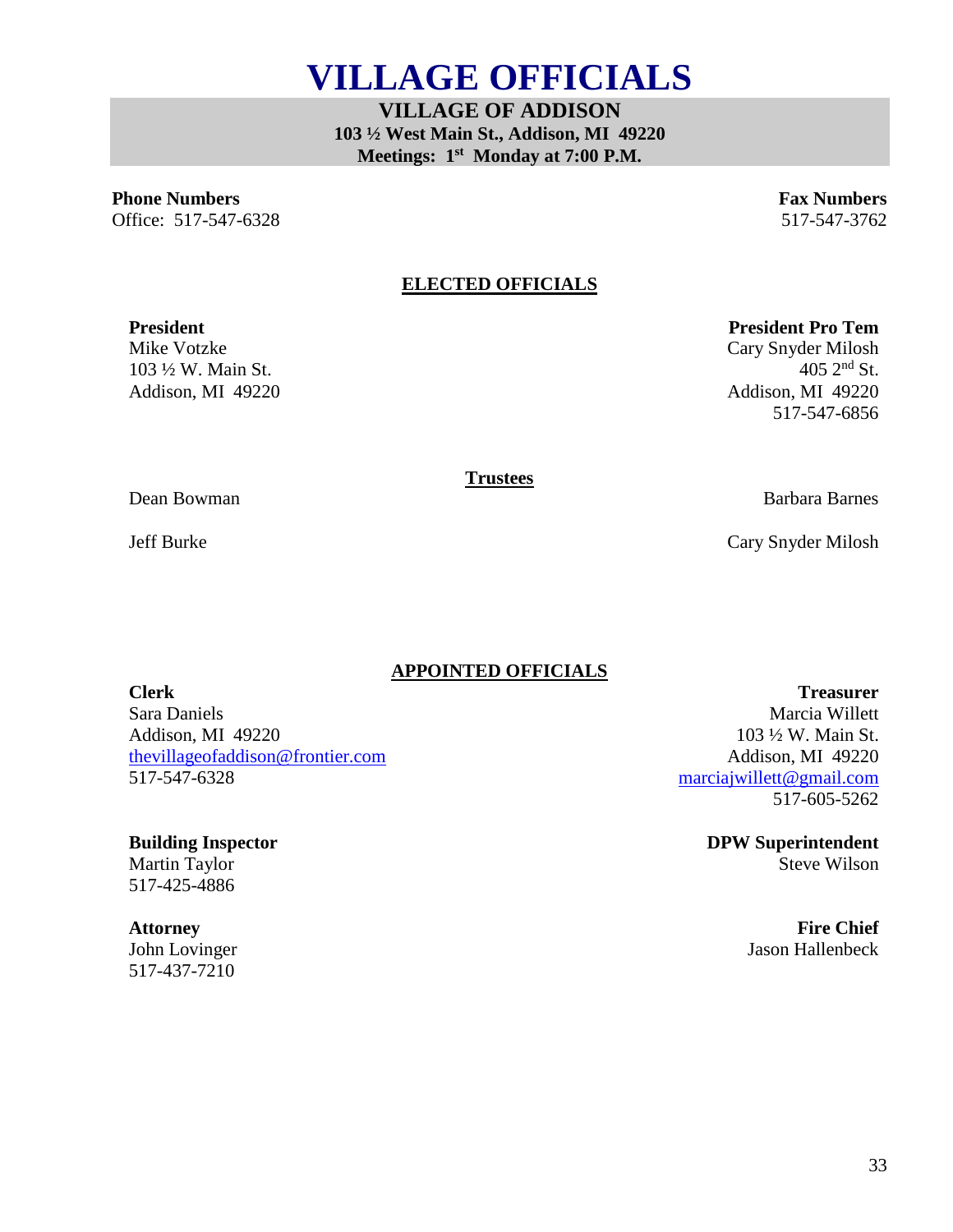#### **VILLAGE OF BLISSFIELD 130 S. Lane St., PO Box 129, Blissfield, MI 49228 Meetings: 2nd & 4th Monday of each month at 7:00 P.M. At the Blissfield Village Office, 130 S. Lane St., Blissfield [www.blissfieldmichigan.gov](http://www.blissfieldmichigan.gov/)**

**Phone Numbers Fax Numbers Fax Numbers Fax Numbers** Office: 517-486-4347 517-486-4069 Police Department: 517-486-4340 517-486-4069

#### **ELECTED OFFICIALS**

**Trustees**

### **President**

Roberto Valdez

James Eitzen Michael Gunter

Timothy Watters **Intervention Community** Jerry Hayes

Barb McHenry Gwen Dusa

#### **APPOINTED OFFICIALS**

#### **Administrator**

Danielle Gross 517-486-4347 [administrator@blissfieldmichigan.gov](mailto:administrator@blissfieldmichigan.gov)

**Clerk** 

Lisa Novak [clerk@blissfieldmichigan.gov](mailto:clerk@blissfieldmichigan.gov)

**Electrical Inspector** Brian Lewis

**Building Inspector** Todd Roach 517-937-9050

**Library Director** Dr. Bob Barringer 517-486-2858

**Public Works Supervisor** Brent Kastel 517-486-2550

**Water Plant Supervisor**  Nora Kiefer 486-3350

**Treasurer** Brandon Hudson [treasurer@blissfieldmichigan.gov](mailto:treasurer@blissfieldmichigan.gov)

> **Police Chief** Dale Greenleaf 517-486-4340

**Attorney** Philip Schaedler

**Mechanical Inspector** Don Olszewski 419-466-7238

**Plumbing Inspector** Don Olszewski 419-466-7238

**Zoning Administrator** Holly Koester 517-486-4347

**Wastewater Plant Supervisor** Randy Retan 486-2740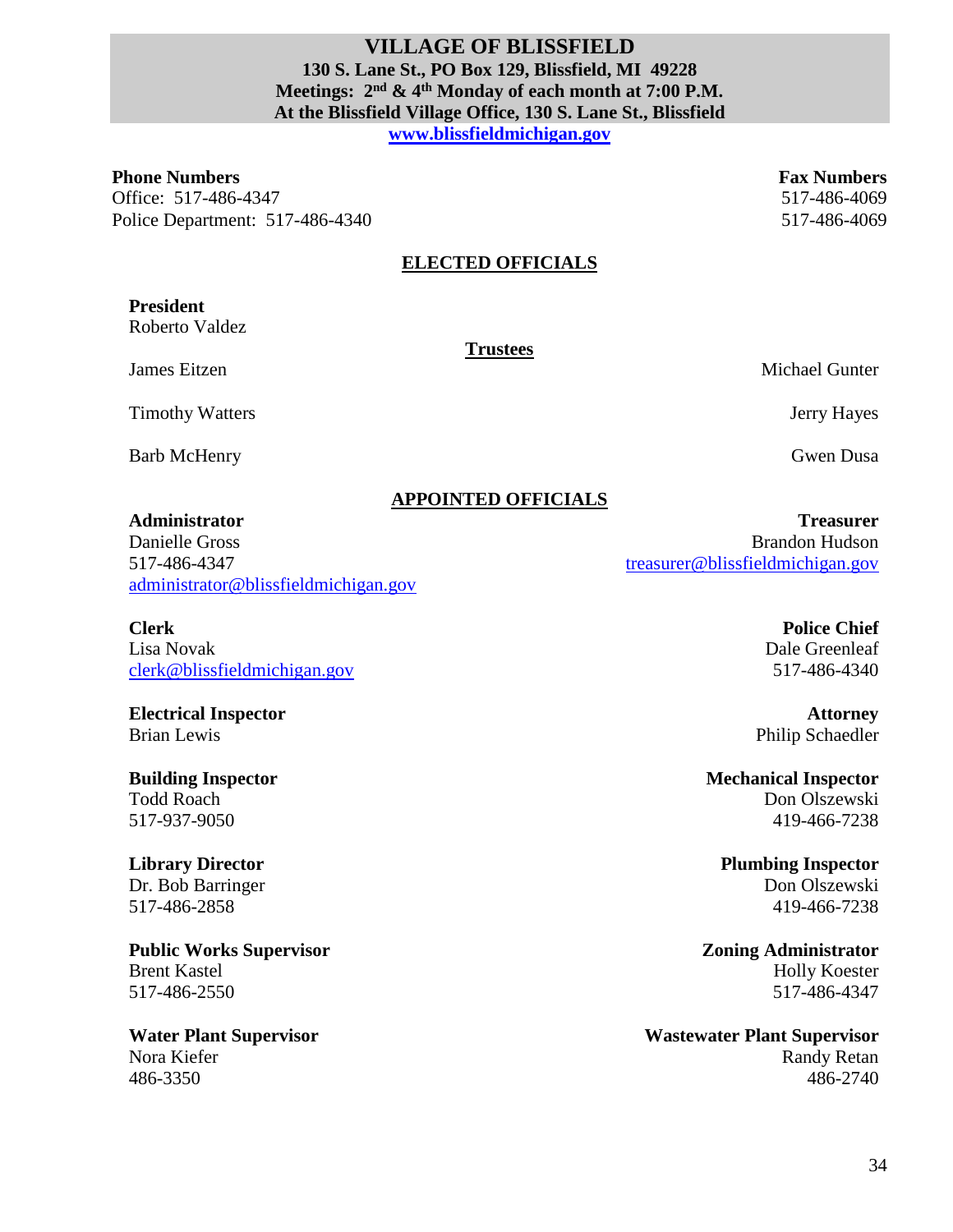#### **VILLAGE OF BRITTON 120 College Ave., PO Box 436, Britton, MI 49229 Meetings: 1st Monday of each month at 7:30 P.M.**

**[www.villageofbritton.org](http://www.villageofbritton.org/)**

#### **Phone Numbers Fax Numbers Fax Numbers Fax Numbers**

Office: 517-451-2171 517-451-2019

#### **President**

Richard Frazier 288 E. Chicago Blvd. Britton, MI 49229

#### **ELECTED OFFICIALS**

**President Pro Tem** Mark Huff

**Trustees**

**APPOINTED OFFICIALS**

Linda Brewin Leanne Milkey<br>
Mark Huff Donna J. Cline Donna J. Cline Deb Price Jim Frayer

#### **Treasurer** Doreen Escott 517-301-0553 [brittontreas@gmail.com](mailto:brittontreas@gmail.com)

**Electrical Inspector** Richard Holdridge

> **Auditor** Meredith Francis

> > **Librarian** Laura Binns

**Building Inspector** Kevin Arquette 517-673-0004

#### **Attorney** Fred Lucas

**DPW Superintendent** Jim Frayer 517-451-8556

#### **Finance, Personnel & Water**  Richard Frazier, Chair

Mark Huff Linda Brewin

#### **Parks & Streets** Linda Brewin April Jones

#### **Ordinances & Buildings** LeAnne Milkey Linda Brewin Jim Frayer

**Council Committees**

Yvonne Thomas

**Clerk**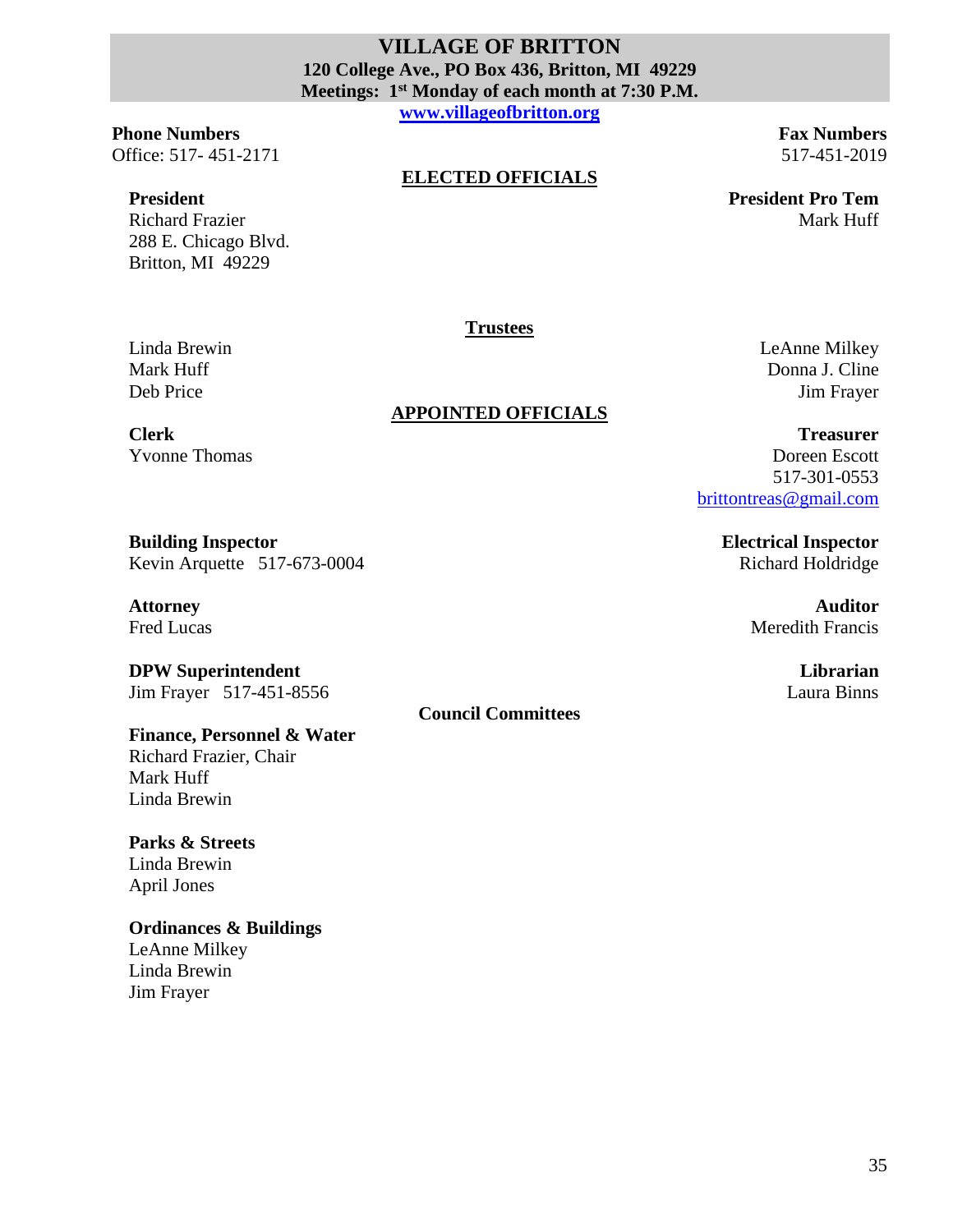#### **VILLAGE OF CEMENT CITY 135 Main St., PO Box 187, Cement City, MI 49233 Meetings: 2nd Thursday of each month at 7:00 P.M. [www.villageofcementcity.com](http://www.villageofcementcity.com/) e-mail: [villageofcc@hotmail.com](mailto:villageofcc@hotmail.com)**

**Phone Numbers Fax Numbers Fax Numbers Fax Numbers** Office: 517-592-2756 517-592-2756

#### **ELECTED OFFICIALS**

#### **President**

Zachary Karnaz 517-750-7694

**Council Members**

John Weber 517-391-8302

Cathy Senkewitz 517-592-4453

#### **APPOINTED OFFICIALS**

#### **Clerk**

Carol Ladd 517-688-5403

#### **Building Inspector**

Terry Earley 517-206-7269

#### **Street Administrator**

Tim Wheaton 517-592-4178

**Treasurer** Charolyn Cure 517-914-8232

**Zoning Inspector** Terry Earley

517-206-7269

#### **Planning Commission Chair**

Thomas Polyblank 517-416-4678

**Vice-President** Carrie Shafer

517-265-4414

Jeffrey Cratsenburg 517-262-7712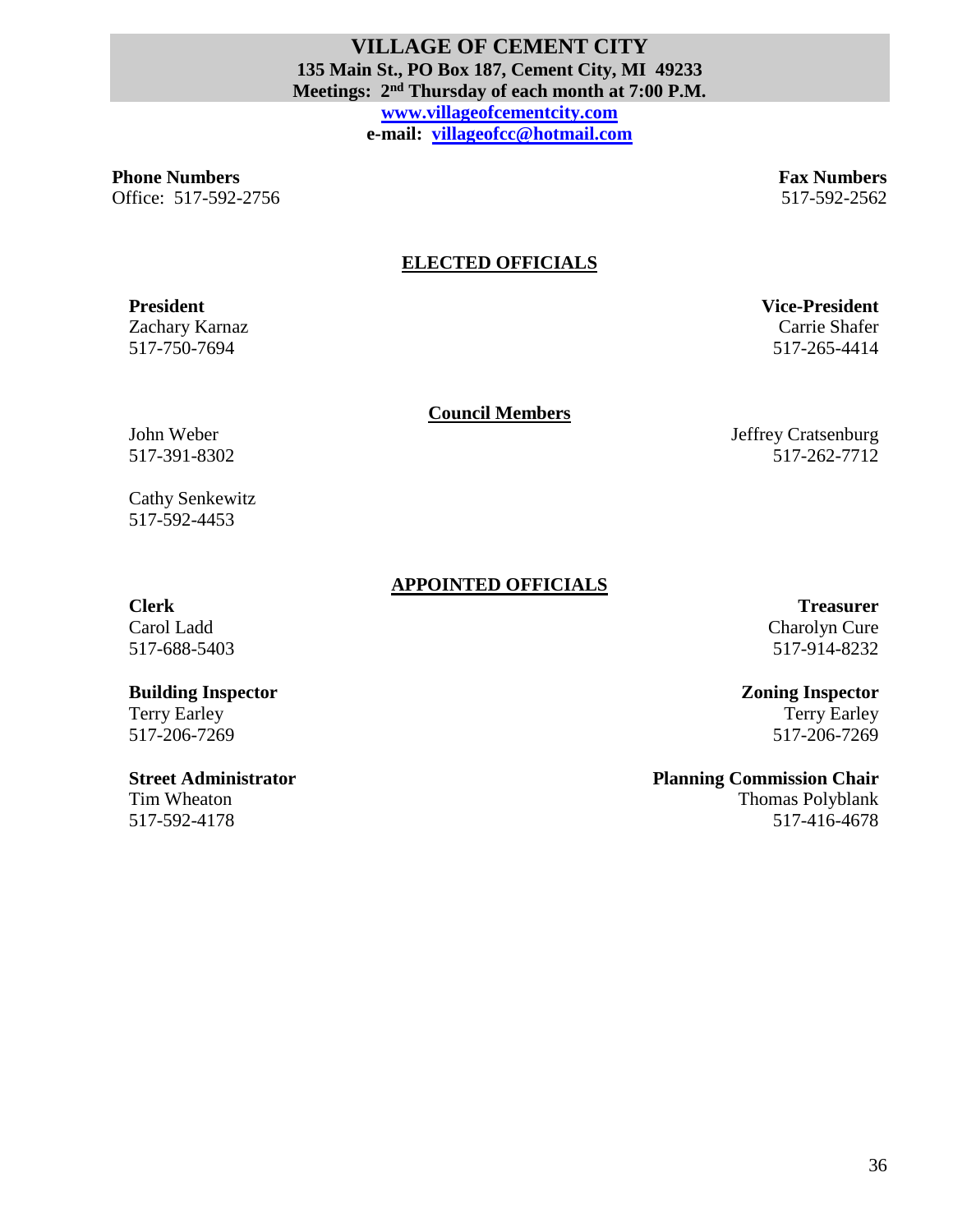#### **VILLAGE OF CLAYTON PO Box 74, Clayton, MI 49235 Meetings: 1st Monday of each month at 7:00 P.M. Clayton Town Hall, 3457 State Street [villageofclayton@gmail.com](mailto:villageofclayton@gmail.com)  Official website: villageofclaytonmi.gov**

### **Phone Numbers Fax Numbers Fax Numbers Fax Numbers**

Office: 517-445-2521

#### **ELECTED OFFICIALS**

#### **President**

John Lee

Shannon Johnston 517-902-9674

**Clerk**  Wendy Mullane 517-960-5258

Cathleen Ann Brown

#### **Trustees**

Brad Terrill

**Treasurer**

F. Denver Hedge 517-445-2671

Craig Jones

Valerie Hamann Susan Jacobs

#### **APPOINTED OFFICIALS**

#### **Building Inspector**

Brandon McRoberts 517-605-3662

**Street Commissioner** John Lee 517-673-4602

**Fire Chief** Steve Nichelson 517-445-2349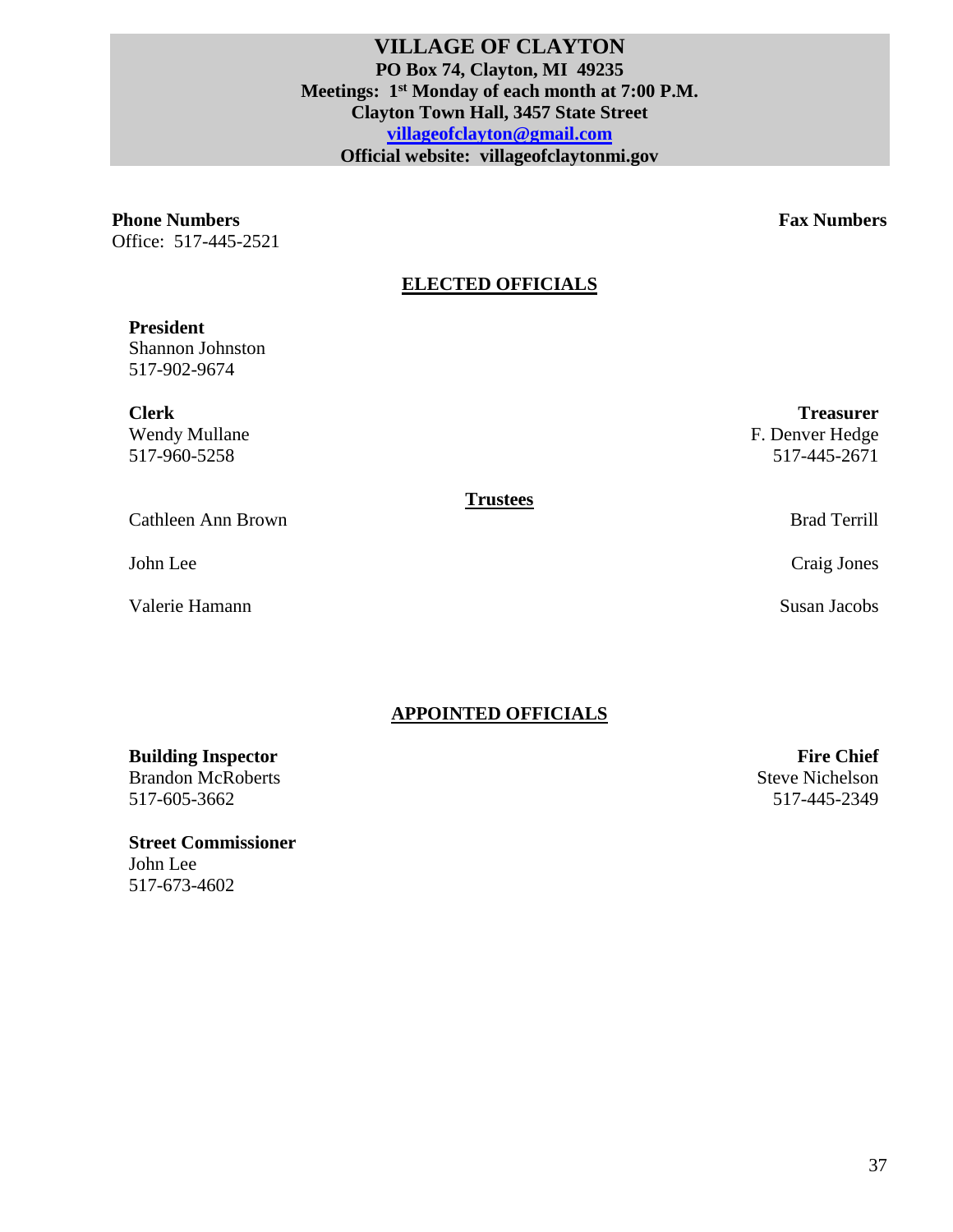### **VILLAGE OF CLINTON 119 E. Michigan Ave., PO Box Drawer E, Clinton, MI 49236**

**Meetings: 1st Monday of each month at 7:00 P.M. (3rd Monday as needed)** 

**[www.villageofclinton.org](http://www.villageofclinton.org/)**

Email: [info@villageofclinton.org](mailto:info@villageofclinton.org) 

**Phone Numbers Fax Numbers Fax Numbers Fax Numbers** 

Office: 517-456-7494 517-456-6350 Police Department: 517-456-4511 517-456-7311 Fire Department: 517-456-4371 517-456-6654

#### **ELECTED OFFICIALS**

**President**

Doris Kemner [info@villageofclinton.org](mailto:info@villageofclinton.org)

**Council Members**

Joe Orban [info@villageofclinton.org](mailto:info@villageofclinton.org)

Carl Habrick [info@villageofclinton.org](mailto:info@villageofclinton.org)

Greg Michalak [info@villageofclinton.org](mailto:info@villageofclinton.org)

#### **APPOINTED OFFICIALS**

**Clerk** Jennifer Adams [adamsj@villageofclinton.org](mailto:adamsj@villageofclinton.org) 

**Manager** Kevin Cornish [cornishk@villageofclinton.org](mailto:cornishk@villageofclinton.org) 

**Building Inspector** City of Tecumseh 517-424-6547

Kevin Kelly [info@villageofclinton.org](mailto:info@villageofclinton.org)

Bonnie Peters [info@villageofclinton.org](mailto:info@villageofclinton.org)

Larry Sines [info@villageofclinton.org](mailto:info@villageofclinton.org)

**Treasurer** Beth Hine [hineb@villageofclinton.org](mailto:hineb@villageofclinton.org) 

**Chief of Police** Tony Cuevas [cuevast@villageofclinton.org](mailto:cuevast@villageofclinton.org)

**Fire Chief** Dennis Keezer [firedepartment@villageofclinton.org](mailto:firedepartment@villageofclinton.org)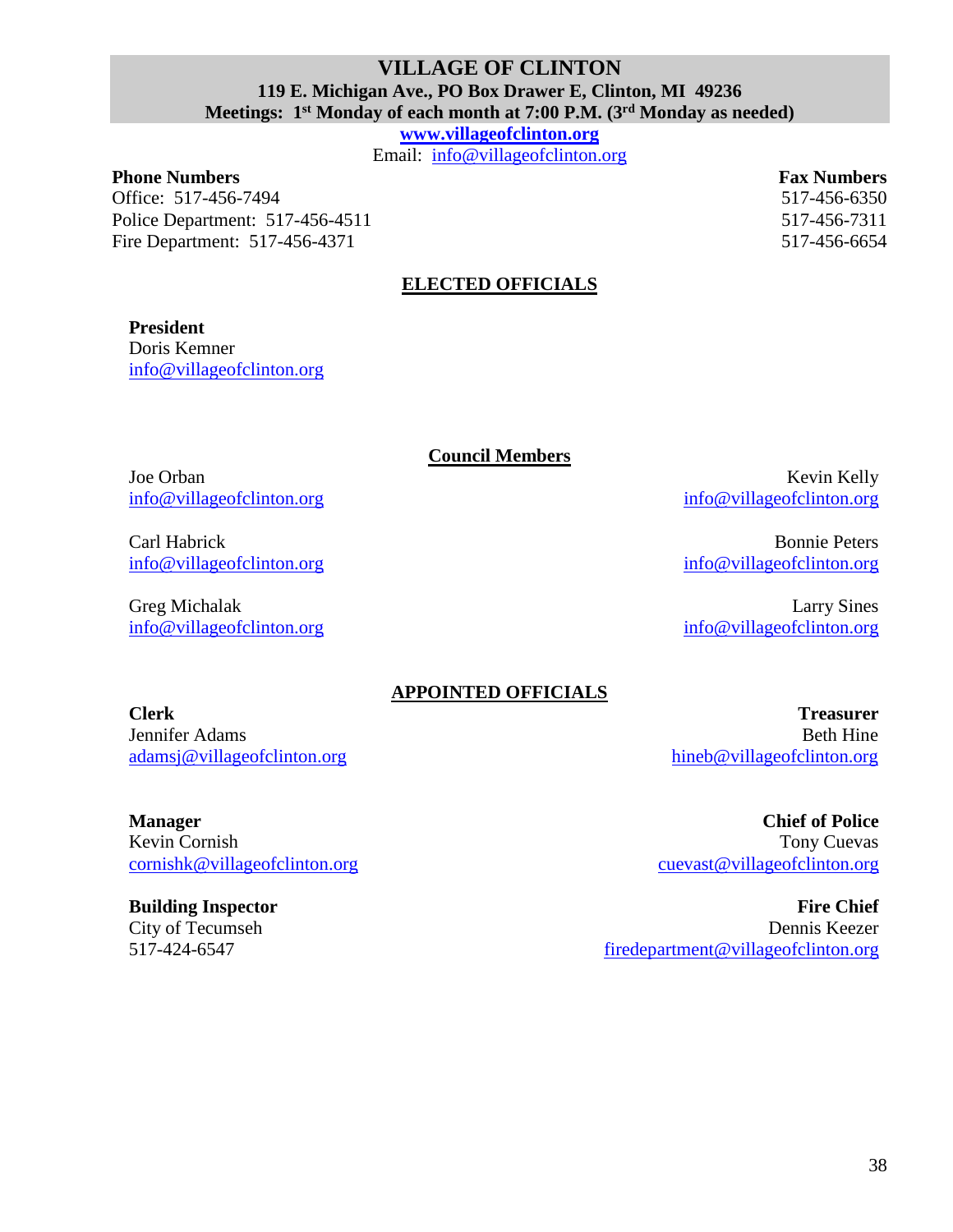39

**Phone Numbers Fax Numbers Fax Numbers Fax Numbers** Office: 517-447-3138 517-447-3614

#### **ELECTED OFFICIALS**

**Trustees**

#### **President**

Todd Nighswander

Donna Holubik Mike Gilson

Gary Cousino Joel LaRocca

David Rogers Kevin Eggleston

#### **APPOINTED OFFICIALS**

#### **Clerk**

Denise Wylie 101 W. River, Box 277 Deerfield, MI 49238 517-447-3138

#### **Building Inspector**

Kevin Arquette 517-673-0004

#### **Attorney**

Frederick Lucas 517-467-4000

**Treasurer** Holly Rickard 101 W. River, Box 277 Deerfield, MI 49238 517-447-3138

> **Fire Chief** Brett Holubik

**Sewer & Water Superintendent** Josh Crots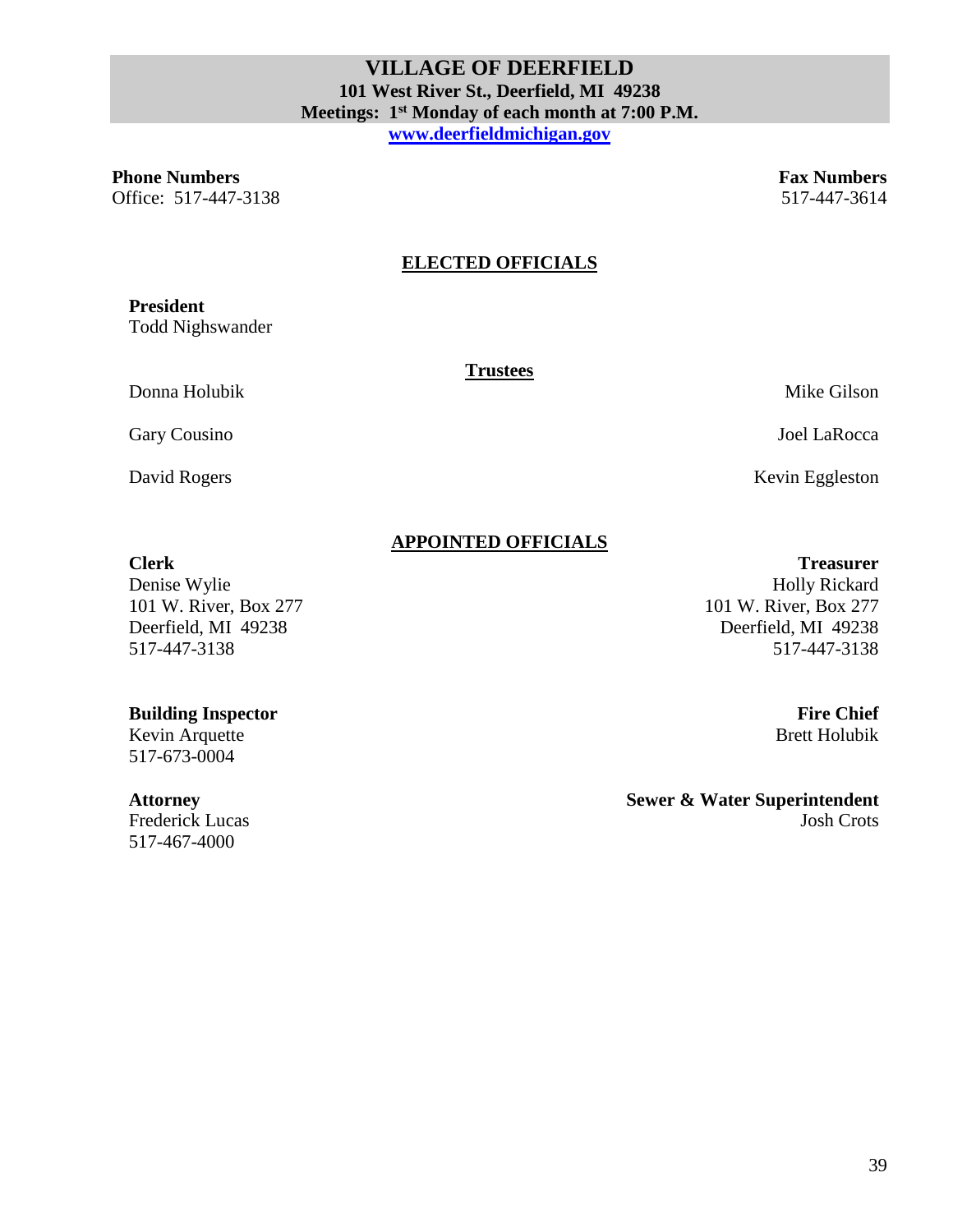#### **VILLAGE OF ONSTED 108 S. Main St., PO Box 420, Onsted, MI 49265 Hours: Monday – 1:00 P.M. to 4:00 P.M., Tuesday thru Thursday – 9:00 A.M. to 1:00 P.M. Meetings: 2nd Monday of each month at 7:00 P.M.**

**[www.villageofonsted.org](http://www.villageofonsted.org/)**

#### **Phone Numbers Fax Numbers Fax Numbers Fax Numbers**

Office: 517-467-4618 517-467-6366

#### **ELECTED OFFICIALS**

#### **President**

Sam Lafata [president@villageofonsted.org](mailto:president@villageofonsted.org)

**Clerk** Robert Wright [clerk@villageofonsted.org](mailto:clerk@villageofonsted.org)

**Treasurer** Shawna Rohrbach [treasurer@villageofonsted.org](mailto:treasurer@villageofonsted.org)

**Council Members**

Cory Johnstone Jeff Armstrong

#### **APPOINTED OFFICIALS**

#### **Building Inspector**

Cambridge Township 517-467-2104

#### **Attorney**

Fred Lucas 517-467-4000

**Streets & Water** Jack Dillon 517-467-7042 [dpw@villageofonsted.org](mailto:dpw@villageofonsted.org)

**Waste Treatment** Jack Dillon 517-467-7042 [superintendent@villageofonsted.org](mailto:superintendent@villageofonsted.org)

Jay Best Elizabeth Chase

Steve Newell **Bob Wolverton** 

#### **Fire Chief** Scott Damon 517-467-7500

40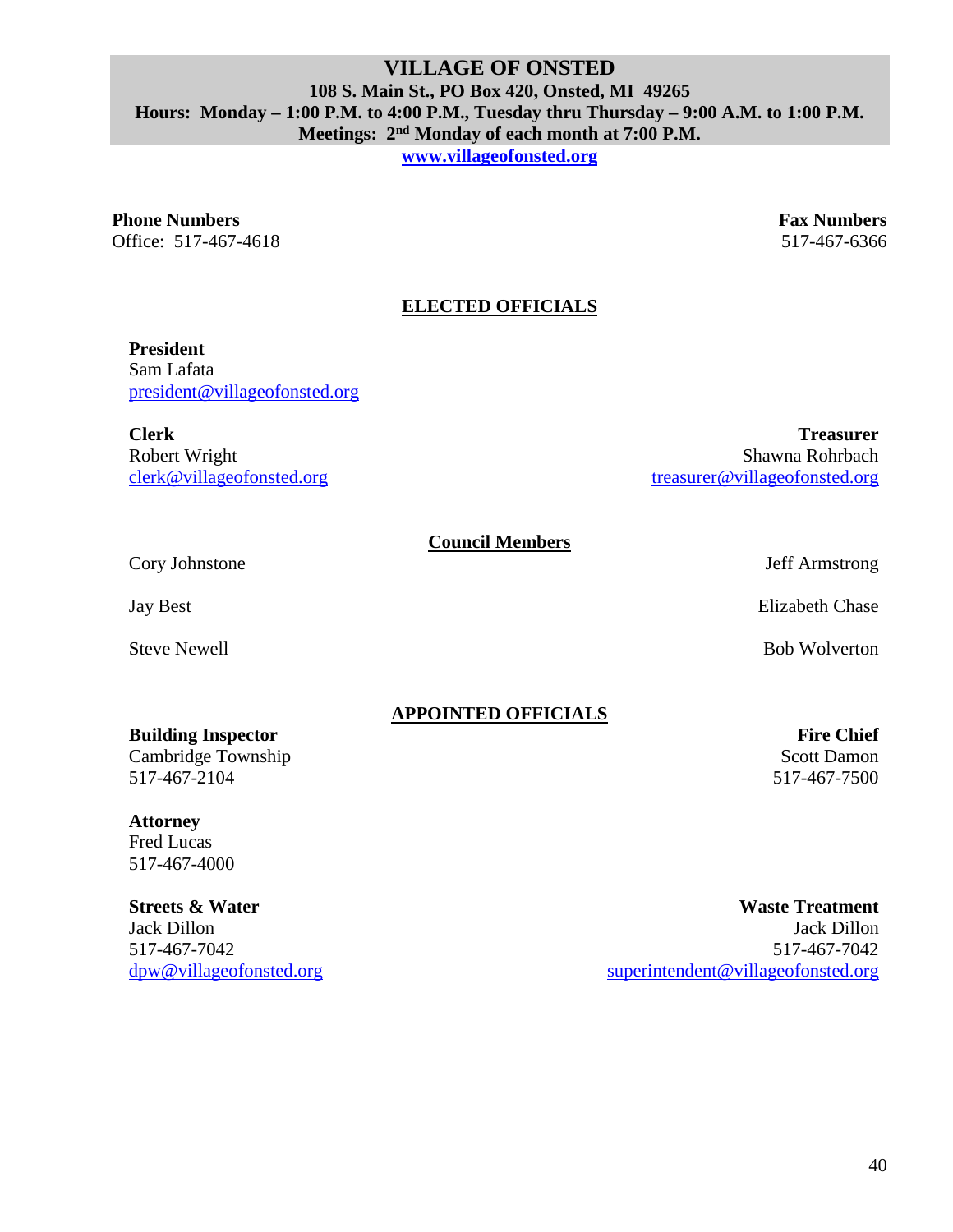# **FEDERAL & STATE OFFICIALS**

#### **U.S. OFFICIALS**

#### **President**

Joseph Biden White House 1600 Pennsylvania Ave., NW Washington, D.C. 20500

#### **Vice President**

Kamala Harris White House 1600 Pennsylvania Ave., NW Washington, D.C. 20500

#### **U.S. SENATORS**

Debbie Stabenow United States Senate Senate Office Building, 702 Hart Washington, D.C. 20510 Phone: 202-224-4822 [senator@stabenow.senate.gov](mailto:senator@stabenow.senate.gov)

#### Gary Peters Russell Senate Office Building Room SRC-2 Washington, D.C. 20510 Phone: 202-224-6221 [senator@peters.senate.gov](mailto:senator@peters.senate.gov)

#### **U.S. REPRESENTATIVE IN CONGRESS**

### **7 th District**

Tim Walberg

#### **Local Office**

800 W. Ganson St. Jackson, MI 49202 Phone: 517-780-9075

#### **Washington Office**

**Lt. Governor** Garlin Gilchrist II 906-228-2850

418 Cannon House Office Building Washington, D.C. 20515-2207 Phone: 202-225-6276 [walberg.house.gov](http://www.walberg.house.gov/)

#### **STATE OFFICIALS**

#### **Governor**

Gretchen Whitmer PO Box 48901 Lansing, MI 48901 Phone: 517-763-2955 [www.gretchenwhitmer.com](http://www.gretchenwhitmer.com/)

#### **Secretary of State**

Jocelyn Benson Michigan Department of State Austin Bldg.,  $4<sup>th</sup>$  Floor 430 W. Allegan Lansing, MI 48918 517-373-2540 [www.michigan.gov/sos](http://www.michigan.gov/sos)

**Attorney General** Dana Nessel G. Mennen Williams Bldg.,  $7<sup>th</sup>$  Floor 525 W. Ottawa St., PO Box 30212 Lansing, MI 48909 Phone: 517-335-7644 [www.miag.gov](http://www.miag.gov/)

#### 41